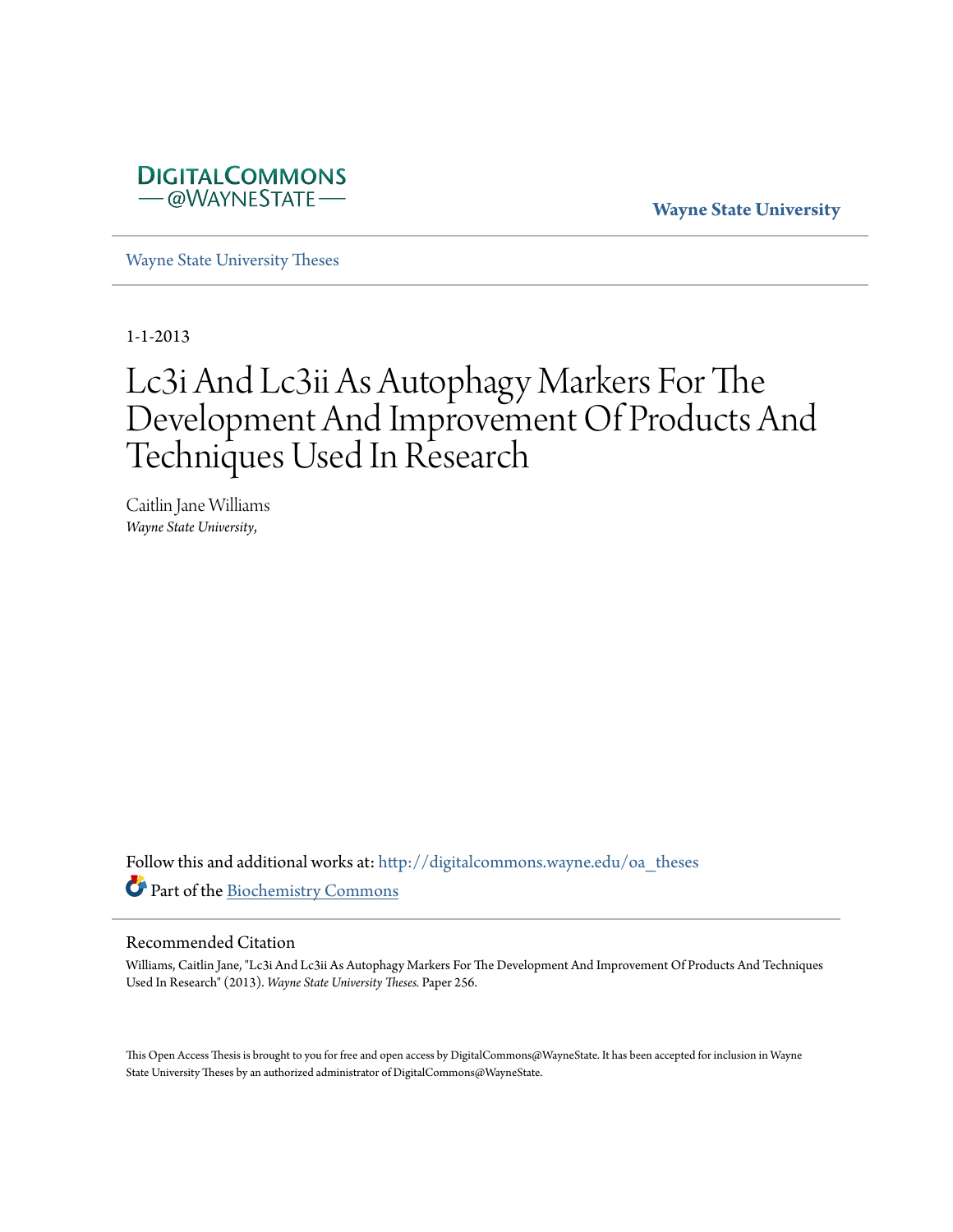# **LC3I and LC3II as Autophagy Markers for the Development and Improvement of Products and Techniques used in Research**

by

#### **Caitlin J. Williams**

#### **Thesis**

Submitted to the Graduate School

Of Wayne State University,

Detroit, Michigan

In partial fulfillment of the requirements

For the degree of:

#### **Master of Science**

**2013**

Major: Biochemistry and Molecular Biology

Approved By:

Advisor Date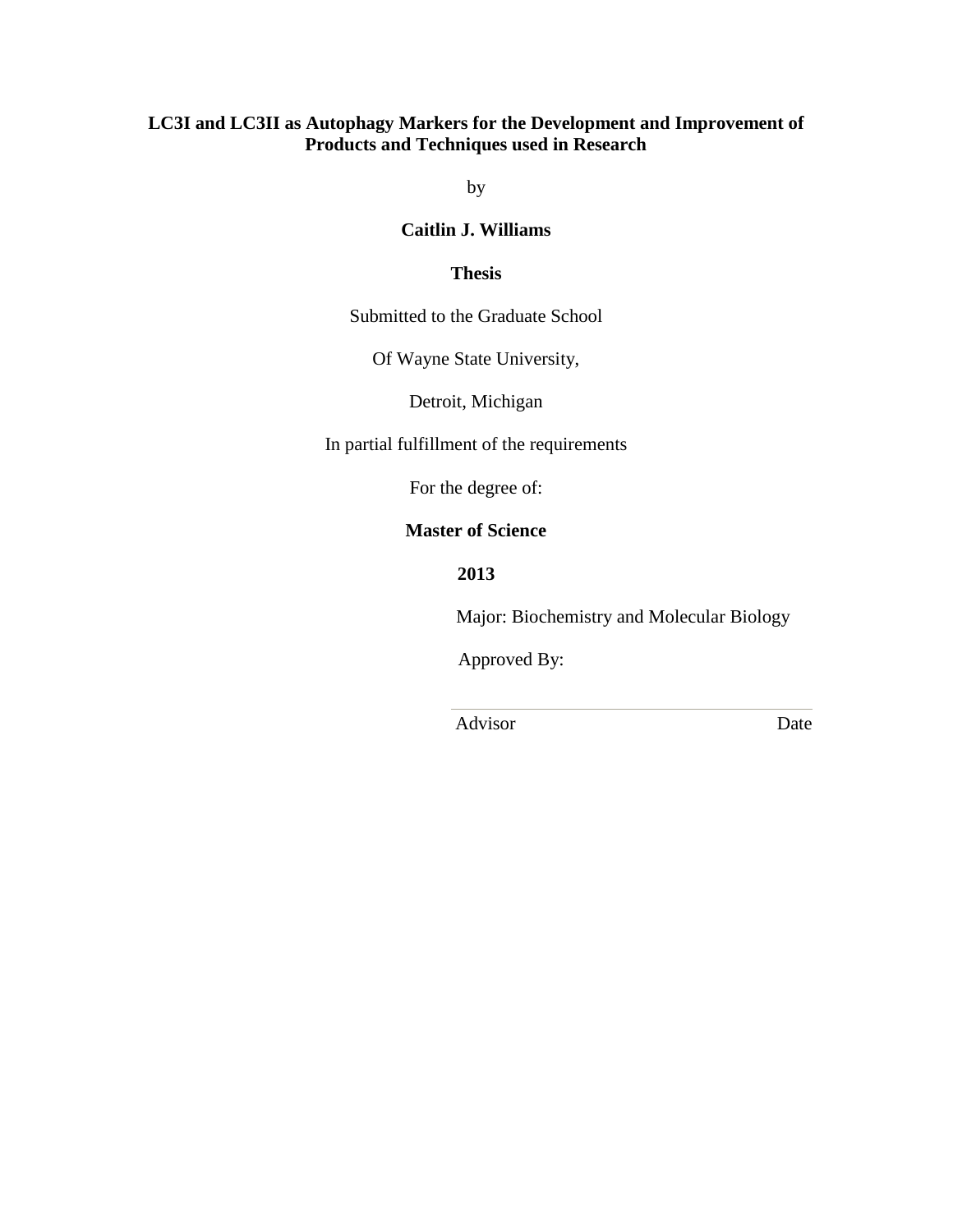# **Dedication**

For my husband.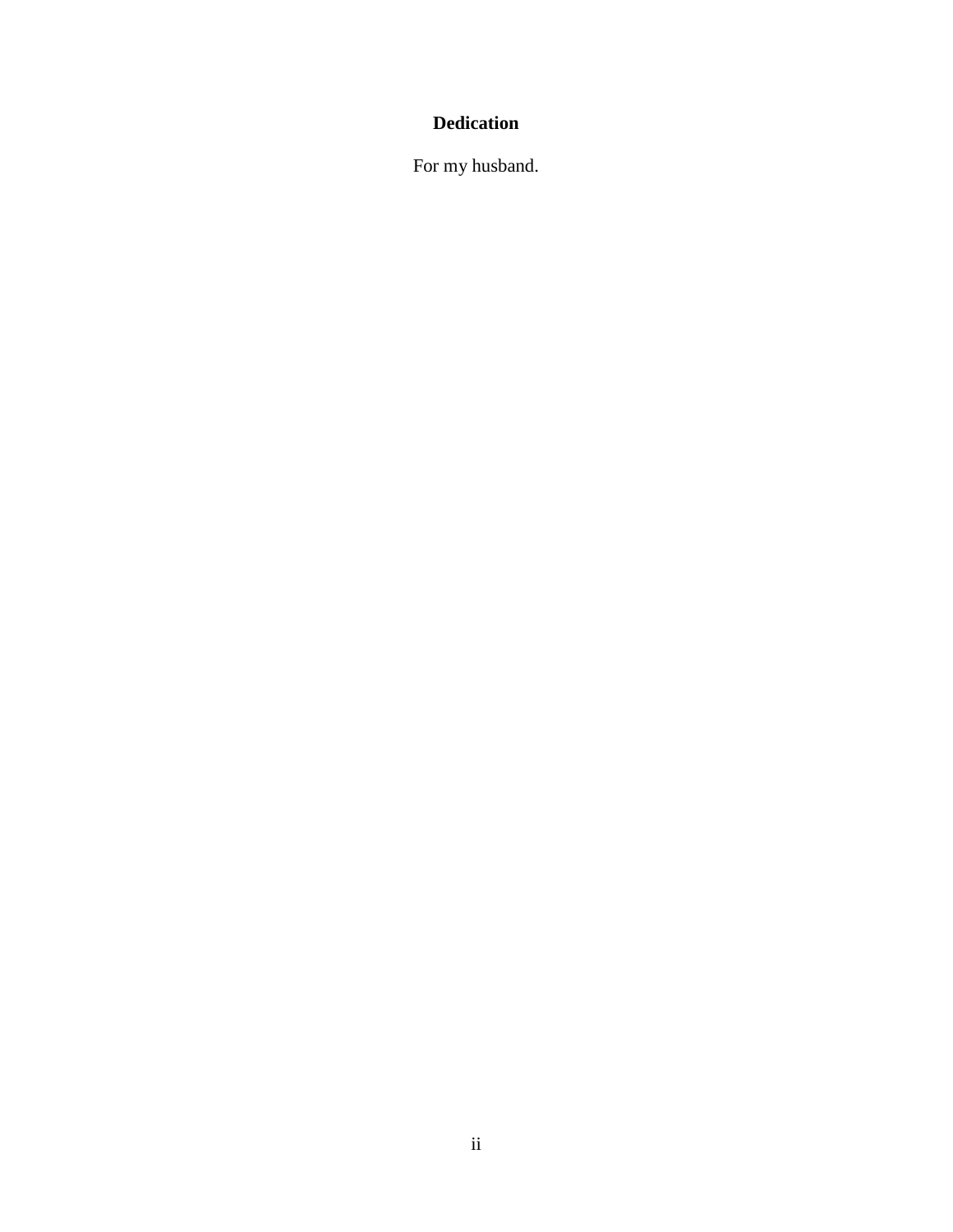# **Acknowledgements**

I'd like to acknowledge Enzo Life Sciences for allowing me to perform my research and Mike Mullenix for going over my thesis, giving me notes. Also, I'd like to thank my committee members Dr. Robert Akins, Dr. Chunying Li and Dr. Jianjun Wang.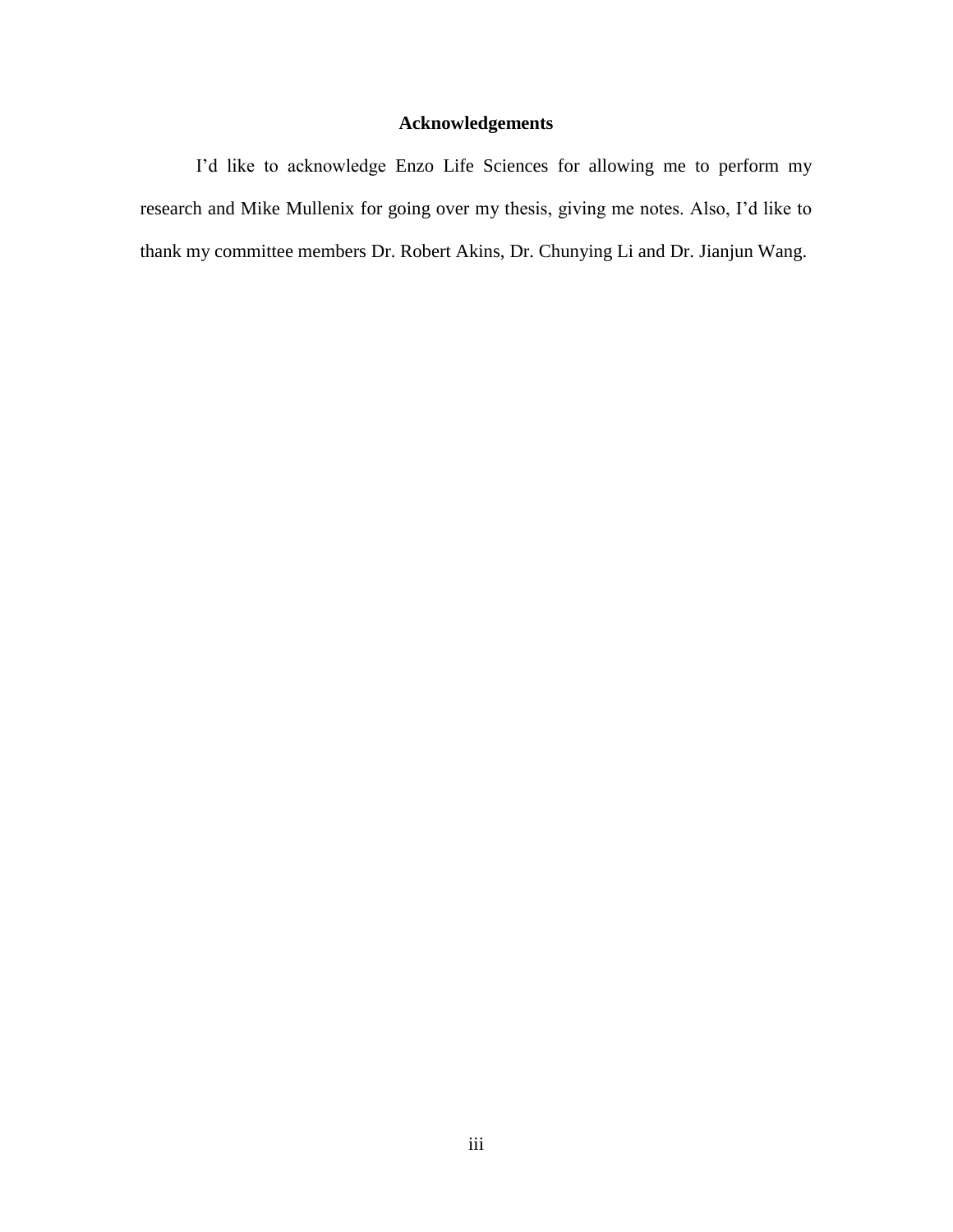| <b>Chapter 1: The Importance of Autophagy</b>                                    |
|----------------------------------------------------------------------------------|
|                                                                                  |
|                                                                                  |
|                                                                                  |
|                                                                                  |
|                                                                                  |
|                                                                                  |
|                                                                                  |
| <b>Chapter 2: Autophagy Processes Enable Production of LC3II Specific Lysate</b> |
|                                                                                  |
|                                                                                  |
|                                                                                  |
|                                                                                  |
|                                                                                  |
|                                                                                  |
| 2.3.1 Cell Lysate Fractionation and Protein Concentration12                      |
|                                                                                  |
| 2.3.3 Western Blotting to Detect LC3 Lysate Fractionation14                      |

# **TABLE OF CONTENTS**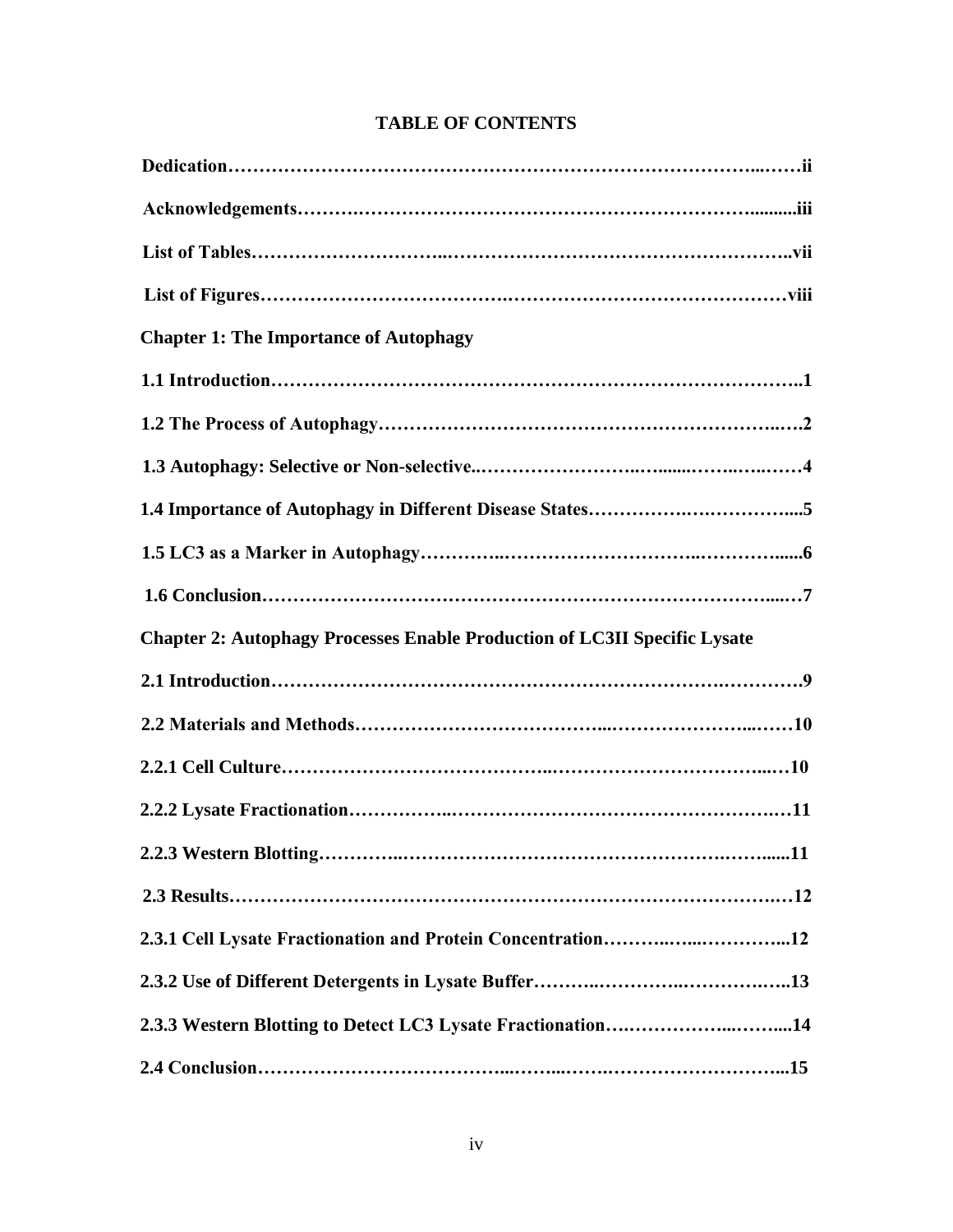| <b>Chapter 3: LC3I and LC3II Monoclonal Antibody Development for the Production</b><br>of an LC3I and LC3II Specific Product |  |
|------------------------------------------------------------------------------------------------------------------------------|--|
|                                                                                                                              |  |
|                                                                                                                              |  |
|                                                                                                                              |  |
|                                                                                                                              |  |
|                                                                                                                              |  |
|                                                                                                                              |  |
|                                                                                                                              |  |
|                                                                                                                              |  |
|                                                                                                                              |  |
|                                                                                                                              |  |
|                                                                                                                              |  |
|                                                                                                                              |  |
|                                                                                                                              |  |
|                                                                                                                              |  |
|                                                                                                                              |  |
|                                                                                                                              |  |
|                                                                                                                              |  |
|                                                                                                                              |  |
|                                                                                                                              |  |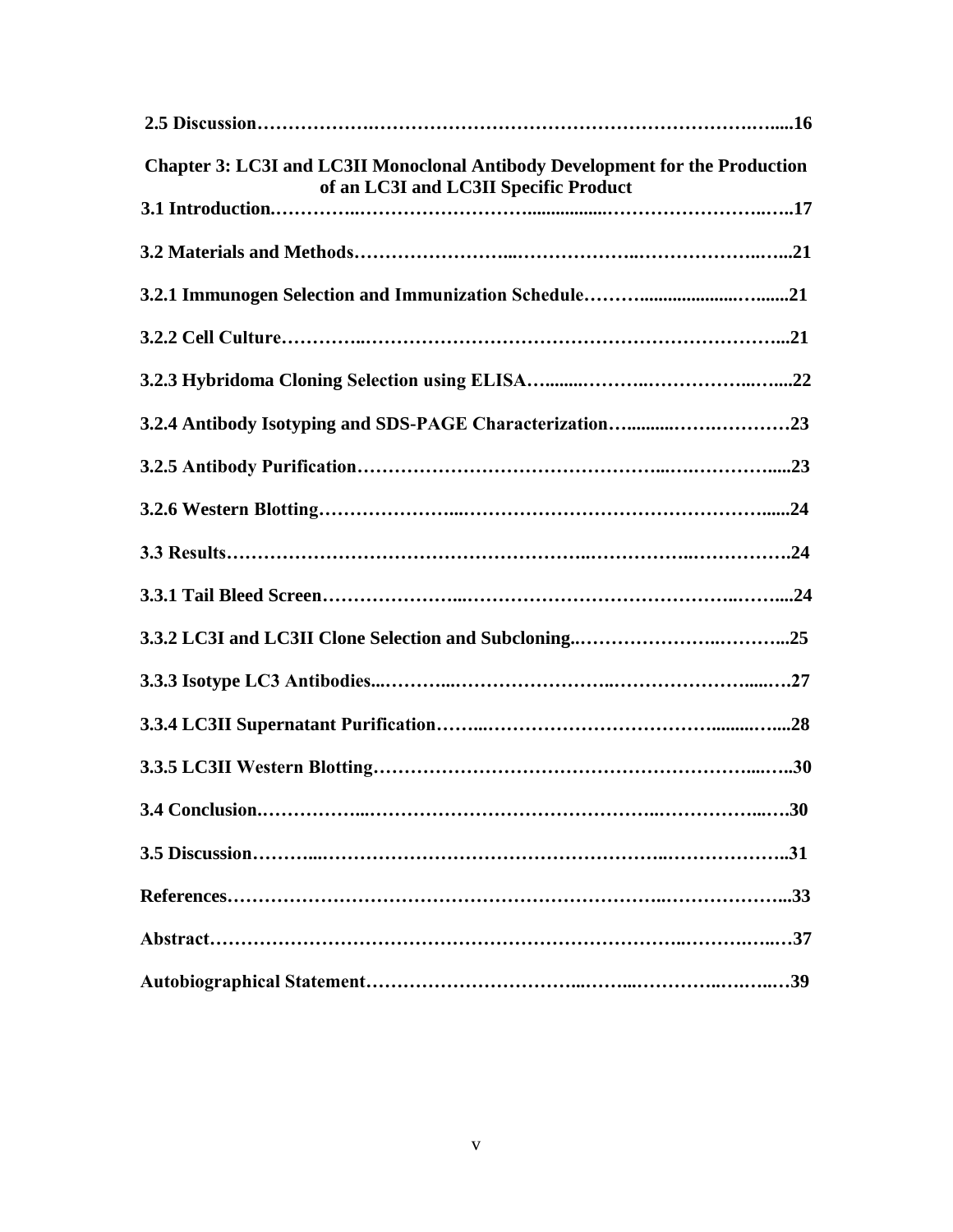# **List of Tables**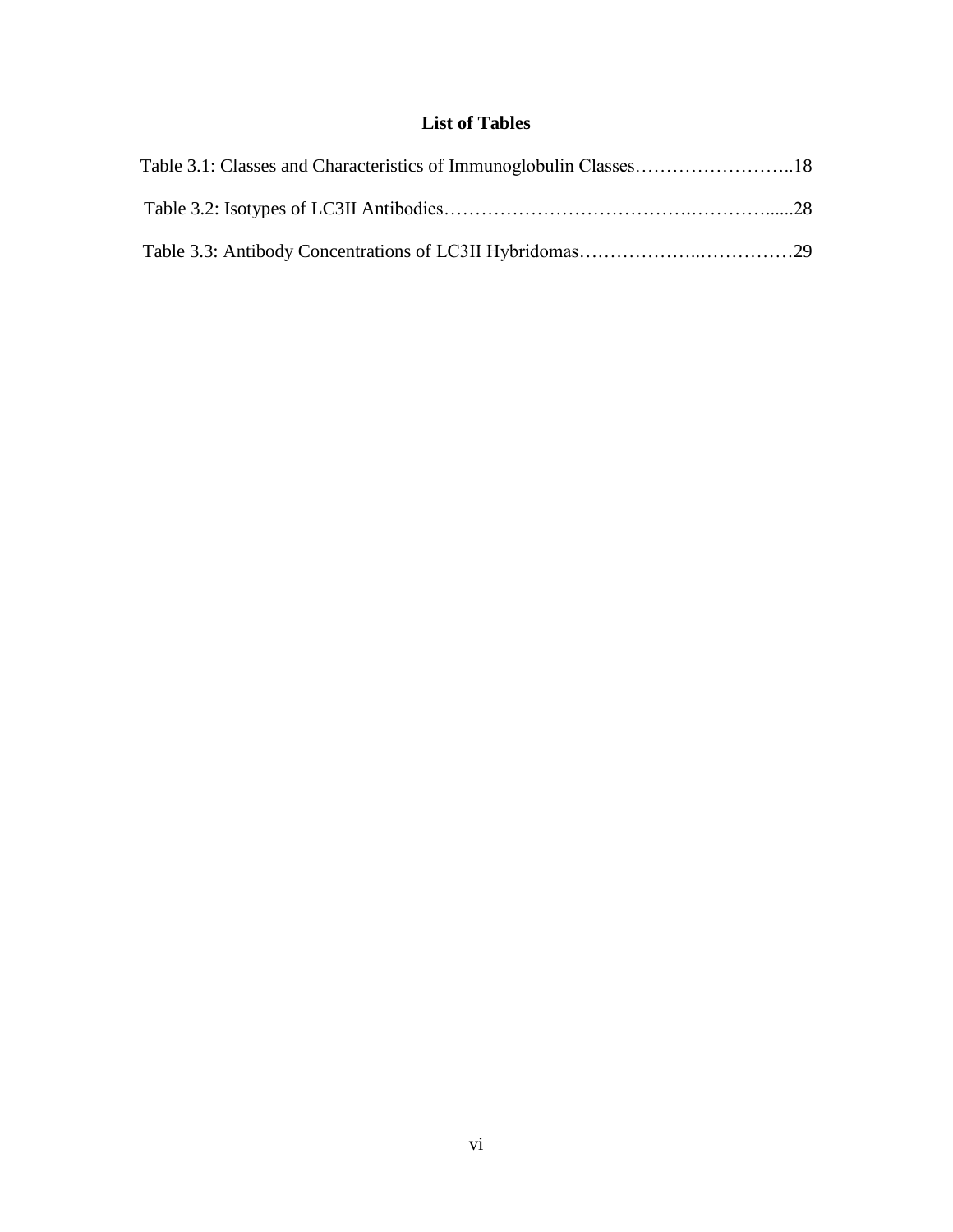# **List of Figures**

| Figure 2.2: Lysate fractionation of Neuro 2a cells with different detergent additions in |
|------------------------------------------------------------------------------------------|
|                                                                                          |
| Figure 2.3: Complete Fractionation of LC3I and LC3II in Neuro 2a cells and 3T3 Cells     |
|                                                                                          |
| Figure 2.4: Lack of Fractionation of LC3I and LC3II in SH-SY5Y cells and Rat C6 Cells    |
|                                                                                          |
|                                                                                          |
|                                                                                          |
|                                                                                          |
| Figure 3.4: Characterization of LC3II Antibodies using SDS-PAGE30                        |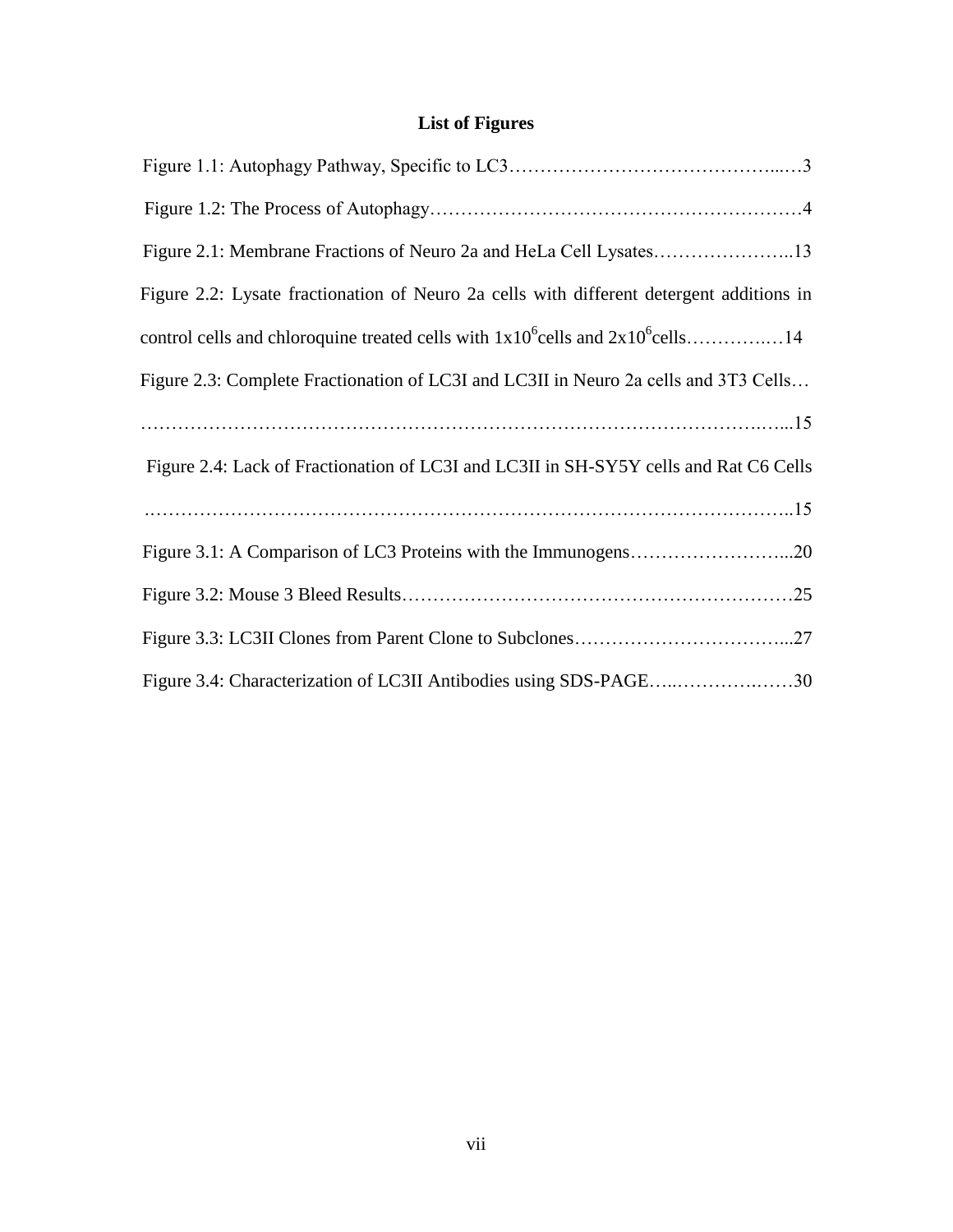#### **Chapter 1: Importance of Autophagy**

#### **1.1 Introduction**

Autophagy is an intracellular process that keeps the cell intact while disposing of no longer functional organelles, misfolded/degraded proteins, as well as bacteria and viruses (2), using lysosomes to remove the unwanted cellular debris. Autophagy is a normal function of all cells required to maintain homeostasis by breaking down unnecessary cell components into useful metabolites. Autophagy also serves as a cell survival mechanism allowing cells to survive with limited nutrients and avoid mechanisms of apoptosis (7). Autophagy can be broken down into selective and non-selective. Non-selective autophagy is the random sequestration of cellular debris into autophagosomes without the use of selective proteins to bring the debris to the autophagosome. There are three main types of autophagy known as Chaperone mediated autophagy (CMA), microautophagy, and macroautophagy (8). Microautophagy was once described as clearly non-specific, working as a phagocytic mass that engulfed cytoplasmic components without specificity, however it is believed now that specificity is possible in microautophagy, yet the mechanism has yet to be determined (9). Chaperone mediated autophagy is more clearly defined than microautophagy but, is different from macroautophagy in that single proteins are fed across the lysosomal membrane with the help of chaperon proteins that bind to the target protein. One such example is hsc70 which binds to a specific motif on the target protein (10, 11). Macroautophagy is most often what is described when the blanket term autophagy is described (2, 11). Macroautophagy results in the formation of a double walled membrane around the various degradation targets. For the purpose of this publication the term autophagy will be used to refer to the process of macroautophagy.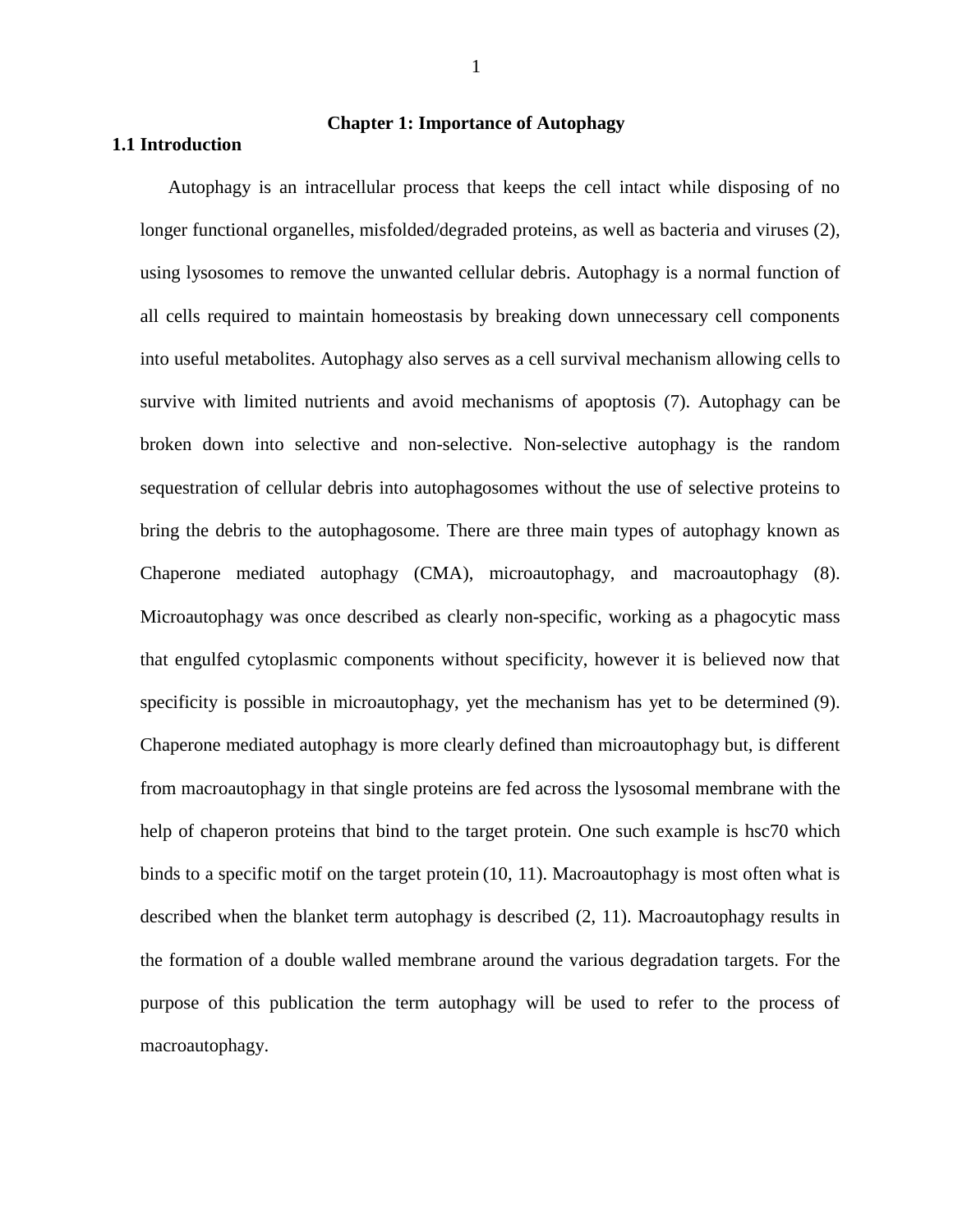#### **1.2 The Process of Autophagy**

Autophagy can be described as a five step process that progresses from initiation, to elongation, to maturation, to autophagosome-lysosome fusion and ends with degradation. These processes are regulated by autophagy-related genes or Atg (2).

In mammalian cells autophagy results in the formation of double membrane vesicles mostly from the ER. Ulk1 is a protein that is believed to be involved in this process by responding to cell stressors such as starvation (2, 12, 13). Ulk1 is a Serine/Threonine kinase that allows autophagy to begin in response to mTOR deactivation due to cellular stress (26). It is believed that Ulk1 complex associates with mTOR and Atg13; this complex allows for mTOR to phosphorylate Ulk1 under nutrient rich conditions (13). Under conditions of cellular stress, such as nutrient deprivation, mTOR will dissociate from Ulk1 leaving it free to associate with the ER to initiate formation of the autophagosome (13). At initiation an omegasome forms in the ER membrane, which produces the beginnings of the phagophore (14). The exact location of the beginnings of the phagophore is disputed. One site of initiation is the ER (12). Also involved in the initiation of the membrane formation is vesicular protein sorting 34 or Vps34. Vps34 complexes with Beclin-1 to increase the ability of Vps34 to produce high levels of phosphatidyl inositol triphosphate (PI3P) (12). PI3P is important to the elongation stage and recruiting the other Atg proteins by being recruited to the ER by Atg14L (12). The elongation process involves Atg7 activating Atg12, transferring it to Atg10. Atg10 allows Atg12 to link to lysine 130 of Atg5. Atg12-Atg5 complexes with Atg16L, and is believed to help form the curve of the membrane by later recruiting LC3II and dissociates once the membrane is formed (12).

2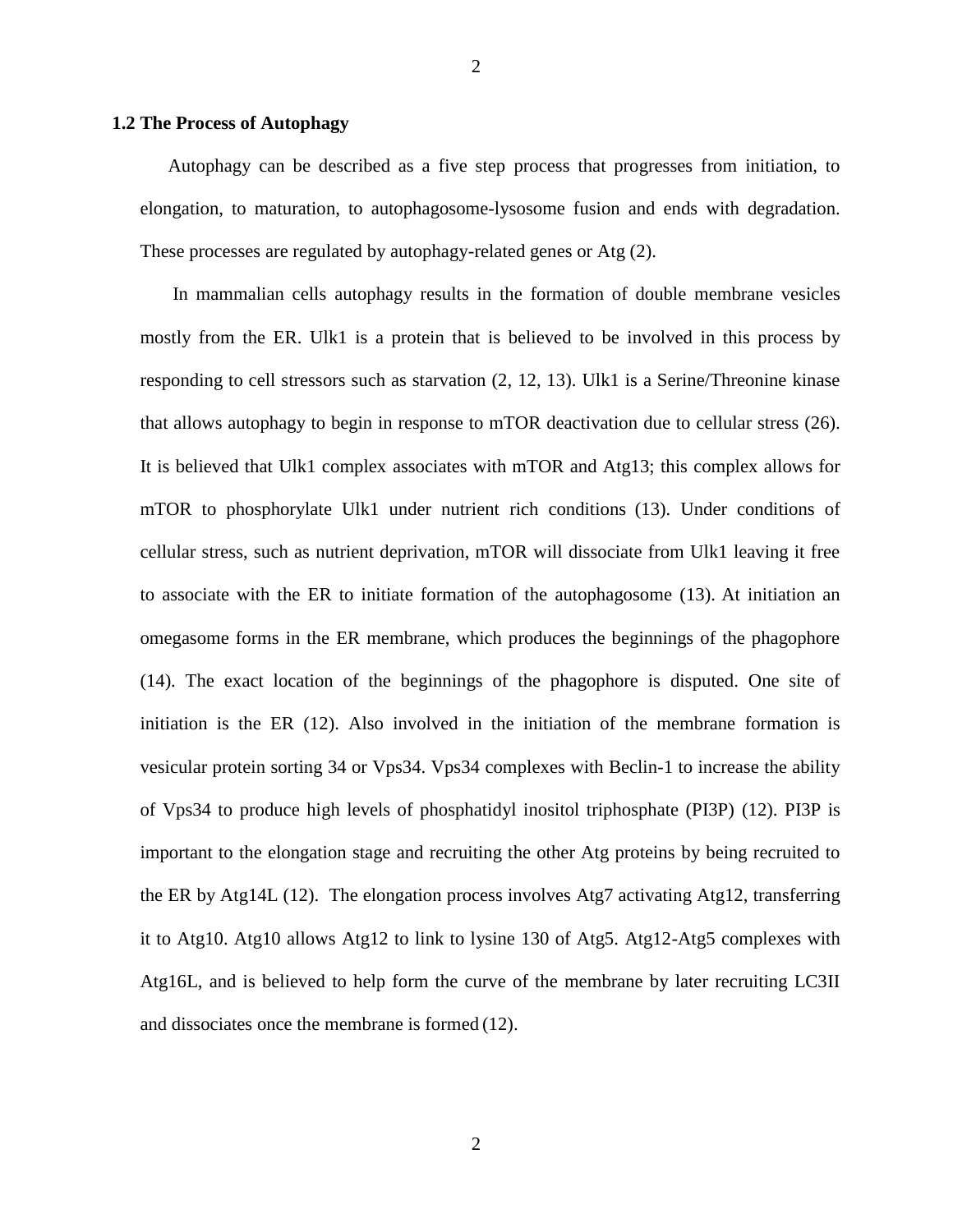

#### **Figure 1.1 Autophagy Pathway, specific to LC3: ATG4 cleaves LC3B, leaving a glycine residue available, this becomes LC3I. LC3I is activated by ATG7, transferred to ATG3 and conjugated to PE to become LC3II. LC3I stays in the cytosol. LC3II is then translocated into the membrane of the autophagosome. This is then degraded in the lysosome. (4)**

Microtubule-associated protein light chain 3 (LC3), is normally in the cytosol as a fulllength protein. LC3 is a family of three proteins, LC3A, LC3B and LC3C. LC3B was the first discovered (31). LC3A and LC3C have less information available. Looking at LC3B during autophagy, LC3 is cleaved by Atg4 and becomes LC3I. A carboxyterminal glycine is exposed and is activated by Atg7. Atg3 then conjugates LC3I to phosphatidlyethanolamine (PE) at the carboxyterminal glycine to form LC3II (12). LC3II is then brought into the forming membrane by the Atg5-Atg12-Atg16L complex, to continue the elongation cycle. LC3II is distributed in the membrane and helps with selecting the cargo to go into the autophagosome and fusion of the membranes (12). The autophagosome combines with the lysosome to begin the process of degradation of the contents of the autophagosome. After degradation the degradation products are then recycled back out to the cytosol (12). LC3II in the cytoplasm has the PE removed by Atg4B, which allows for LC3I to be recycled (2).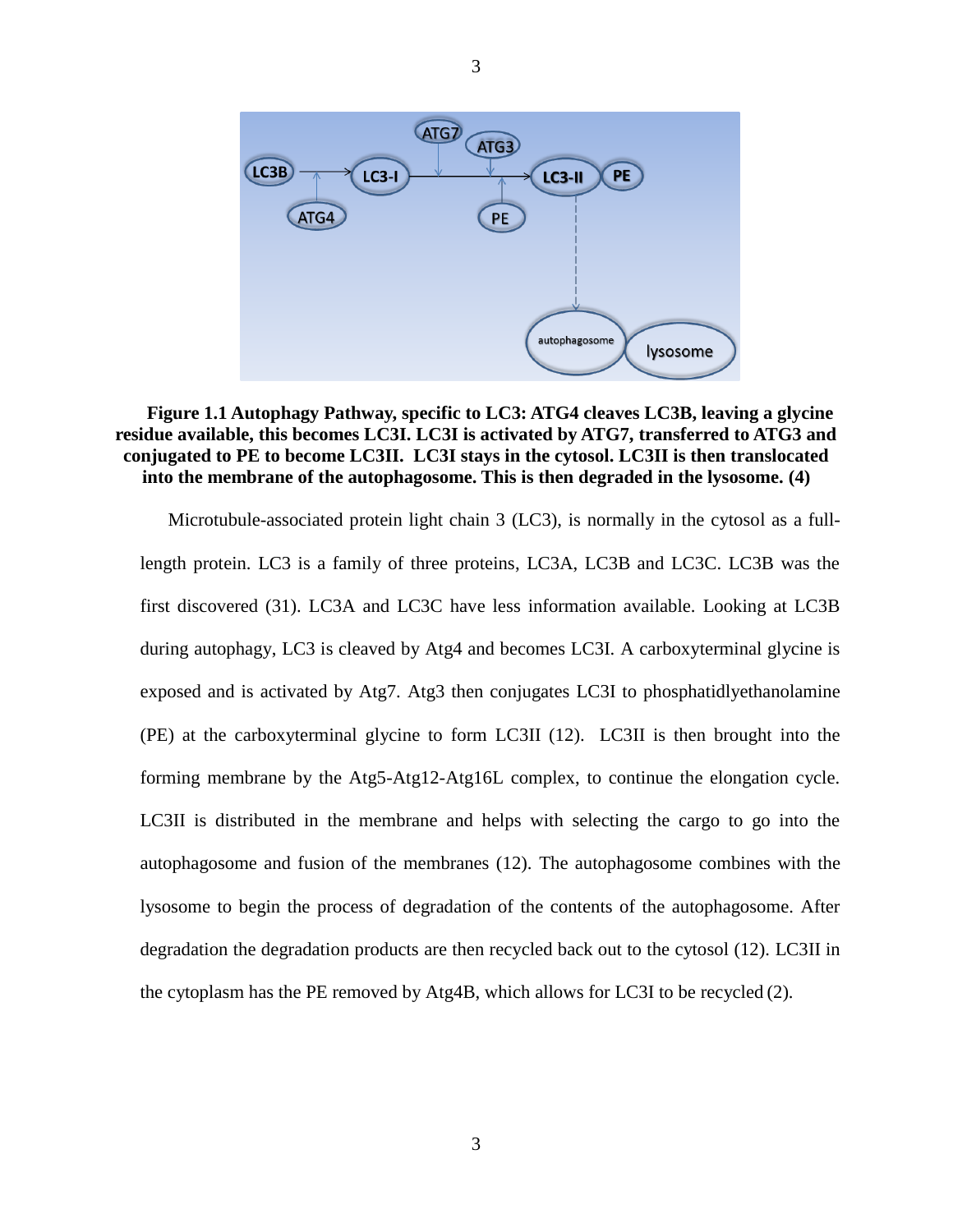

4

**Figure 1.2: The process of Autophagy: From initiation, elongation and maturation, then to autophagosome-lysosome fusion and lysosome degradation** (22).

#### **1.3 Autophagy: Selective or Non-selective**

Autophagy was initially thought to be a non-selective process that simply engulfs cellular debris without concern for the contents. Autophagy is now also known to be a selective process. Proteins that interact with components of the cell to be removed by autophagy interact with proteins bound in the autophagosome membrane and providing an anchor forming autophagosome. The proteins that mediate interaction with LC3 can be known as autophagy receptors, since they connect with the debris to be removed in the autophagosome. The interaction occurs through a specific amino acid sequence that is known as the LC3 interacting region (LIR) or the LC3 recognition sequence (LRS) (14). One example of selective autophagy termed aggrephagy involves removal of misfolded or unneeded proteins by putting them in ubiquitinated aggregates that are attached to the autophagosome for removal by the lysosome (14). Two known autophagy receptors are p62 and neighbor of BRCA1 gene (NBR1) which can bind ubiquitinated protein aggregates through an ubiquitin-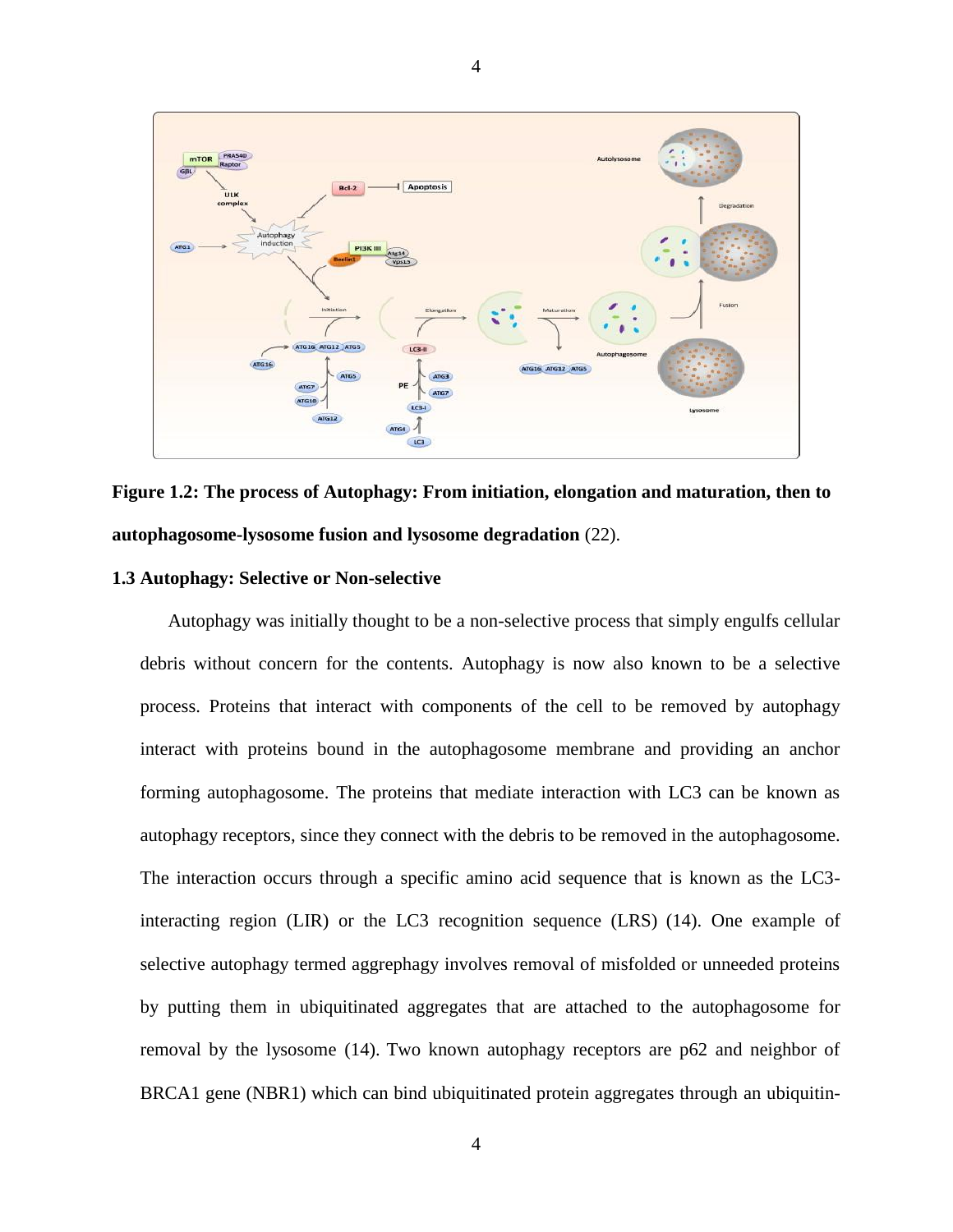associated domain (UBA) and LC3 through the LIR. The p62 receptor has many other ubiquinated targets such as bacteria, peroxisomes, damaged mitochondria and viruses (14). Phosphorylation and ubiquitination play a part in the regulation of selective autophagy such as in the case of p62 recognizing ubiquitinated protein aggregates and bringing those to the LC3 in the autophagosome to be degraded by the lysosome. Both NBR1 and p62 are degraded during autophagy. Suppression of autophagy causes a buildup of p62 in the cells. Autophagy helps maintain homeostasis in the cells, and the importance of selective autophagy has become more apparent that as various types of cytosolic debris have been linked to degradation through autophagy receptors.

#### **1.4 Importance of Autophagy in Disease States**

Autophagy has grown as an interest in research concerning disease states such as different cancer types and neurological disease. Cells use autophagy to maintain homeostasis, under normal conditions this allows the cells to remain viable, thus enabling them to stave off apoptosis. It has been found that in cancerous cells autophagy is also used to maintain cells that may otherwise be sent to death, in the low oxygen and low nutrient environment. Autophagy can work for the cell to survive a type of cell death that is initiated when the cell detaches from the extracellular matrix, called anoikis (16). Autophagy is a way for the cancer cells to survive and metastasize in the increased presence of blood flow enabled by angiogenesis or rather the process of vascularization to a tumor (16).

Autophagy is also used to target cancer cells, through the use of autophagy inhibiting chemotherapeutic agents to destroy the tumors by inhibiting the autophagy survival mechanisms (16). It has been shown that autophagy takes part in cell death induction in

5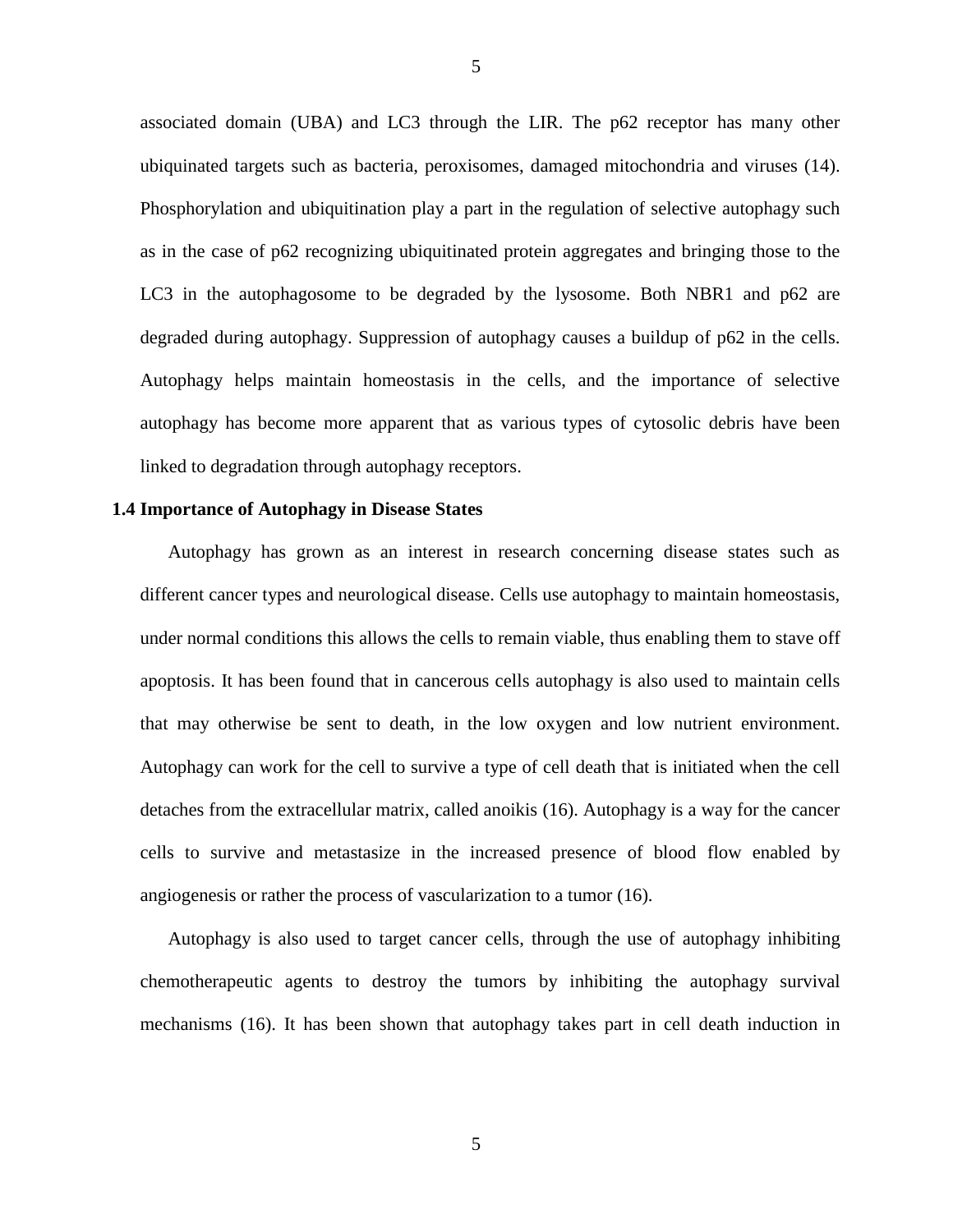apoptosis capable cells and it becomes the main death inducing pathway in apoptosis deficient cells (16).

Autophagy appears to be impaired in neurodegenerative diseases such as Parkinsons and Alzheimers disease. In Alzheimers and Parkinsons disease autophagosomes accumulate and there are endosomal-lysosomal abnormalities found in Alzheimers disease (4). Deficiencies in autophagy and the resulting inability to remove the misfolded proteins may contribute to neurological disease.

Autophagy may also contribute in other diseases such as cardiovascular disease and diabetes. In heart disease autophagy may play either a protective role or may contribute to cell death by either preserving cells that are damaged enabling salvage of the cells or by pushing cells to apoptosis after extended or overproducing autophagy (27). In type 2 diabetes impaired autophagy is indicated in  $\beta$  cells, where ubiquitinated proteins accumulate, the mitochondria are swollen and the ER is distended (24).

#### **1.5 LC3 as a Marker for Autophagy**

Microtubule-associated protein 1 light chain 3 (MAP1 LC3) is very commonly noted in papers concerning autophagy as a process or autophagy in diseased cells. Up regulation of LC3 can serve as a marker for autophagy. LC3 localization within the cell also serves to monitor the progression of autophagy. In autophagy, the carboxy-terminal region of LC3 is cleaved off exposing a glycine residue forming LC3I. LC3I is then modified with a phosphatidylethanolamine (PE) to form LC3II. The LC3II becomes bound in the inner and outer membrane of the autophagosome. This process allows for the autophagosome formation to be monitored and therefore LC3 becomes an important marker to study autophagy. LC3I is a cytosolic form of LC3 that is soluble. As mentioned before LC3II is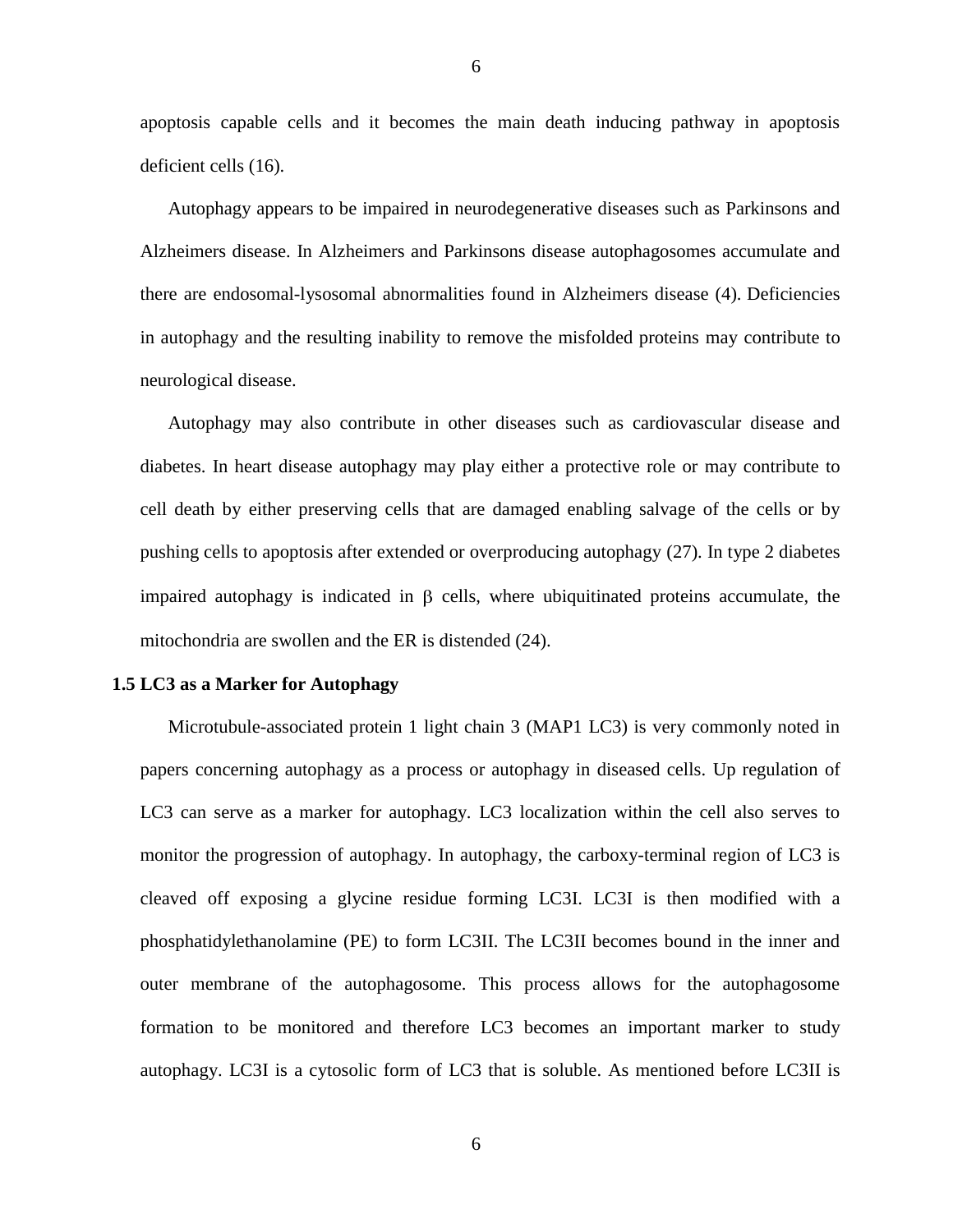membrane anchored through its PE modification. These differences allow for the separation of LC3I and LC3II through cellular fractionation. Western blotting is a method that can be used to show that autophagy has been activated and usually with an increase in LC3II. LC3 can be tracked using fluorescent microscopy to show the autophagosome formation. The use of fractionated lysates is also valuable to the study of autophagy. Currently the antibodies used to study autophagy are insufficient or not useful. Development of antibody that binds specifically to LC3I and LC3II would enable researchers to separately detect both forms of LC3 proteins in western blotting and immunohistochemistry. Both antibodies would also enable the development of ELISA to quantify LC3 levels in biological samples.

#### **1.6 Conclusion**

Autophagy is a contributor in maintaining homeostasis within the cells. Autophagy provides a mechanism for cell survival and cell death. During cellular stressors cell survival is extended through autophagy, yet may lead to apoptosis if extended for long periods of time or if overproduced in cells. Autophagy is responsible for the degradation of mis-folded proteins, damaged or old organelles, bacteria and viruses. Autophagy was originally thought to be a non-selective process. Certain types of autophagy are considered non-selective; autophagy is also a selective process. In selective autophagy proteins that have a region called the LC3 interacting region select the protein or cellular debris and anchor it in the autophagosome. The autophagosome selects the protein or cellular debris and anchors it in the autophagosome. The autophagosome then fuses with the lysosome for degradation of the cargo. Autophagy can enable diseased cells to survive and grow through the stress of a condition such as in cancer. In other diseases autophagy is impaired and resulting in accumulation of cellular debris leading loss of cell function. LC3 is an important autophagy

7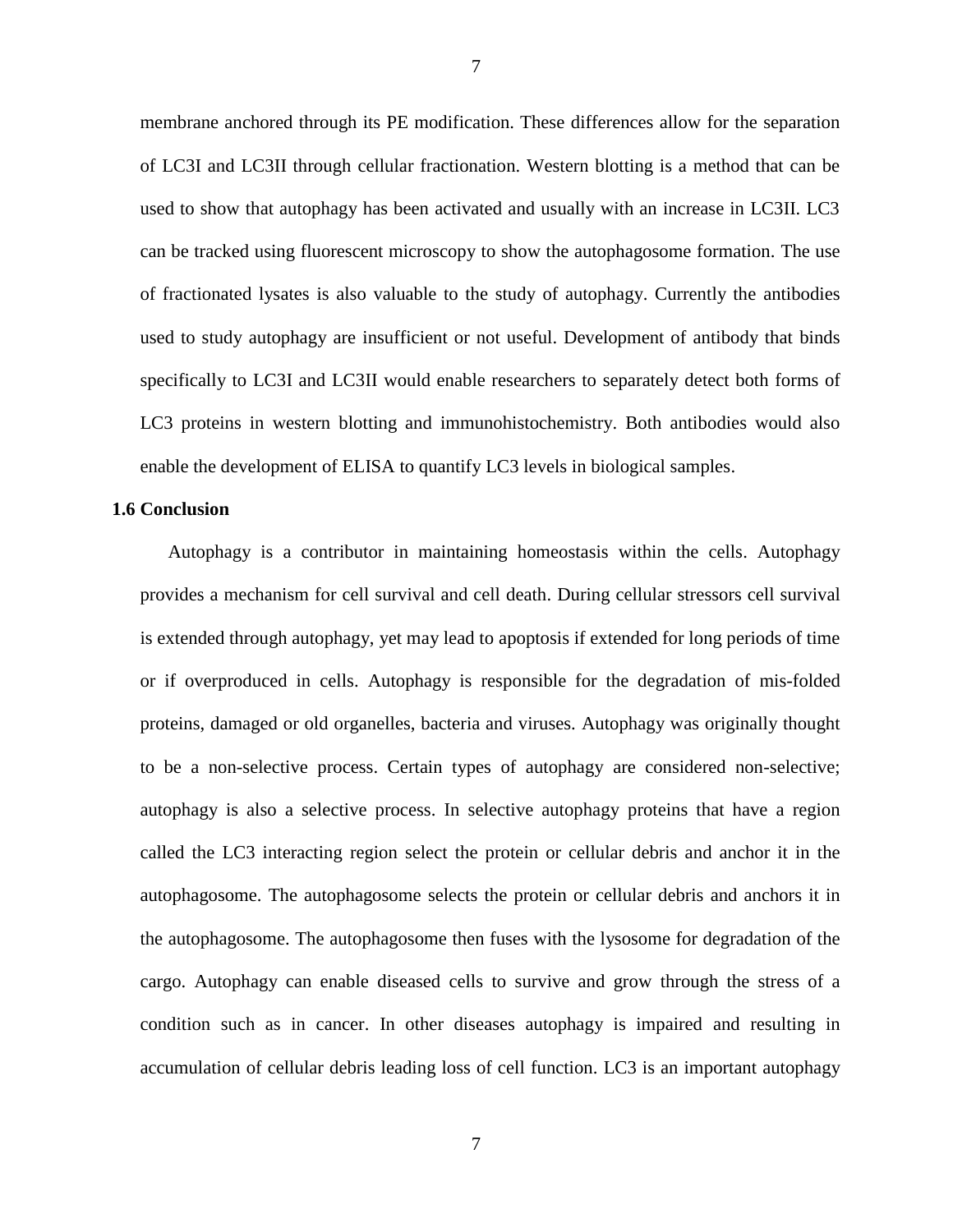marker in that it can be used to follow and analyze the selection of protein and cellular structures into the autophagy pathway and to the formation of autophagosomes within the cells. Products for analyzing autophagy and more specifically LC3 can be improved. New reagents and assays are envisioned to aid the researcher in the further understanding of the role of autophagy in health and disease.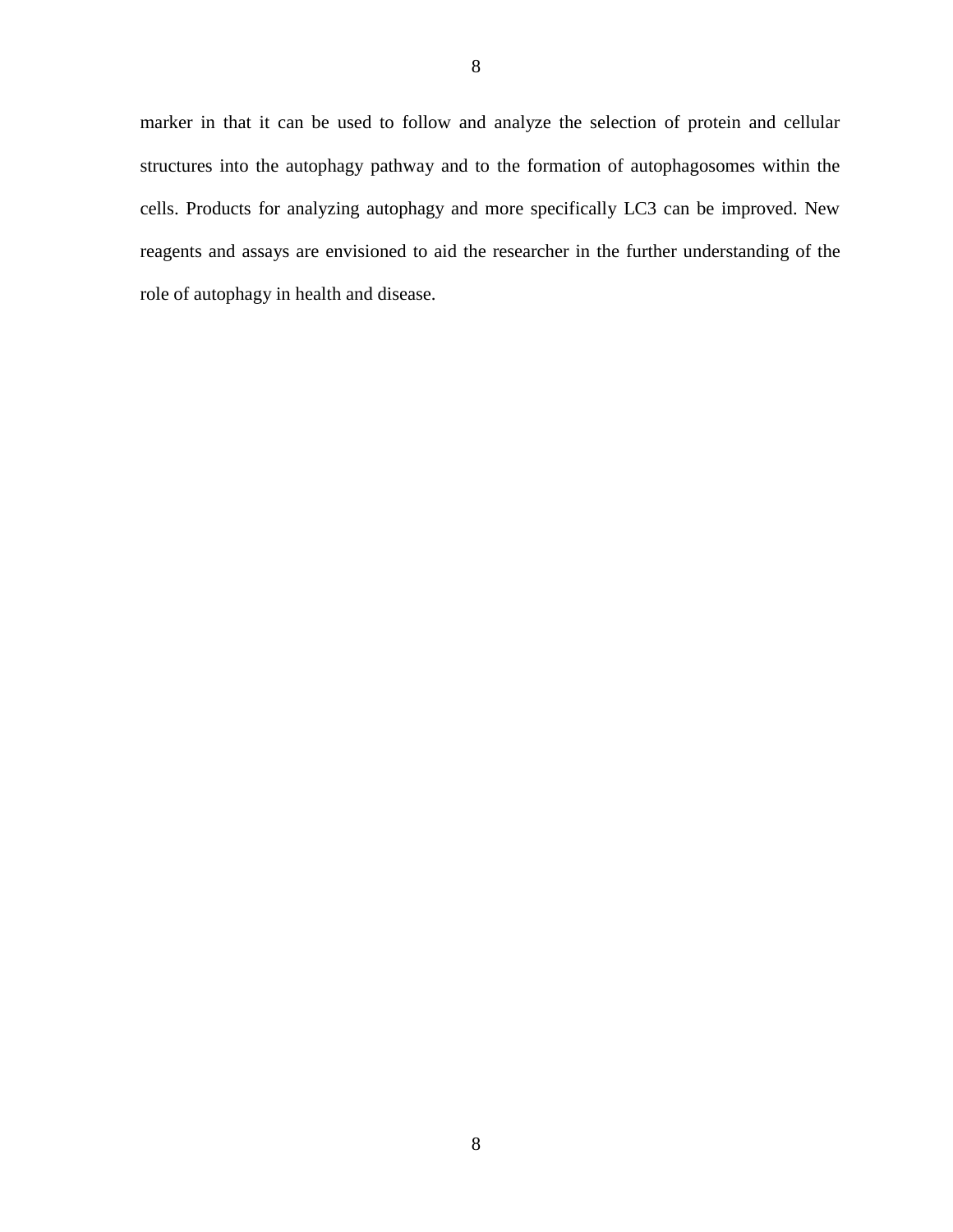Autophagy is a tightly controlled process of degradation within the cell, enabling the cell to mitigate stress and maintain homeostasis. Autophagy can be induced by the following conditions: nutrient deprivation, infection, hypoxia and by treatment with chemical inhibitors of the proteins within the pathway (2, 8). Autophagy pathway research includes many disease states, such as cancer (1), diabetes, cystic fibrosis and cardiovascular disease. Autophagy research also includes its role in immunity (2). Autophagy activation/dysfunction is found in diseases that produce protein aggregates, such as Huntington's, Parkinson's and Alzheimer's.

9

The ability to detect LC3 proteins and differentiate different LC3 Protein derivatives is important for the advancement of autophagy research. At this time we are looking at LC3 products to produce in order to be able to separate and reveal quantitative differences between the two LC3 proteins found approaching the end of autophagy, LC3I and LC3II. LC3I is known to be found at 18kDa and LC3II is known to be found at 18kDa, due to the positive charged PE which changes the charge of the protein and therefore runs faster on the gel.

Chloroquine is a lysomotrophic drug that is most notably used as an antimalarial drug and is being researched as a tumor treatment. Chloroquine is a late stage autophagy inhibitor, shown to cause accumulation of autophagic vacuoles. This effect is thought to be the result of the choloroquine on the lysosomes pH, it causes the acidic lysosomes to be basic and therefore lack the degradation properties. By preventing degradation chloroquine treatment causes the termination of autophagy after the formation of the autophagolysosome. With the accumulation of autophagolysosomes the cells eventually enter apoptosis.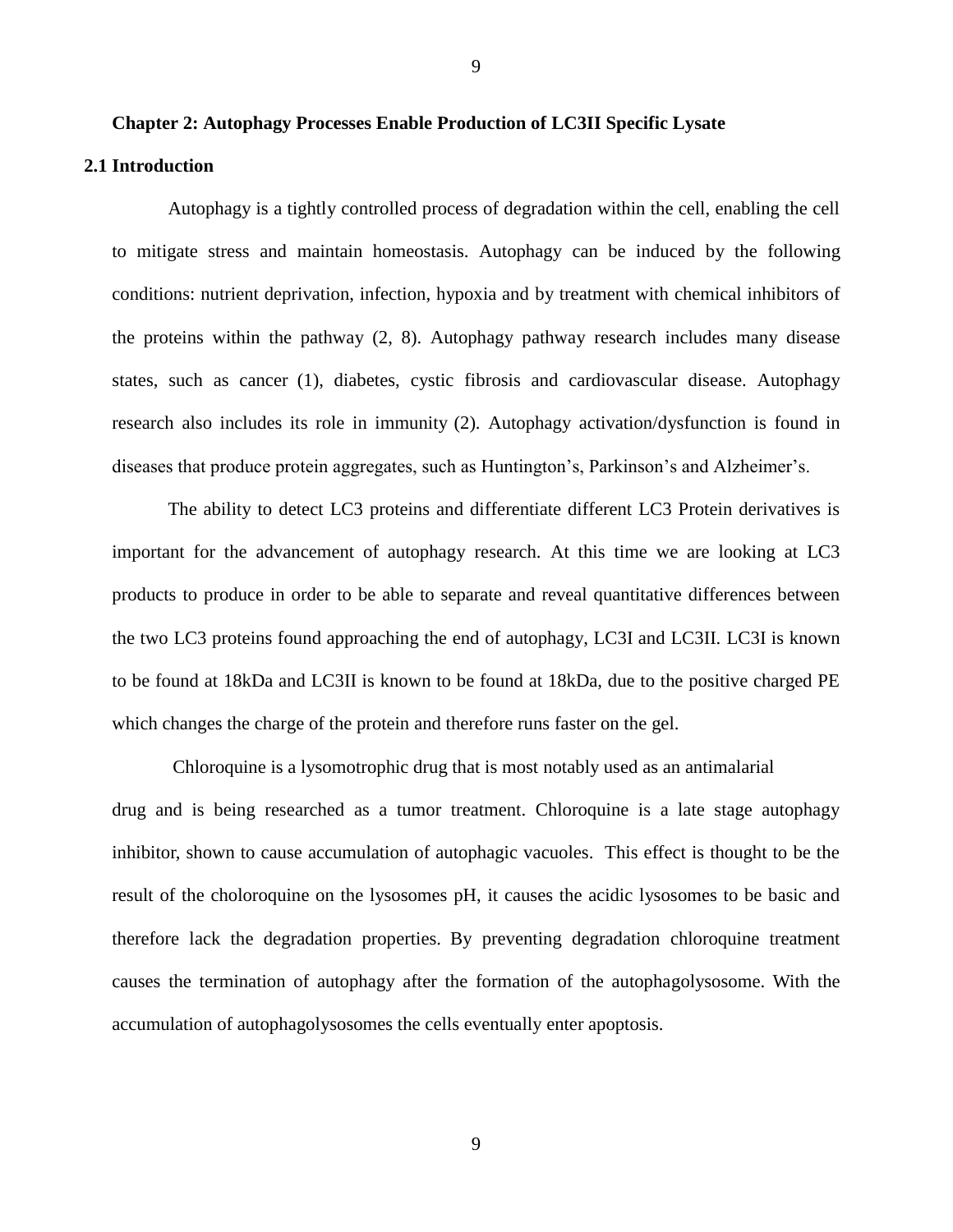The ability to be able to produce a lysate that is singular in either form of the protein is invaluable to being able to quantitate the separate proteins and perhaps be able to tell levels and stage of autophagy within the cell sample where the cells are in late stage autophagy. The intention of my project was to create a protocol for isolating the membrane fraction of cells that would be easy for researchers/customers. I have used chloroquine in order to activate autophagy in cells leading to an accumulation of LC3II, in order to harvest the cells, fractionate the lysate and obtain LC3II rich lysates. Cancer cell lines have been chosen, from different organisms, as it is known that cancer cells use autophagy to survive (16). The protocol would not require the use of an ultracentrifuge and could be provided in a kit format. We intend to use this protocol to isolate LC3II from cells to create a cell lysate that can be sold and to be used as a control in an immunoassay kit. To produce such lysates cells would have to be induced to enter autophagy and stalled before reaching lysosome fusion prior to degradation. Techniques for the separation of LC3II and also LC3I are described herein.

#### **2.2 Materials and Methods**

#### **2.2.1 Cell culture**

Cell lines Neuro 2A, HeLa and 3T3 were from ATCC and cultured in DMEM (Gibco, Life Technologies, Grand Haven NY) with 10% fetal bovine serum (PAA, Dartmouth, MA) and penicillin/streptomycin (Gibco, Life Technologies, Grand Haven NY, USA). RatC6 cells were from ATCC and were cultured with 10% Horse Serum (Sigma, St. Louis, MO, USA), 2.5% fetal bovine serum and penicillin/streptomycin. SH-SY5Y cells were from ATCC and were cultured in DMEM+F12K (Gibco, Life Technologies, Grand Haven, NY, USA) with 10% fetal bovine serum and penicillin/streptomycin. All cells were kept in a  $37^{\circ}$ C incubator with 5% CO<sub>2</sub>. All cells were plated into 15cm plates.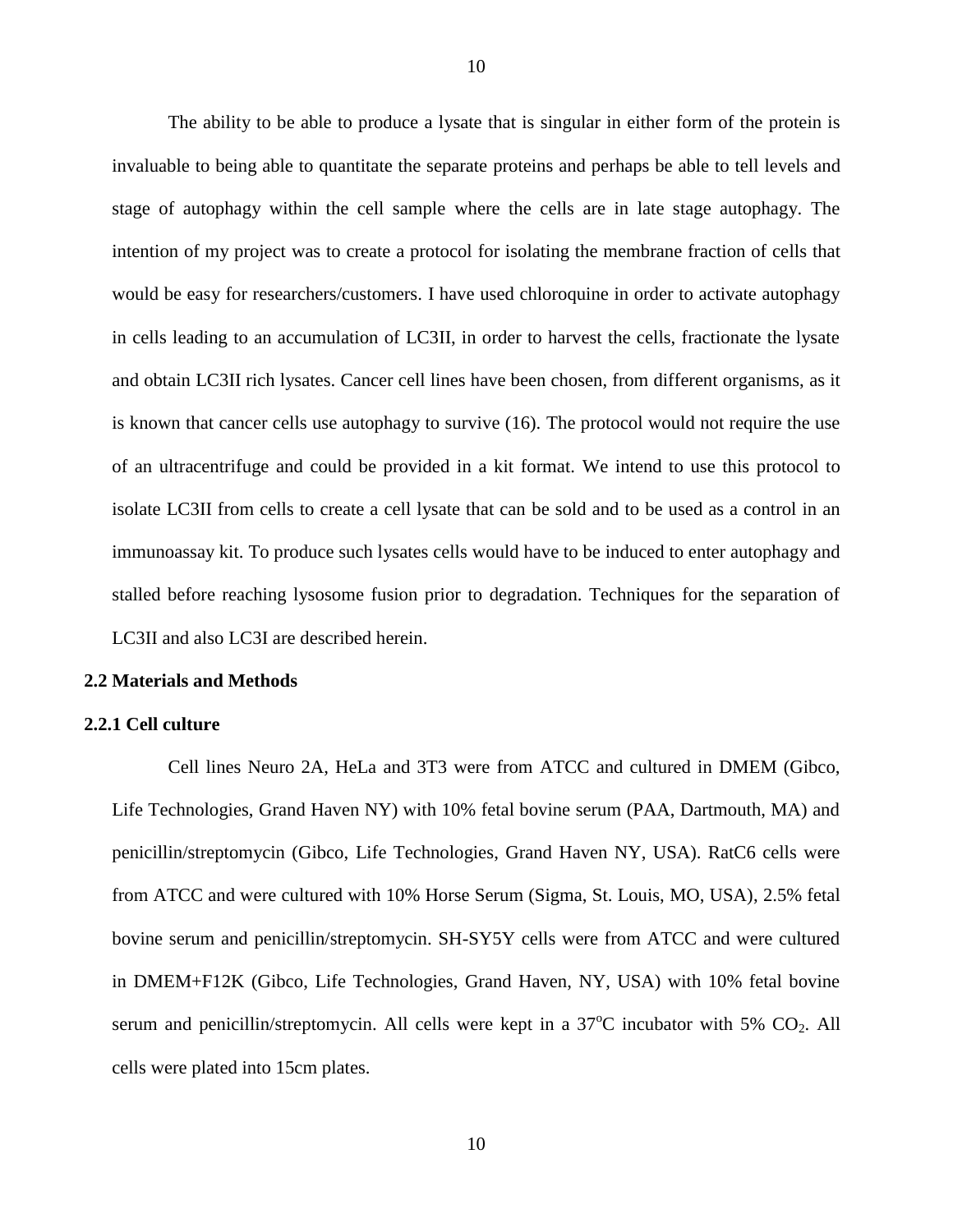Cells were treated with chloroquine (Sigma, St. Louis, MO,USA) at a concentration of  $100 \mu$ M once the plates were approximately 70-75% confluent. After addition of the chloroquine to fresh media the plates were returned to the incubator for four hours. Plates that were not treated were also returned to the incubator after a media change. After four hours the cells were removed from the plates using trypsin (Gibco, Life Technologies, Grand Haven, NY, USA). Cell pellets were collected in 50mL conical centrifuge tubes and centrifuged at 800rpm. Cell pellets were then frozen down at  $-20^{\circ}$ C.

#### **2.2.2 Lysate Fractionation**

Cell pellets were thawed on ice, buffer A was added and the pellet resuspended (28). This suspension was rotated at  $4^{\circ}$ C for 10 mins. Then it was centrifuged at 2000xg for 10 mins at  $4^{\circ}$ C. This supernatant was saved and labeled as the cytosol fraction. The pellet was then washed with 0.5mL 1X PBS twice. The remaining pellet was suspended in buffer B (28) and incubated on ice for 30 mins with vortexing every 5 mins. This was then centrifuged at 7000xg for 10 mins at 4<sup>o</sup>C. This supernatant was then saved and labeled as the membrane fraction (28). Protein concentration was determined using the BioRad DC Protein Assay (Hercules, CA, USA).

#### **2.2.3 Western Blotting**

Cytosol and membrane fraction lysates were mixed with NuPAGE LDS sample buffer (Life Technologies, Grand Haven, NY) and 1M DTT (Sigma, St. Louis, MO,USA) and boiled for 10 mins in a heat block. They were then loaded onto an 18% Tris-HCl Criterion SDS-PAGE gel (BioRad, Richmond, CA) and transferred by tank transfer to a Protran nitrocellulose membrane,  $0.45 \mu$ M (Whatman, Piscataway, NJ). Membranes were blocked overnight at  $4^{\circ}$ C on a rocker with 5% Non-fat milk and PBS+0.05%Tween20. Following the transfer the membranes were blotted with two clones of LC3B, mAb (5F10) and LC3B, mAb (2G6) primary antibodies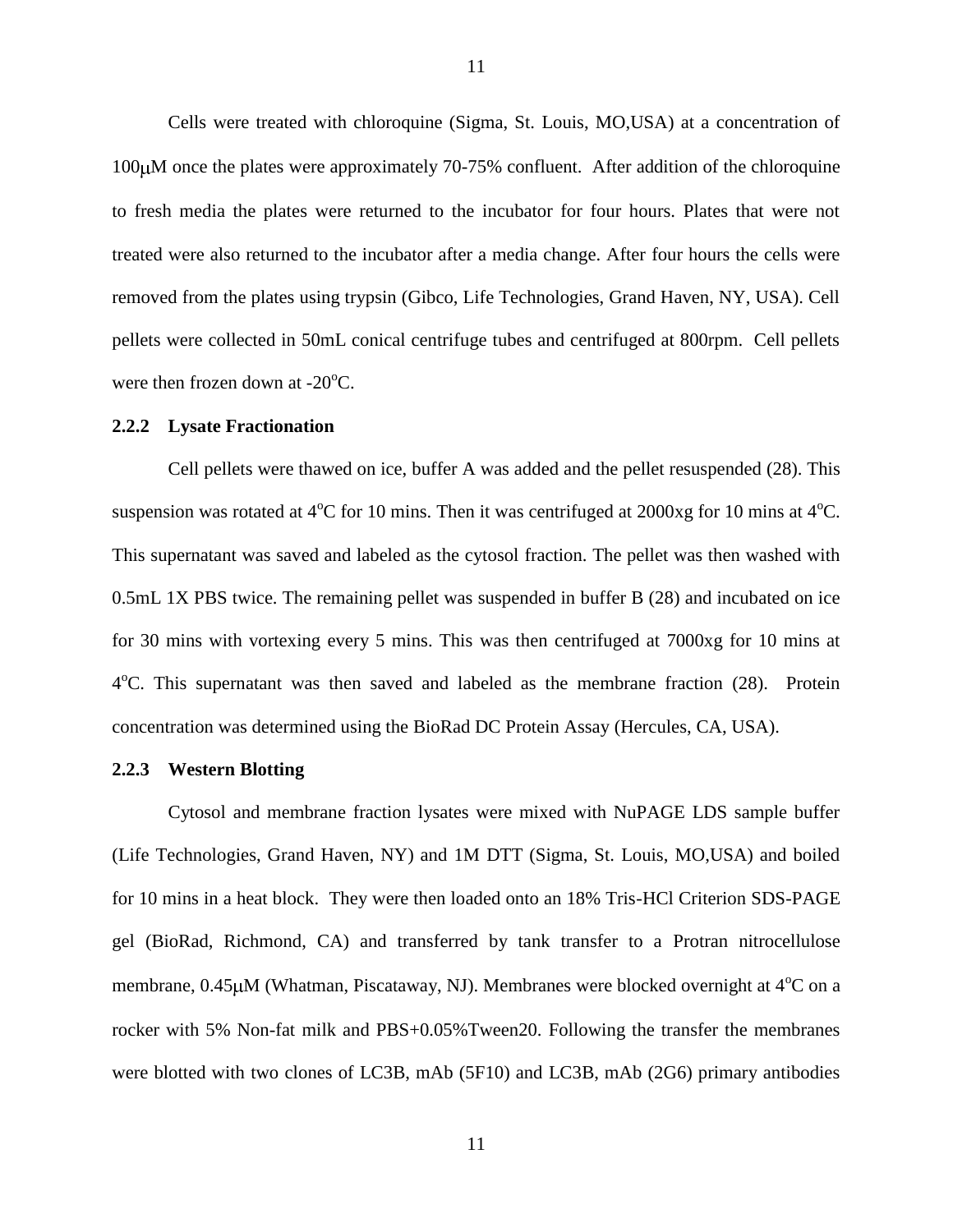(Enzo Life Sciences, Farmingdale, NY, USA). Secondary antibodies were goat anti-mouse HRP conjugates (Jackson Immunoresearch Laboratory, West Grove, PA, USA). The signal was detected using enhanced chemiluminescence western blotting detection system (Thermo Scientific, Rockford, IL, USA).

#### **2.3 Results**

#### **2.3.1 Cell Lysate Fractionation and Protein Concentrations**

The initial protocol used  $1x10^6$  or  $2x10^6$  cells/mL of each lysate buffer, and resulted in protein concentrations below 1.0 mg/mL. Protein concentrations below 1.0 mg/mL do not provide enough protein in the cytosol fraction to allow LC3 detection by western blotting. Protein concentrations at or above 2.0mg/mL provide sufficient protein for detection of LC3. Initial attempts to detect LC3 in the cytosol fractions were unsuccessful, suggesting a change to the protocol. (This is shown in Figure 2.2 below).





The first attempt to optimize the protocol was to use half the amount of lysis buffer in

order to increase protein concentrations in the cytosolic fraction. Decreasing the amount of buffer in the lysis procedure enabled preparation of a control lysate for the membrane fraction. The membrane fraction control lysate was used to further improve the procedure.

12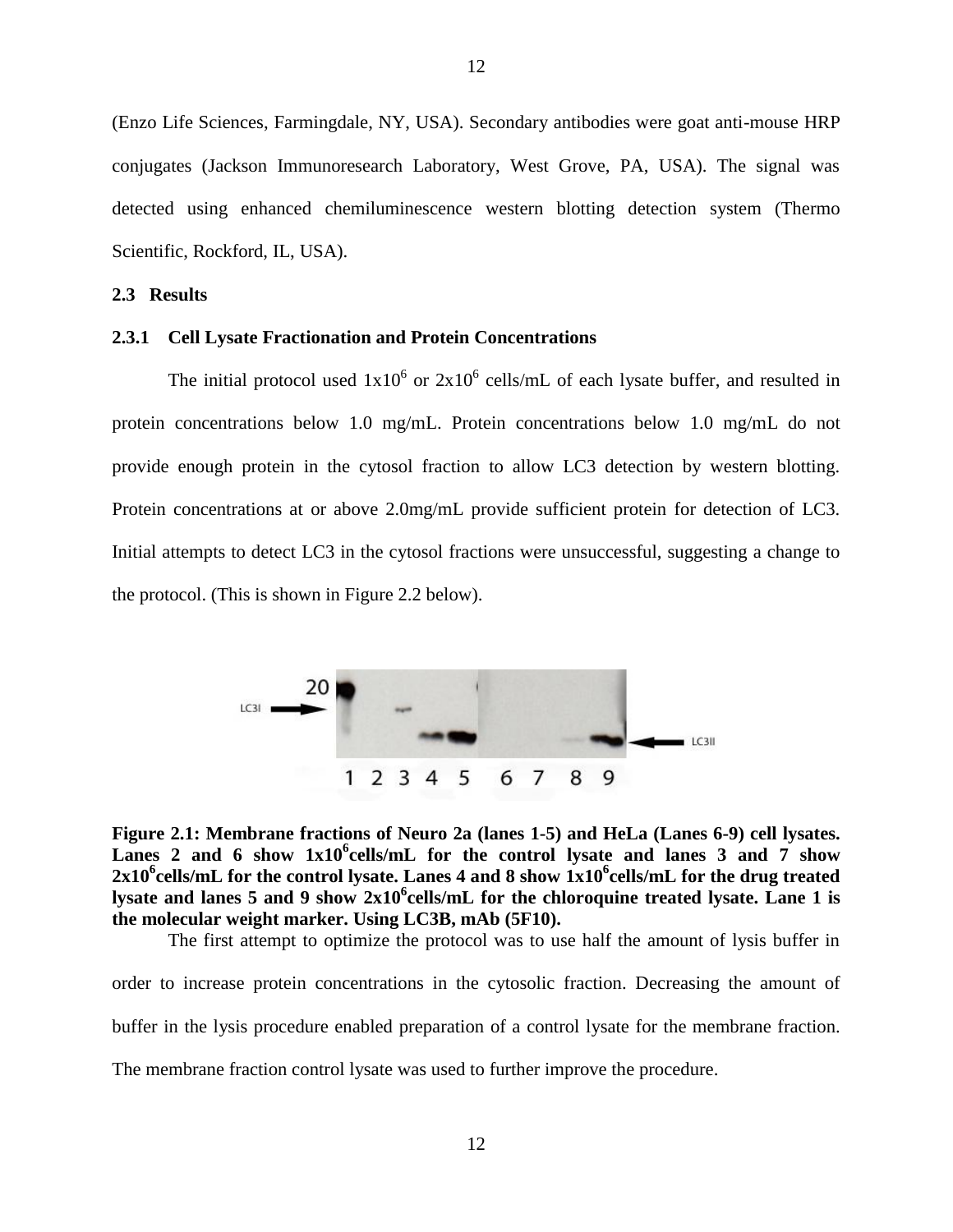To further improve performance of the western blots, the number of Neuro 2a cells were increased to enable the detection of LC3 through volume present. The increased cell contribution enabled the detection of LC3 in both the cytosolic and membrane fractions. The resulting protocol allowed preparation of a control lysate with protein concentration of 2.0 mg/mL for use in later experiments. The protocol was successful in fractionating HeLa cells; however LC3 detection was less intense in western.

#### **2.3.2 Use of Different Detergents in Lysate Buffer**

Fractionated lysates were initially made with the use of the detergent Detergent A alone and in combination of Detergent B, to determine if the detergents together would better fractionate LC3I in the cytosol and LC3II in the membrane fraction. Previous experiments increasing or decreasing the concentration of detergent in lysis buffers made with single detergents did not make a difference. When combining Detergent A and Detergent B for lysis of Neuro 2a cells a large difference in fractionation was observed when compared to single detergents. Detergent A alone in lysis buffer provided more complete fractionation when compared to combining Detergent A with Detergent B. The addition of Detergent B causes LC3I to appear in the membrane fraction rather than maintain segregation in the cytosol. This was completed in HeLa cells and Neuro 2a cells and is illustrated below by Neuro 2 a cells. The results were confirmed in both Neuro 2a cells and HeLa cells (Fig. 2.2).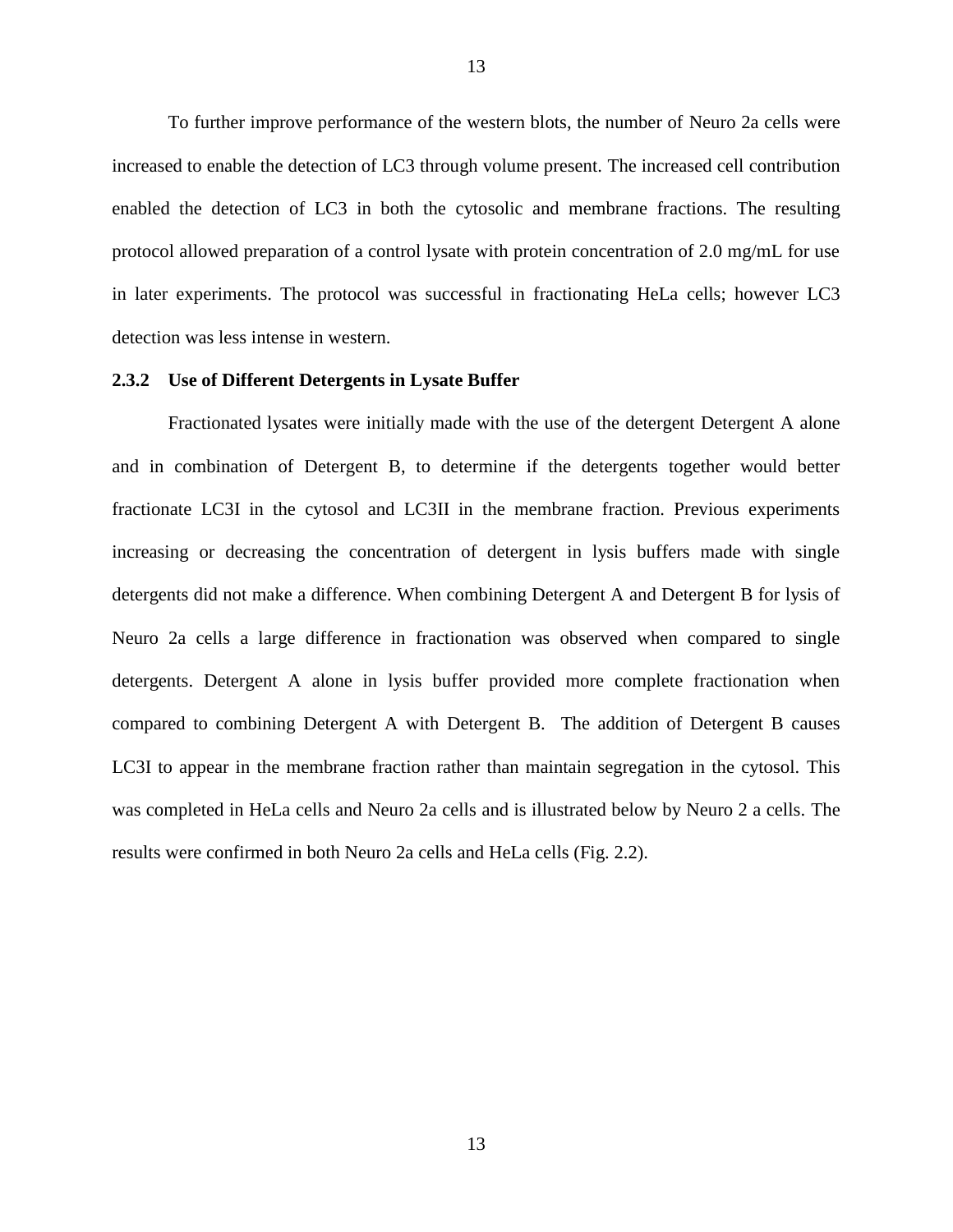

14

**Figure 2.2: Lysate fractionation of Neuro 2a cells with different detergent additions in control cells and chloroquine treated cells with 1x10<sup>6</sup> cells and 2x10<sup>6</sup> cells: A.) Detergent A and Detergent B Cytosol Fraction; B.) Detergent A and Detergent B Membrane Fraction; C.) Detergent A Cytosol Fraction; D.) Detergent A Membrane Fraction. Lane 1: MW Marker, Lane 2: 1x10<sup>6</sup> cells control, Lane 3: 1x10<sup>6</sup> cells treated, Lane 4: 2x10<sup>6</sup> cells control, Lane 5: 2x10<sup>6</sup> cells treated. Using LC3B, mAb (5F10)**

#### **2.3.3 Western Blotting to Detect LC3 Lysate Fractionation**

Western blotting was used to determine if the lysates prepared previously had properly fractionated during the lysate procedure. LC3I is expected in the cytosol fraction only, while LC3II is expected in the membrane fraction only. Fractionation was also tested using several different cell types. Fractionation of LC3I and LC3II could be found in Neuro 2a cells (Figure 2.3), 3T3 cells (Figure 2.3) and HeLa Cells. HeLa cells also produced a fractionated lysate, however LC3 levels were generally lower resulting in less intense bands by western. 3T3 cells produced a lysate that was fractionated in the drug treated lysate. 3T3 control cell lysates had LC3I in the membrane fraction, suggesting that the fractionation was not complete for this cell line, or at least in the control lysate condition.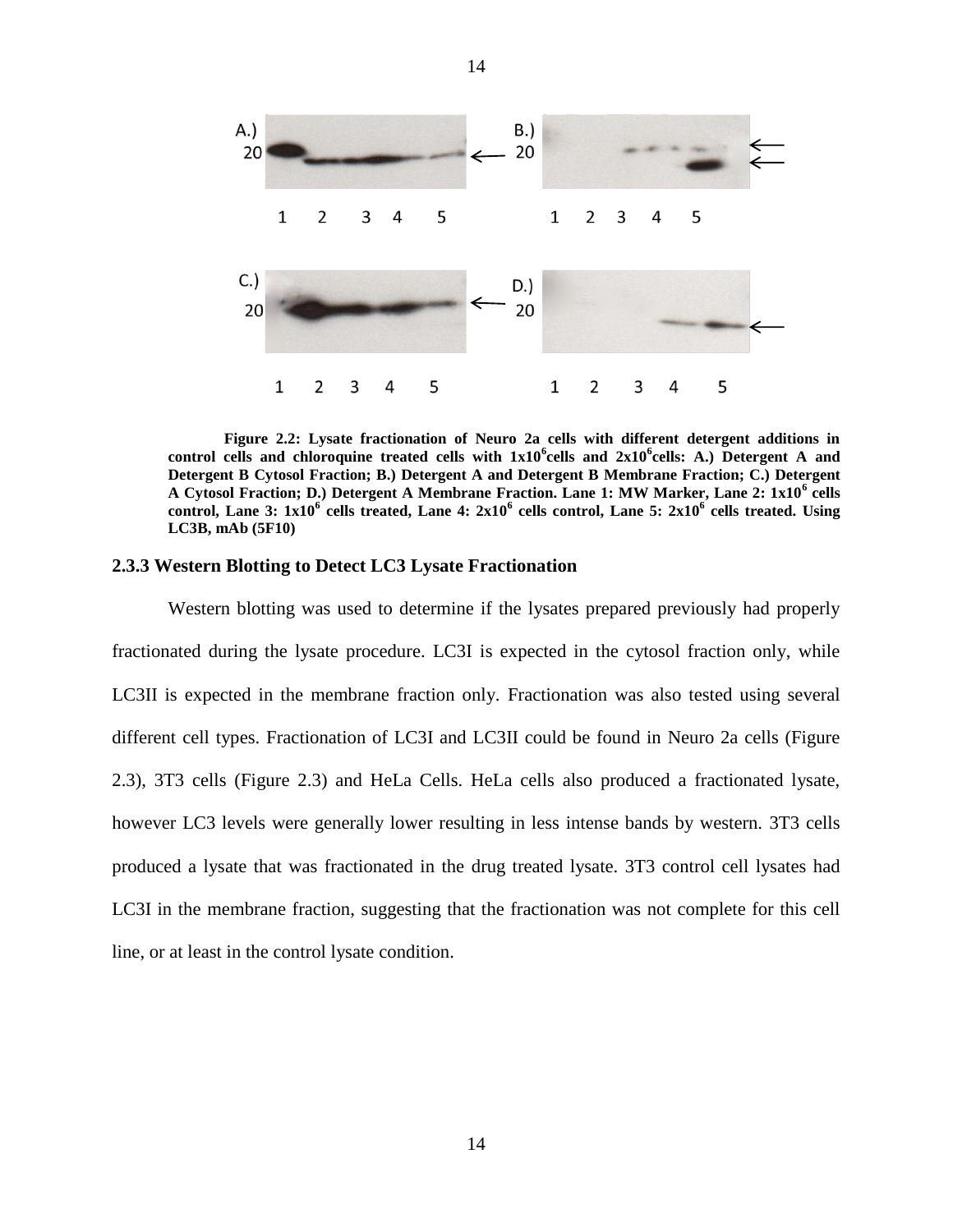

**Figure 2.3: Complete Fractionation of LC3I and LC3II in Neuro 2a cells (left) and 3T3 Cells (right). Western Blotting of Neuro 2a and 3T3 cell fractionated lysate with LC3B, mAb (5F10) antibody. Lane 1: MW Marker, Lane 2: Cytosol Control Lysate, Lane 3: Cytosol +Chloroquine Lysate, Lane 4: Membrane Control Lysate, Lane 5: Membrane+Chloroquine Lysate. LC3I is found at 18kDa and LC3II is found at 16kDa. Using LC3B, mAb (5F10)**



**Figure 2.4: Lack of Fractionation of LC3I and LC3II in SH-SY5Y cells (left) and Rat C6 Cells (right). Western Blotting of SH-SY5Y and Rat C6 cell fractionated lysate with LC3B, mAb (5F10) antibody. Lane 1: MW Marker, Lane 2: Cytosol Control Lysate, Lane 3: Cytosol +Chloroquine Lysate, Lane 4: Membrane Control Lysate, Lane 5: Membrane+Chloroquine Lysate. LC3I is found at 18kDa and LC3II is found at 16kDa.** 

A complete lack of autophagy activation or fractionation was found in SH-SY5Y cells and C6 cells. SH-SY5Y cell fractionated lysates showed only LC3I (figure 2.4) throughout several attempts and this was in all fractions. C6 cell fractioned lysates also showed only LC3I (figure 2.4) through several attempts at fractionation and the initial attempts actually produced no signal for LC3 in western blot (not shown).

#### **2.4 Conclusions**

It is possible to utilize the lysate fraction procedure using two detergent containing buffers to produce fractionated lysates without the use of an ultracentrifuge, in different cell types. The procedure is easy to follow and understand. The procedure may need to be further optimized in order to eliminate "carry over" of LC3I into the membrane fractions. SH-SY5Y and C6 cells may not participate in autophagy as much as other cell types, therefore treatment with chloroquine would be futile. Experiments indicate control lysates in sample buffer at 2.0mg/mL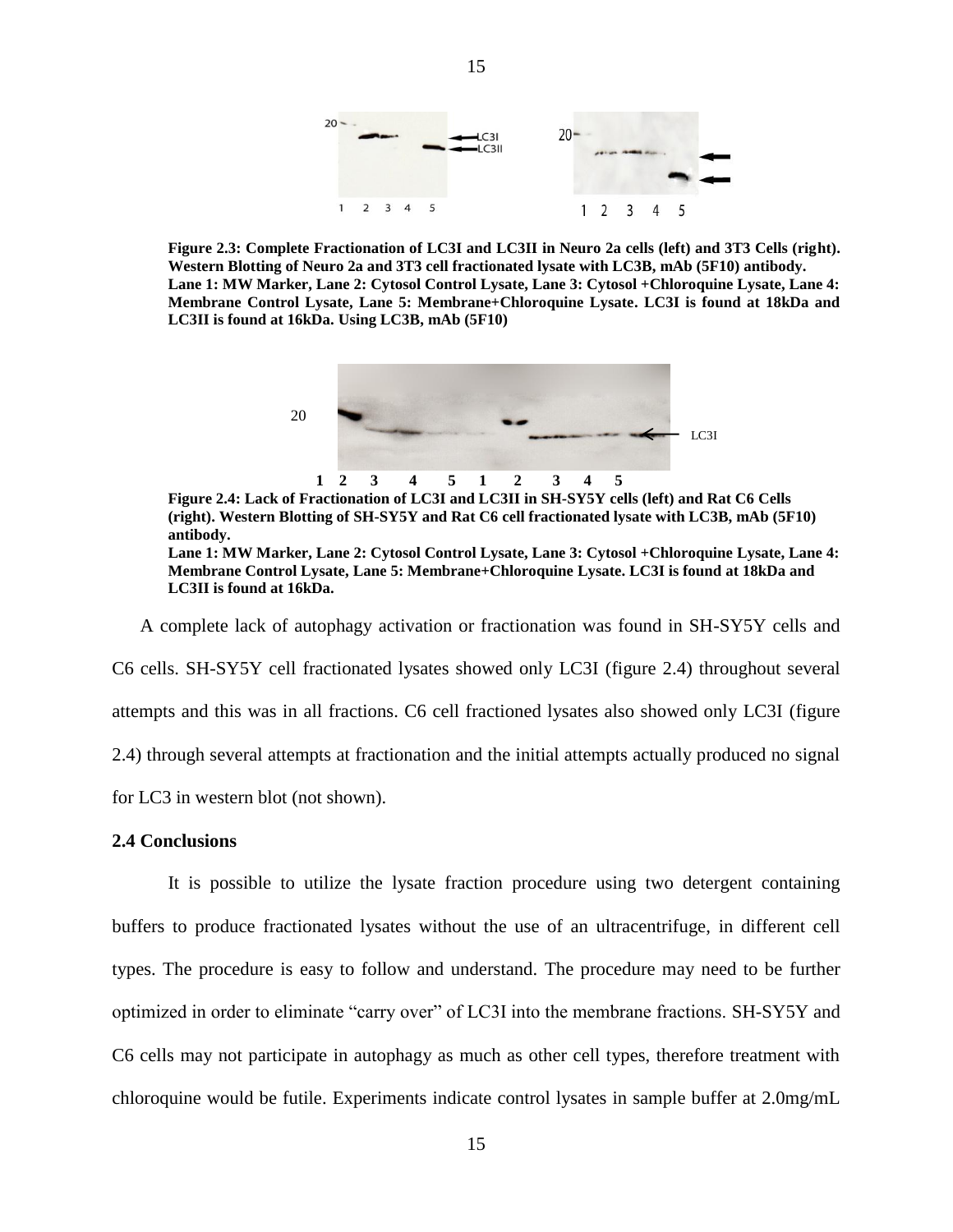can be consistently produced and at a reasonable cost. The fractionation procedure only adds one more step when compared to other control lysates that are produced as Enzo Life Sciences Products. The simple protocol is suitable for use in a kit and could be included in a total LC3 kit to allow for LC3II specificity.

#### **2.5 Discussion**

The production of fractionated lysates specifically containing LC3II may not be easily achieved in all cell types. A possible solution to working through this for researchers with interests other than HeLa, Neuro 2a or 3T3 cells may be to transfect LC3II into the cells of choice in order to produce the increase in LC3II. However, the control lysates successfully produced can be used as a control for this same researcher to test their transfection results. Another treatment could be used in conjuction with chloroquine to first initiate autophagy and then stop autophagy at the autophagolysosome stage. In working to produce antibodies for LC3I and LC3II these lysates will be instrumental in showing if a specific antibody will show a positive result in the cytosol, as would be expected in LC3I, or in the membrane fraction, as would be expected in LC3II. A control lysate for western blotting could be made using the Neuro 2a fractionated cell lysate. This lysate could be easily reproduced as a manufacturing method.

The protocol that has been set up is simple and could be followed by anyone with a scientific background. Unlike other fractionation methods, the protocol does not require the use of an ultracentrifuge, and makes the method useful in more laboratories. The procedure is simple enough to provide a sample fractionation protocol to be included in assay kits. Enzo Life Sciences intends to develop ELISA kit that can detect LC3I and/or LC3II specifically. The two fractionation buffers can be included to enable the differential detections of LC3I and LC3II. Such an assay will provide a powerful quantitative tool for autophagy research.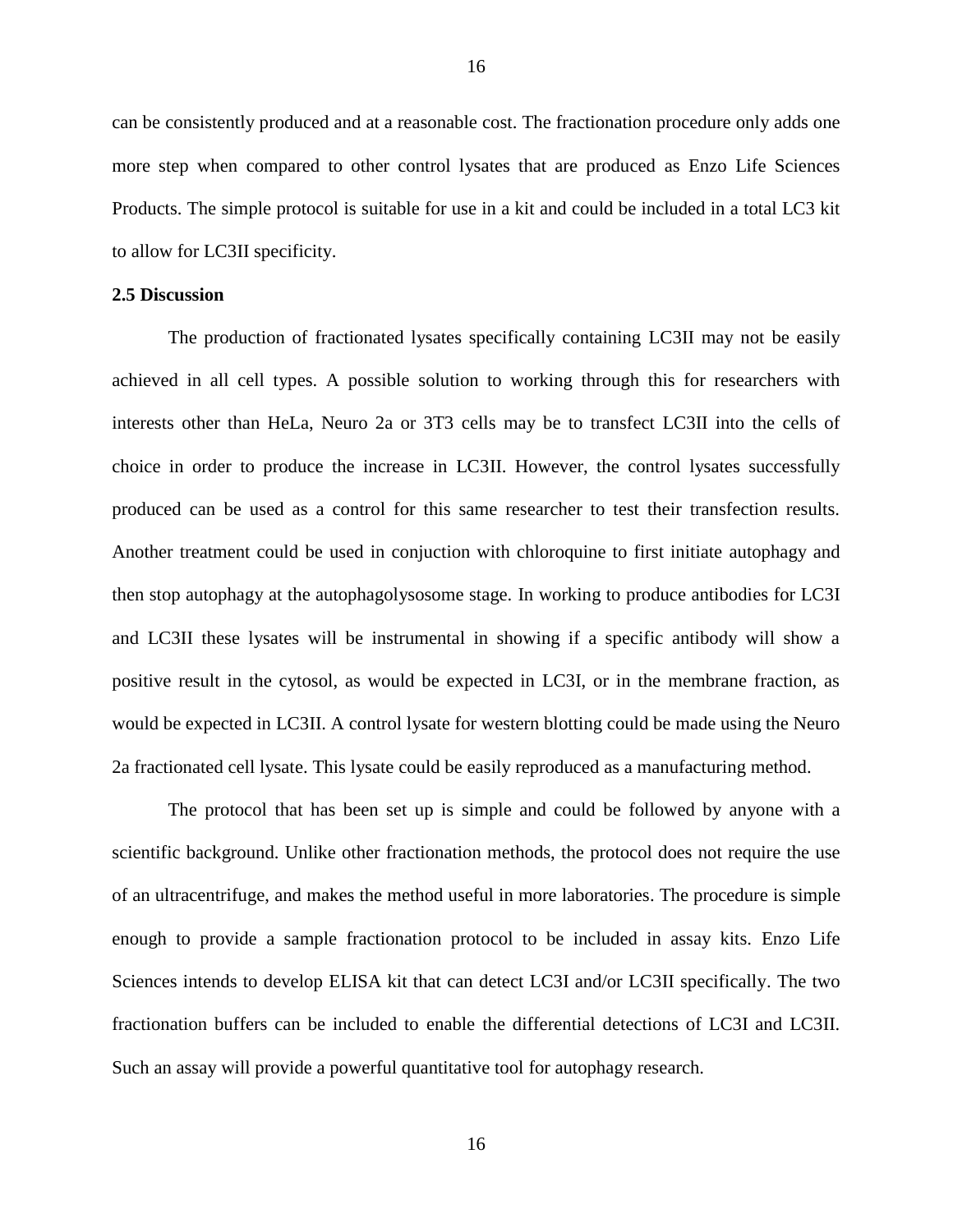## **Chapter 3: LC3I and LC3II Monoclonal Antibody Development for the Production of an LC3I and LC3II Specific Product**

17

#### **3.1 Introduction**

The immune system protects the body from foreign organisms that invade it. The immune system has to be able to distinguish between viruses and the body's own healthy tissue. The specificity of the immune response is provided by proteins and cells circulating the body. Different mechanisms contribute to the immune response and can be put into two divisions, adaptive immunity and non-adaptive immunity (29). The immune response is not enhanced with repeated exposures to foreign organisms (29). Non-adaptive immunity reacts the same way to foreign material every time it comes into contact with it (29). Adaptive immunity provides an enhanced response with repeated exposures (29). Examples of non-adaptive immunity include macrophages and natural killer cells and their direct destruction of offending organisms (29). Adaptive immunity uses lymphocytes which manufacture cell surface receptors or secrete proteins that bind to the foreign organisms (29). One of the secreted protein types are antibodies. Antibodies bind to foreign organisms, neutralize them or mark them for removal by other cell types (29). Any molecule that can be bound by an antibody is called an antigen (29). Any molecule that is used to induce the immune response is known as an immunogen (29).

The molecular structure of antibodies can be described as Y-shaped (29). Each antibody is made up of two copies of a polypeptide called heavy chains and two polypeptides called light chains (29). There are five classes of antibodies, IgG, IgM, IgA, IgE, and IgD (29). The classes differ in function and structure mostly driven by the type of heavy chain polypeptide and the number of immunoglobulin structures covalently associated (29). IgG antibodies have a single immunoglobulin structure and are the most abundant in serum (29). Each arm of the immunoglobulin structure has an antigen binding site, making the molecule bivalent (29). The two arms of the immunoglobulin structure are domains known as Fab domains, for fragments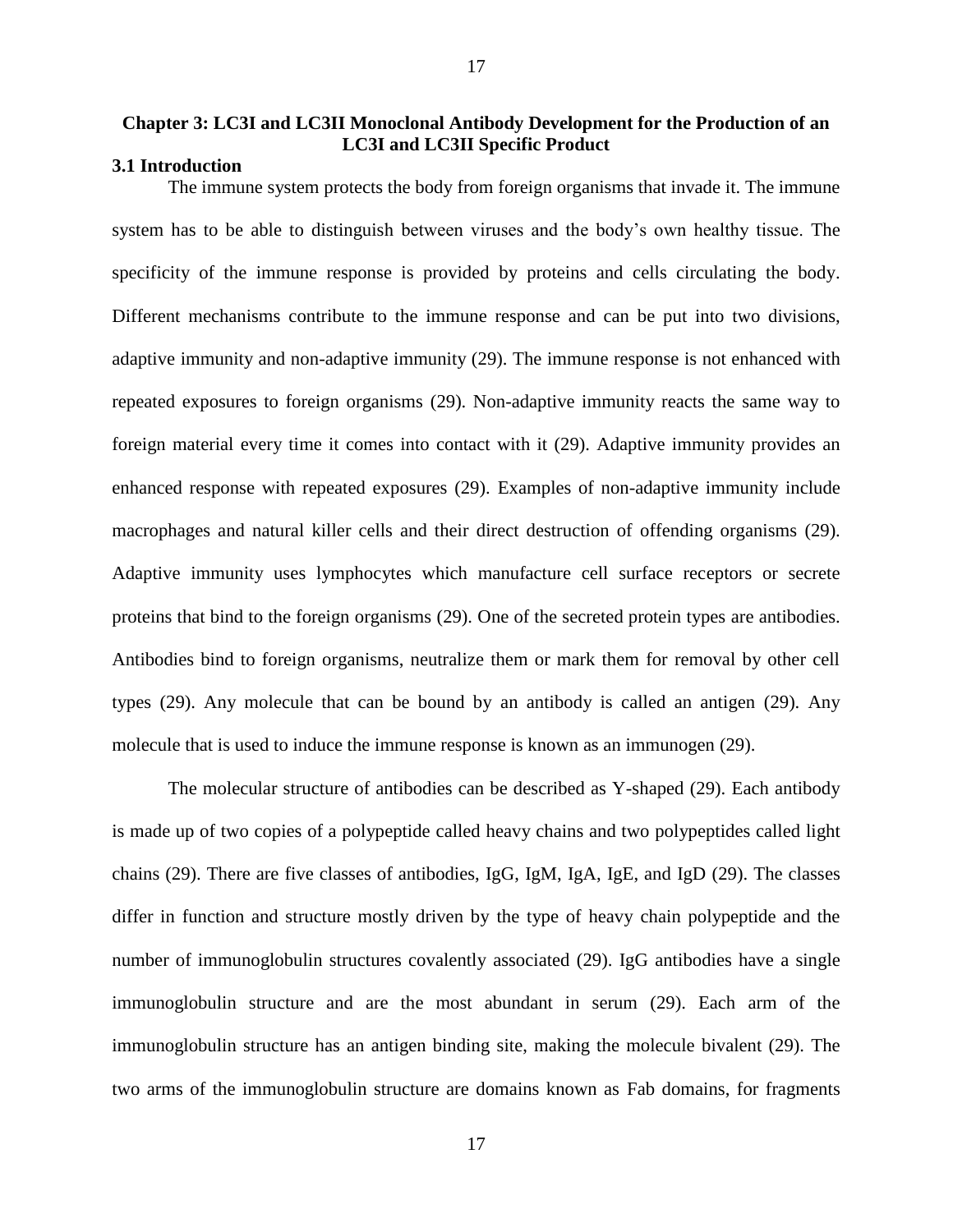that are antigen binding (29). There is a third domain that is made up of the bottom of the two heavy chains and this is known as the Fc domain, for fragment that crystallizes (29). The area between these is called the hinge and allows for movement to be able to bind different antigen configurations (29). The two heavy chains in the antibody are identical and are about 55kDa. The two light chains are also identical and are about 22kDa (29). The four chains are held together by disulfide bridges and noncovalent bonds (29). The other classes of immunoglobulins are described in Figure 3.1.

| Component      | IgG                | IgM                | IgA                 | IgE          | IgD           |
|----------------|--------------------|--------------------|---------------------|--------------|---------------|
| Heavy Chain    | gamma              | mu                 | alpha               | epsilon      | delta         |
| Light Chain    | kappa or<br>lambda | k or 1             | k or 1              | k or 1       | k or 1        |
| $#$ of Y units |                    |                    | $1,2 \text{ or } 3$ |              |               |
| Conc. In Serum | $8-16$ mg/mL       | $0.5 - 2$<br>mg/mL | $1-4$ mg/mL         | 10-400 ng/mL | $0-0.4$ mg/mL |

**Table 3.1: Classes and Characteristics of Immunoglobulin classes (29)**

Monoclonal antibodies are antibodies that are specifically produced by a clonal cell population such that each antibody molecule in a given preparation is identical (29). These antibodies are highly useful when it comes to research methods such as ELISA, western blot, immunoprecipitation, and immunohistochemistry. Monoclonal antibodies are produced using hybridoma cells (29). Hybridoma cells are created through the fusion of myeloma cells and plasma B lymphocytes from the spleen of mice which have been immunized with a specific antigen (29). After fusion, the cells are then transferred to HAT (hypoxanthine-aminopterinthymidine) media. Aminopterin blocks DNA de novo synthesis preventing survival of myeloma cells that have not fused with B cells (29). The myeloma cells do not survive because die because they cannot produce nucleotides using the salvage pathway (29). B cells that have not fused will die due to a short lifespan (29). Hybridomas are immortal because they inherit the myeloma cells ability to replicate along with the B cell ability to use the salvage pathway (29). The hybrids or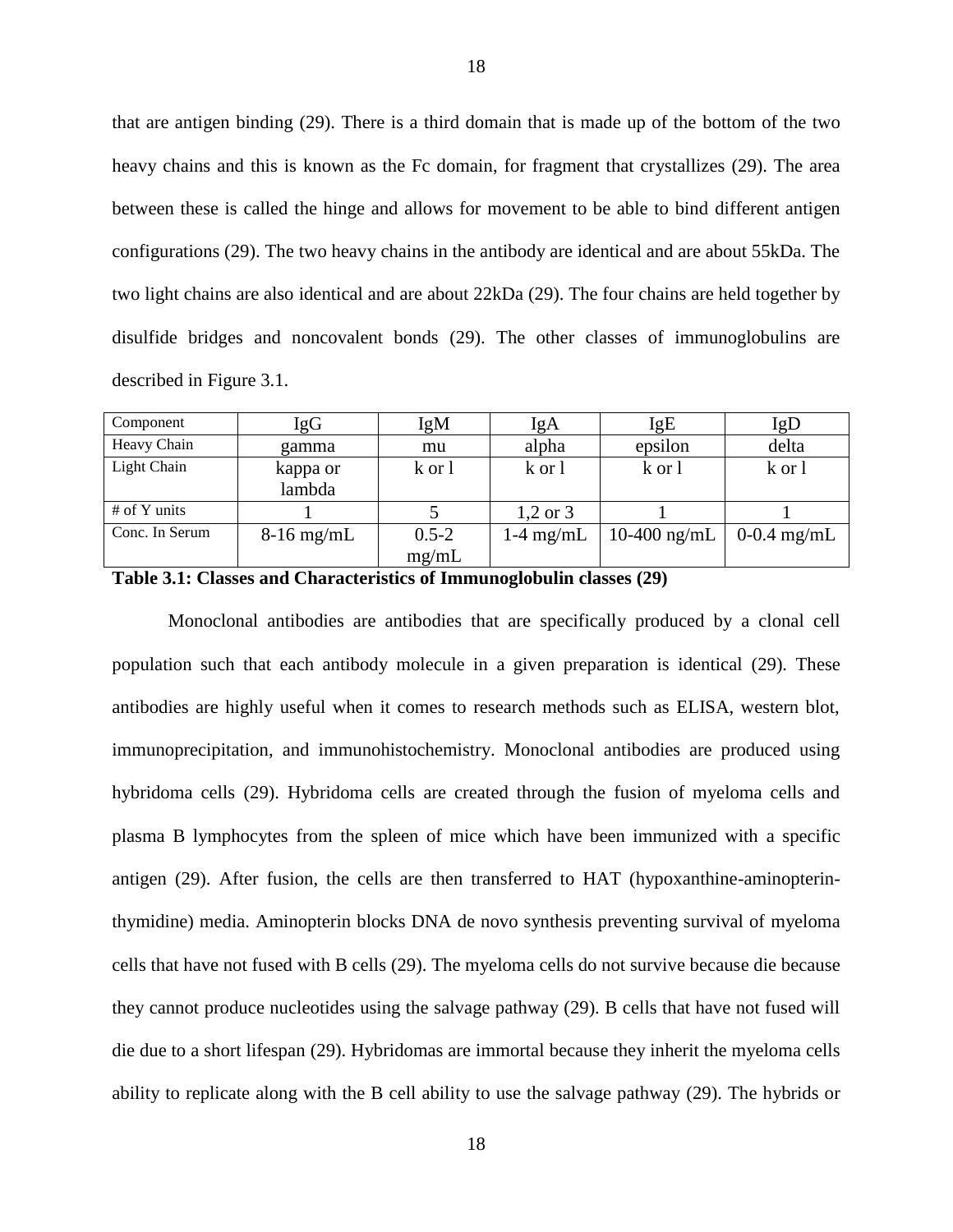Hybridoma cells are grown up and serial diluted into 96-well plates in order to get to achieve concentrations of a single cell per well. The plates are then incubated to allow cell growth checked for antibody production by immunoassay. Cells producing antibody are selected and grown up in larger culture. This process is termed limited dilution cloning and can be done at least a couple of times to ensure that the resulting antibody is "monoclonal" or from a single clone (29). Hybridomas can continue to be grown in cell culture and the antibody can be purified from the tissue culture supernatants. The hybridomas can also be grown in cell culture and then injected into the peritoneal cavity of mice (29). Growth within the peritoneal cavity will cause the formation of ascites fluid rich in concentration of the antibody (29). Antibodies can be purified from the ascites fluid once it is harvested from the mice.

Monoclonals that specifically bind for the LC3I and LC3II, late autophagy, proteins specifically would be a valuable resource in the growing research interest of autophagy. Autophagy is becoming more significant in the study of many diseases including cancer, diabetes and cardiovascular disease. While there are LC3I specific antibodies on the market we believe that we can create a superior and preferred antibody, this along with being able to create the antibody at Enzo Life Sciences to be sold as a product. An LC3II specific antibody would be very beneficial for direct detection of autophagy induction LC3I specific monoclonal antibodies would be useful in determining where the cells are in the process of autophagy.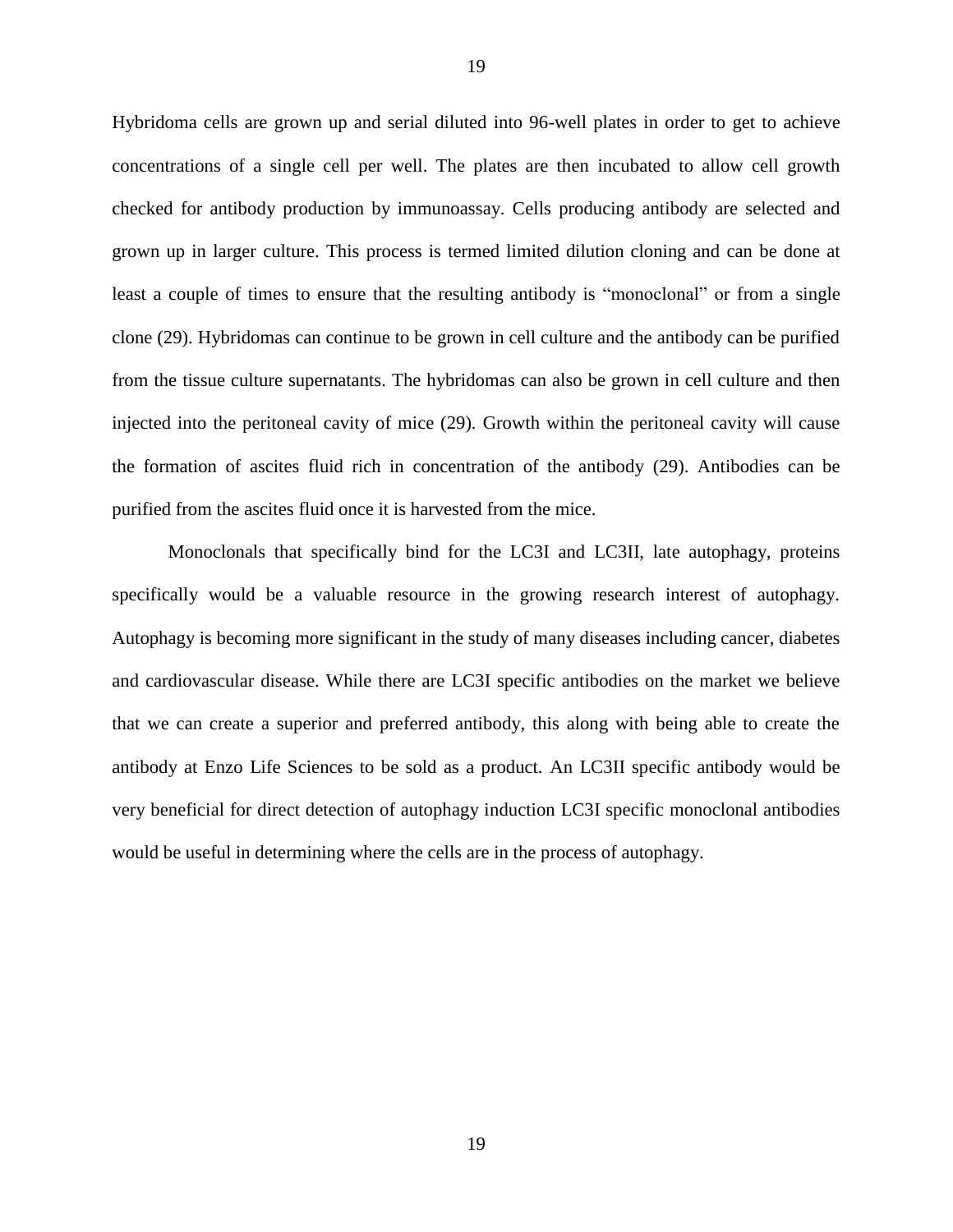#### 1.)LC3B

mpsektfkgr rtfegrvedy rlireghptk ipvijerykg ekglpvldkt kflypdhynm selikiirrr lqlnanqaff llynghsmys vstpisevye sekdedgfly myyasqetfg mklsv-removed to form

# $2.$ ) $LC3$

mpsektfkgr rtfegrvedy rlireghptk ipvijerykg ekglpyldkt kflypdhynm selikiirr lqlnanqaff llynghsmys vstpisevye sekdedgfly myyasqetfg

#### 3.)LC3II Peptide

\_\_\_\_\_\_\_\_\_\_\_\_\_\_\_\_\_\_\_\_\_\_\_

## **Figure 3.1: A Comparison of LC3 Proteins with the Immunogens: Full LC3 Protein, shown in 1, LC3I Whole Protein shown in 2 and LC3II Peptide shown in 3. Mklsv is removed to form the LC3I whole protein.**

In order to achieve a monoclonal antibody to LC3I and LC3II, LC3I recombinant whole protein and a peptide for LC3II were selected as the antigens. Mice at the University of Michigan were immunized with the antigen linked to the carrier protein KLH on a schedule. Two separate test bleeds from the tail of the mice were taken and tested against the antigen plated on a multiwell plate to check for the mouse with the best antibody titer, or rather the best antibody response. The mouse with the best titer was then euthanized and the spleen cells were used to make the hybridoma. Cells were grown and the hybridoma supernatants were then tested against the same antigen. The supernatants that tested positive were selected and the cells brought to Enzo Life Sciences to be grown and undergo serial dilution cloning to select the best clones to expand. The selected hybridomas were then grown and transferred gradually to a serum free media to be grown in disposable bioreactor flasks. The supernatants were harvested from the disposable bioreactors and stored at  $-20^{\circ}$ C. The harvested supernatants were purified on Protein G columns. The IgG concentration of each antibody preparation was determined by absorbance at 280nm. Fractions containing concentrations of at least 1.0 mg/mL of IgG were retained and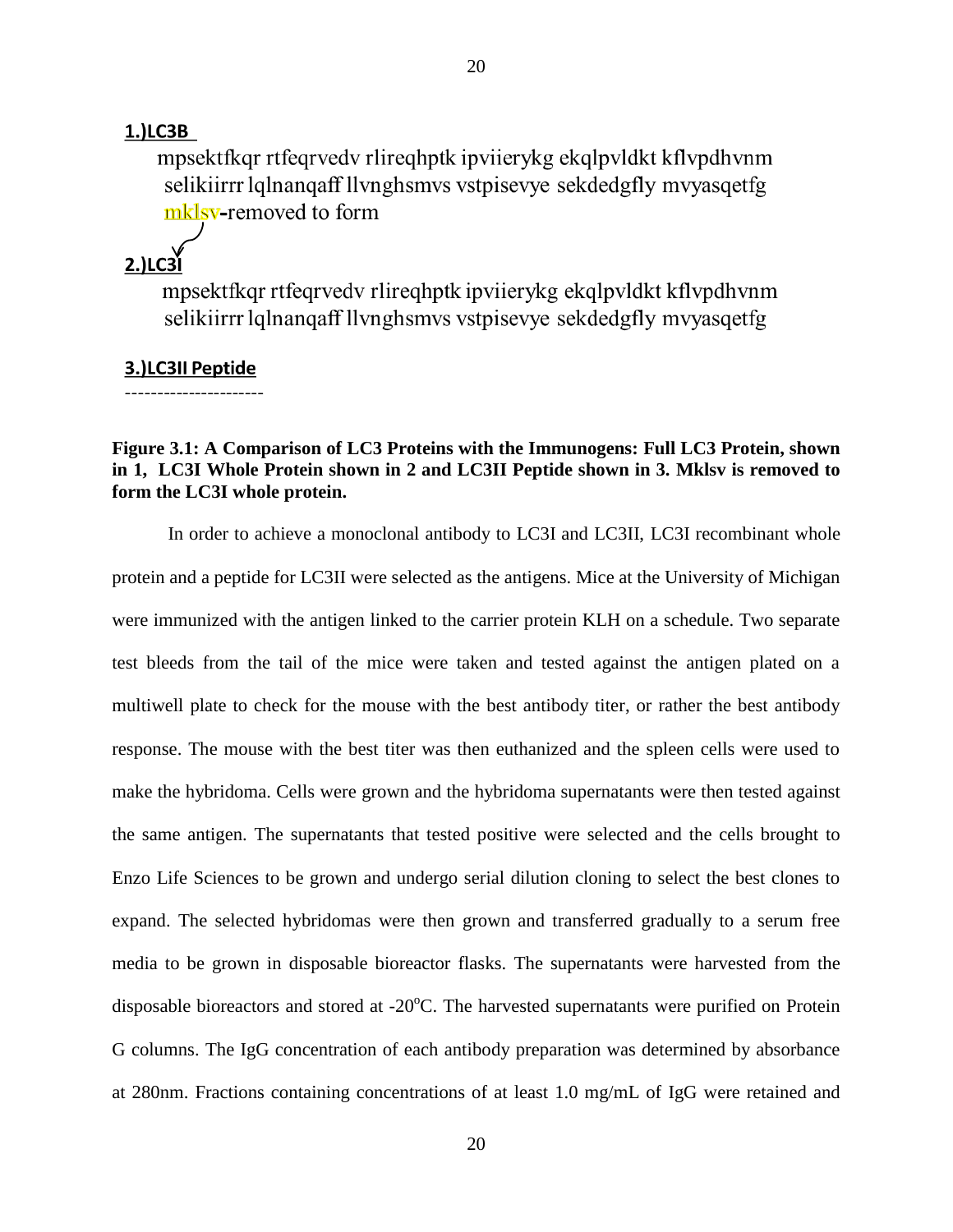were dialyzed against 1X PBS. The final concentration of the antibody was again determined by absorbance. The final antibody preparation was tested using previously prepared lysates to show the detection of LC3I and LC3II by western blot.

#### **3.2 Materials and Methods**

#### **3.2.1 Immunogen Selection and Immunization Schedule**

Proteins and peptides were chosen for LC3I and LC3II to serve as immunogens. Three, 6 week old Balb/c mice were injected with  $10\mu$ g,  $20 \mu$ g and  $50 \mu$ g of each immunogen. These immunogens were mixed with Freund's adjuvant, the initial intraperitoneal injection was complete Freund's and the following injections were incomplete Freund's. Two weeks after the initial injection a second injection is given to the mice. One week after this a tail bleed is taken. Four weeks after the second injection a third injection is given, one week after this injection another tail bleed is taken. The tail bleeds were screened in ELISA against the LC3I or LC3II immunogens for the mouse showing the best response to the antigen. The mouse which showed the best response to the antigen was given a final tail vein boost. (Note: All animal work was completed by the Hybridoma Core at University of Michigan.)

#### **3.2.2 Cell Culture**

Hybridoma cells were cultured in IMDM (Gibco, Life Technologies, Grand Haven, NY, USA) with 20% fetal bovine serum (PAA, Dartmouth, MA, USA), 5% BriClone (QED Bioscience Inc., San Diego, CA, USA) and penicillin/streptomycin (Gibco, Life Technologies, Grand Haven NY, USA). For initial cloning purposes additions of HAT Media Supplement (50x) Hybri-Max (Sigma-Aldrich, St. Louis, MO, USA) was added and later changed to HT Media Supplement (50X) Hybri-Max (Sigma-Aldrich, St. Louis, MO, USA) after hybridoma out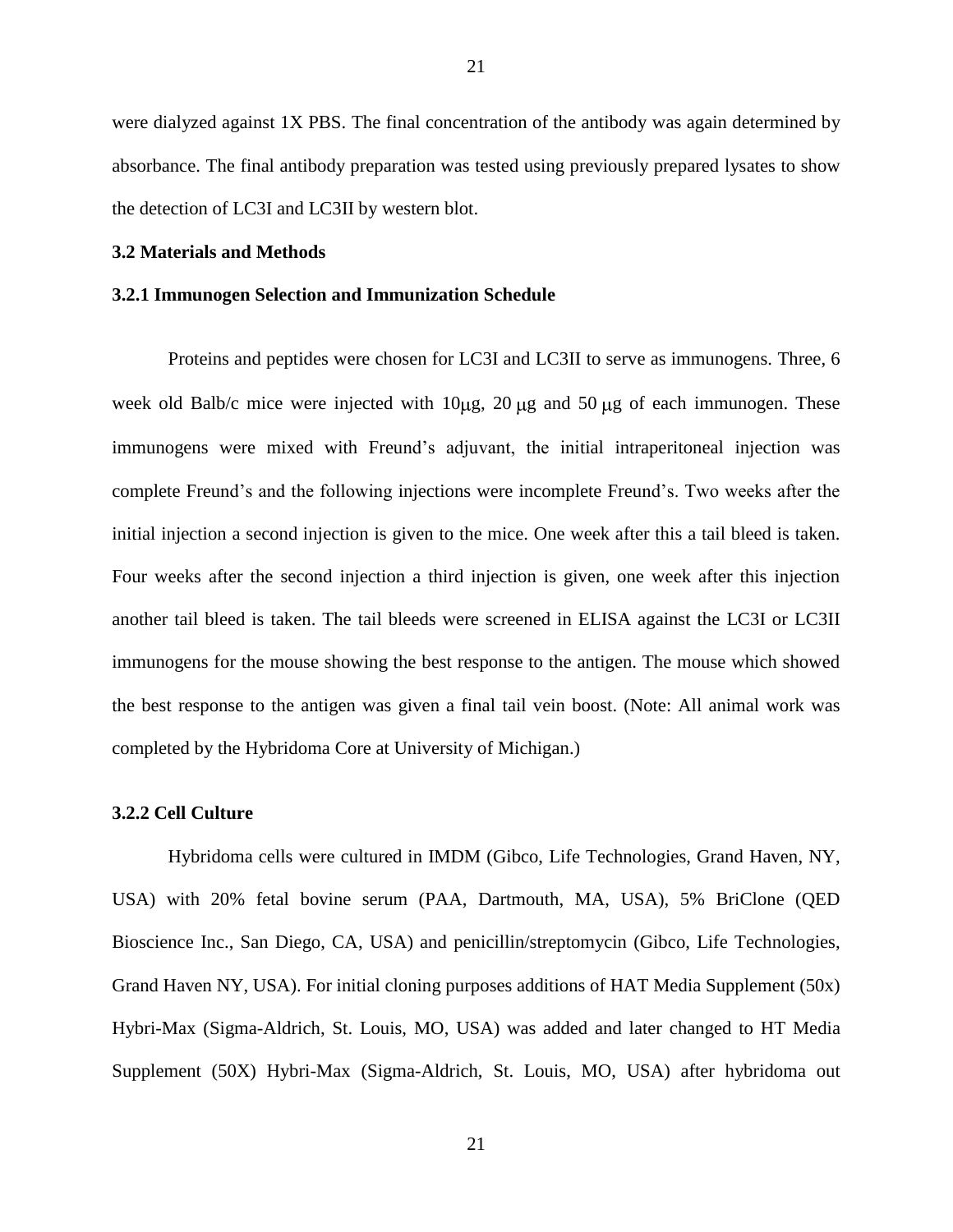growth. Cells were then adapted to standard media additions of 15% fetal bovine serum (PAA, Dartmouth, MA,USA) with penicillin/streptomycin (Gibco, Life Technologies, Grand Haven NY, USA). For antibody production, cells were adapted to PFHM II Media (Gibco, Life Technologies, Grand Haven, NY, USA) and put into the disposable bioreactor or CELLINE Integra flasks (Integra Biosciences, New Haven, NH). (Note: All work completed at Enzo Life Sciences by me.)

#### **3.2.3 Hybridoma Clone Selection using ELISA**

Ninety six-well plates (Corning, Corning, NY,USA) were coated with either LC3I-BSA conjugate protein or LC3II-BSA protein conjugate (Enzo Life Sciences, Farmingdale, NY,USA) at a concentration of 0.1  $\mu$ g/well overnight at 4<sup>o</sup>C. The plates were blocked with an assay buffer (PBS,  $0.05\%$  Tween 20,  $0.1\%$  BSA) solution at approximately  $200\mu L/well$  and incubated at room temperature for 1 hour. One hundred  $\mu$ L of each hybridoma supernatant was added to separate wells and incubated for 1 hour at room temperature. Peroxidase-conjugated Affinipure Goat anti-Mouse IgG Fcy Fragment specific (Jackson Immuno Research Laboratories, West Grove, PA, USA) was used as a secondary antibody at a dilution of 1:2000 and incubated at room temperature for 1 hour. TMB substrate (Neogen, Lexington, KY, USA) was added to the plate and allowed to develop at room temperature for approximately 20 minutes. HCl (1N) was added to stop the development and after this the plate was read at 450nM on a spectrophotometer. (Note: All work completed at Enzo Life Sciences by me.)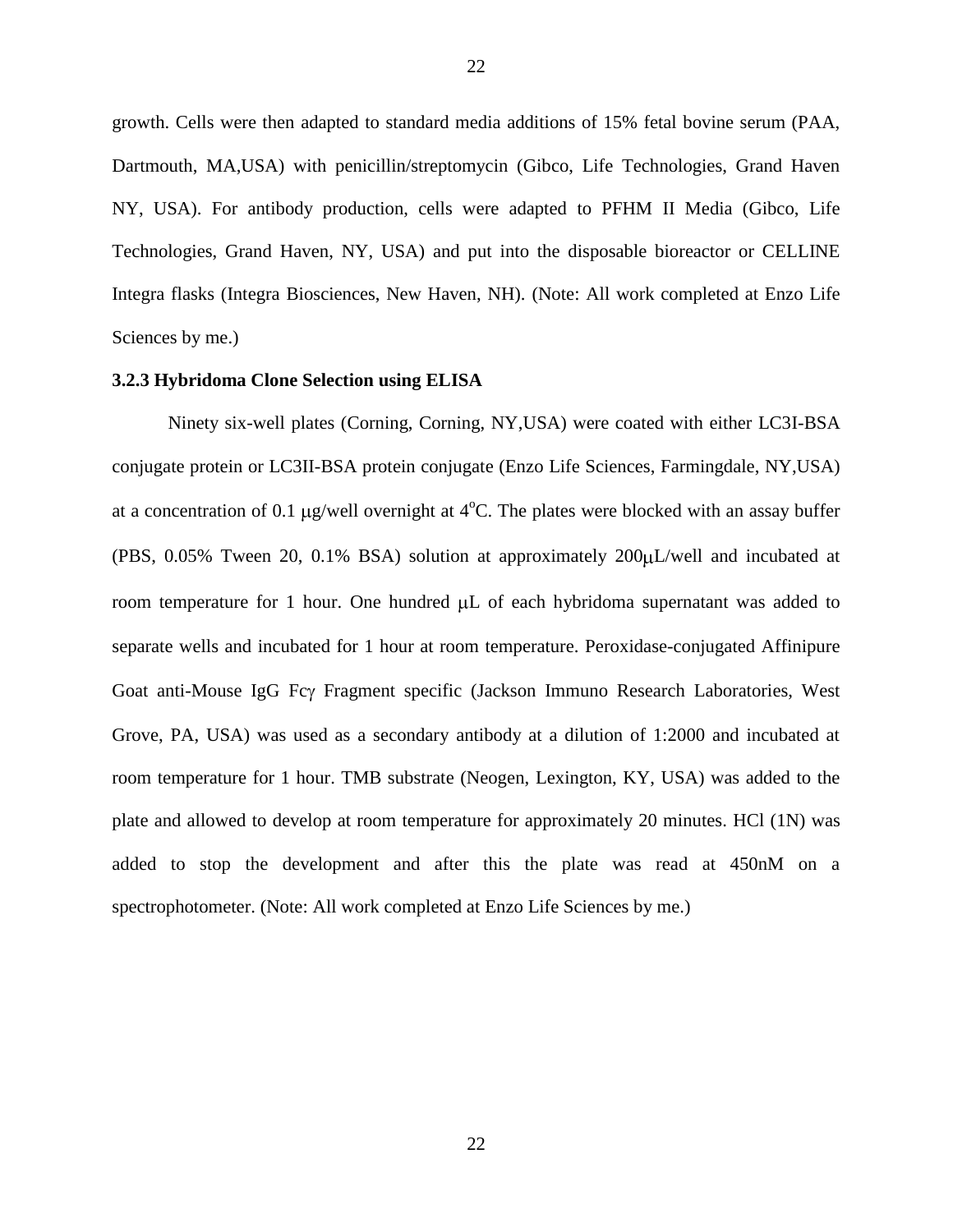#### **3.2.4 Antibody Isotyping and SDS-PAGE Charaterization**

Antibodies were characterized using a mouse specific isotyping kit (AbD Serotec, Inc, Raleigh, NC). The kit provides developer vials with anti-mouse lambda and anti-mouse kappa in blue micro particles as well as strips that have immobilized goat anti-mouse antibodies that are synonymous with typical mouse antibody isotypes. Common antibody isotypes are IgG1, IgG2a, IgG2b, IgG3, IgM, and IgA. There are also immobilized goat anti-mouse antibodies to lambda and kappa light chains. The antibody sample can be in tissue culture supernatant, ascites, or purified.

Antibodies were further characterized by SDS-PAGE on Tris-HCl Criterion Gel (BioRad, Richmond, CA, USA) at 1 µg and 5 µg for each antibody. The gel was then stained with Imperial Protein Stain (Thermo Scientific, Rockford, IL, USA) for 1hr at room temperature on a shaker, and then destained with dH<sub>2</sub>O overnight on the shaker at room temperature. (Note: All work completed at Enzo Life Sciences by me.)

#### **3.2.5 Antibody Purification**

Supernatants were collected from the disposable bioreactor, filtered and then frozen at −20<sup>o</sup>C. Drip columns were made using a 50% slurry Protein G resin (Pierce, Rockford, IL, USA) packed with 2mLs of resin. Protein G IgG binding buffer (Pierce, Rockford, IL, USA) was mixed 50:50 with the cell culture supernatant, centrifuged, filtered and added to the column, the flow through was saved. Binding buffer was used to wash the column until the wash registered below 0.05 mg/mL on the nanodrop spectrophotometer. IgG Elution buffer (Pierce, Rockford, IL, USA) was used to elute the antibody into 10 fractions each containing  $100 \mu$ L of 1M Tris, pH 9.0 neutralizing buffer. The fractions were tested for IgG concentration by absorbance at 280nm. All fractions that were 1.0 mg/mL and above were collected and combined. The combined

23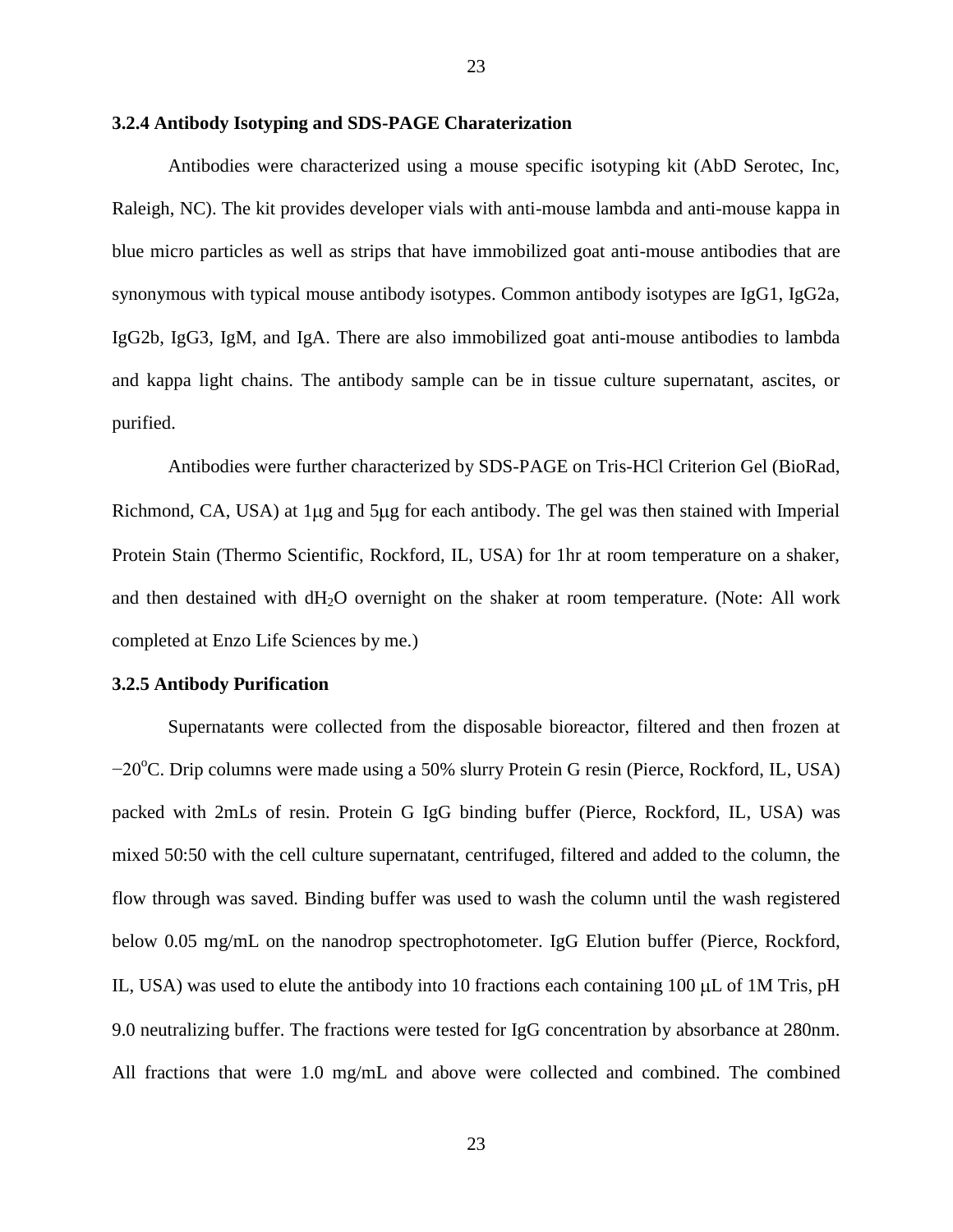fractions were dialyzed overnight at  $4^{\circ}C$  in 3L of 1X PBS. A final concentration, after dialysis and syringe filtration, was determined by absorbance at 280nm. (Note: All work completed at Enzo Life Sciences by me.)

#### **3.2.6 Western Blotting**

Neuro 2a fractionated cell lysates were separated by SDS-PAGE using 18% Tris-HCl Criterion Gels (BioRad, Richmond, CA, USA). These gels were transferred to Protran nitrocellulose membrane,  $0.45 \mu M$  (Whatman, Pistcataway, NJ, USA) through tank transfer. Membranes were blocked with 5% non-fat milk and PBS+0.05%Tween20 solution overnight at 4<sup>o</sup>C on a rocker. Several dilutions of the purified antibodies were used to determine the most effective concentration for the primary antibodies. Monoclonal antibody LC3B 5F10 (Enzo Life Sciences, Farmingdale, NY, USA) was used as a control antibody to determine the effectiveness of the newly developed antibodies. Secondary antibodies were goat anti-mouse HRP conjugates (Jackson Immuno Research Laboratories, Bar Harbor, Maine, USA). The signal was detected using enhanced chemiluminescent western blotting detection system (Thermo Scientific, Rockford, IL, USA). (Note: All work completed at Enzo Life Sciences by me.)

#### **3.3 Results**

#### **3.3.1 Tail Bleed Screen**

A tail bleed screening ELISA was completed with the LC3II immunized mice, one mouse was selected however, on the day that the mouse was to be euthanized for hybridoma fusion, the final LC3II mouse was found dead. The bleed results can be found in Figure 3.1. The final LC3II fusion was performed with excess spleen cells left over and frozen during the first LC3II fusion.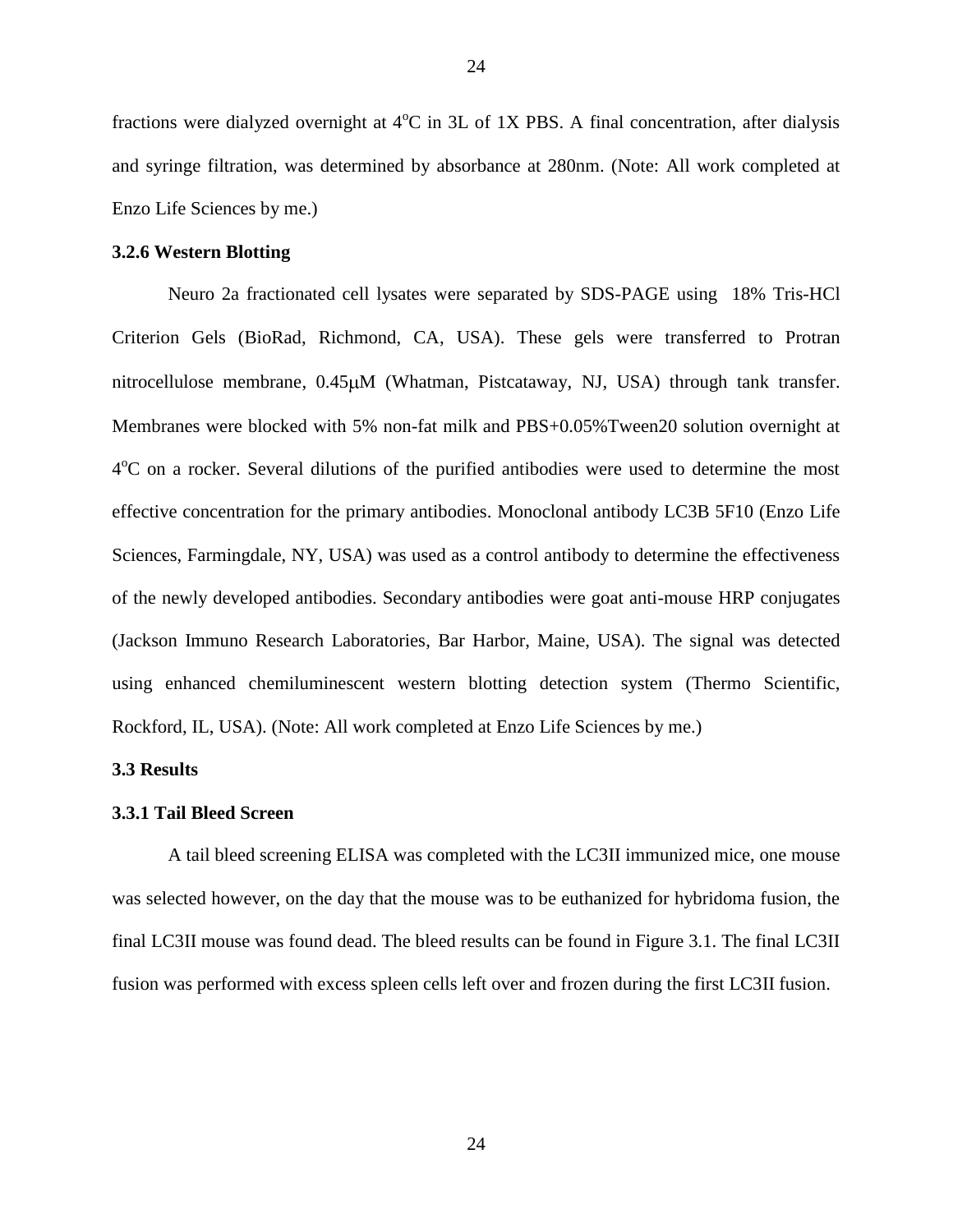

25

**Figure 3.2: Mouse 3 Bleed Results. This graph shows titer data for mouse 3 against LC3II peptide-PE. The mouse has a titer at approx. 32000 or 1/32000, which was the cutoff concentration considered significant.**

#### **3.3.2 LC3I and LC3II Clone Selection and Subcloning**

For LC3I, six plates were used to perform the initial hybridoma screen and nine clones were pulled from these plates for OD readings that were at least double the background, determined using media, PBS, and secondary only blanks. These nine clones were moved to a 24-well plate to grow a larger amount of cells. These were then screened in the same manner and five of those clones were moved on to limiting dilution subcloning in a 96-well plate to try to obtain outgrowth from a single cell that produces the antibody and assure a monoclonal culture. The clones that grew in the wells were again screened with ELISA and determined to not be reactive. The 24-well clones that these had come from tested positive and were subcloned again, using limiting dilution. None of the resulting clones produced antibody detectable in the screening assay.

The final mouse for LC3I was euthanized and the fusions were again screened, this fusion produced 140 clones that showed high OD readings and were pulled to a 24-well plate to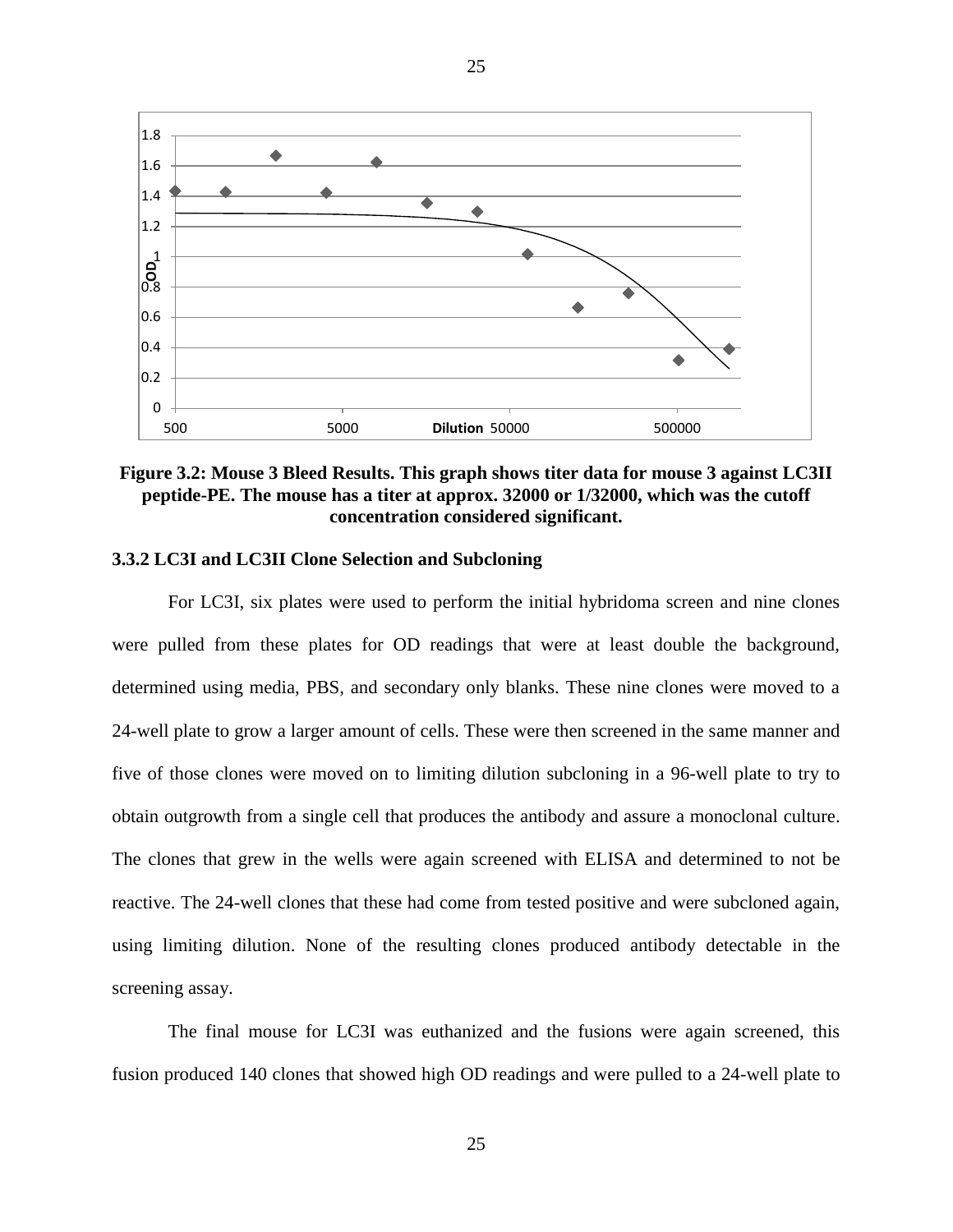expand. The 140 clones were screened again and the highest eight clones were pulled for limiting dilution in a 96-well plate. The subclones were screened along with the supernatants from the 24 well cultures to confirm the subclones maintained the same reactivity to the antigen. The positive clones were found to have decreased signal relative to the 24-well culture supernatant. Two clones from the subcloning were found to have a high OD in the screening assay. These were subcloned again; upon the second subcloning no reactivity was found. Another attempt at subcloning was attempted and one subclone was found to provide a high OD, but it did not maintain reactivity once grown in larger culture.

In the LC3II project, the first clones were all producing very high OD readings, such that no differentiation between any of the clones was possible. Subcloning was completed and again, all of the supernatants from the clones produced the same high readings. The results indicated nonspecific binding in our screening assay. To improve specificity, we performed a test with the ELISA to determine if a blocking buffer change needed to be made in our ELISA screen. Blocking the plates had previously been eliminated from the procedure due to stable OD readings in LC3I plates without blocking; a blocking comparison study was designed. It was also determined that PBS, instead of an assay buffer, was used inconsistently with the secondary antibody at times. It was determined that using PBS instead of an assay buffer largely increases the background in the secondary only and the media only blanks.

Once we had re-optimized the assay the LC3II clones from the second fusion were tested and five clones were selected and subcloned. Two of the parent clones had subclones that tested positive in the screening ELISA. After a second subcloning five of these were expanded to be transferred to our regular IMDM hybridoma media. This is shown in Figure 3.3 below.

26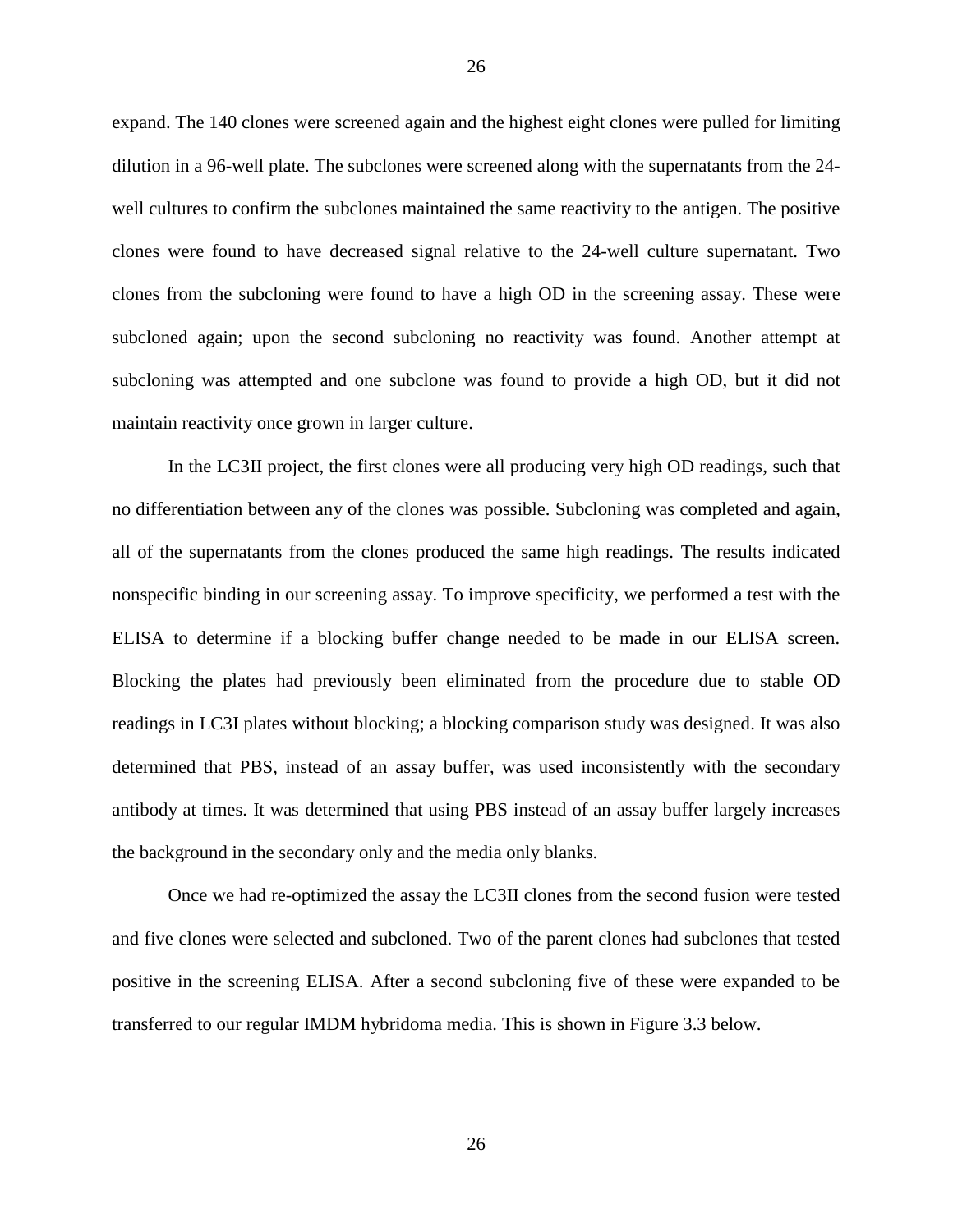

**Figure 3.3: LC3II Clones from Parent Clone to Subclones: The above graph shows the initial parent clones after fusion, 2C9 and 2C10, through the first and second subcloning. After each subcloning the cells gain another number in the naming process.** 

#### **3.3.3 Isotype of LC3 Antibodies**

All LC3 antibodies were characterized by their isotype, using supernatants collected from disposable bioreactor flasks, which were diluted 1:1000 in a 1% BSA solution. Once mixed in the developer tube, the strips were added to the tube and allowed to sit for 5-10 minutes. The antibody isotypes are indicated in table 3.2.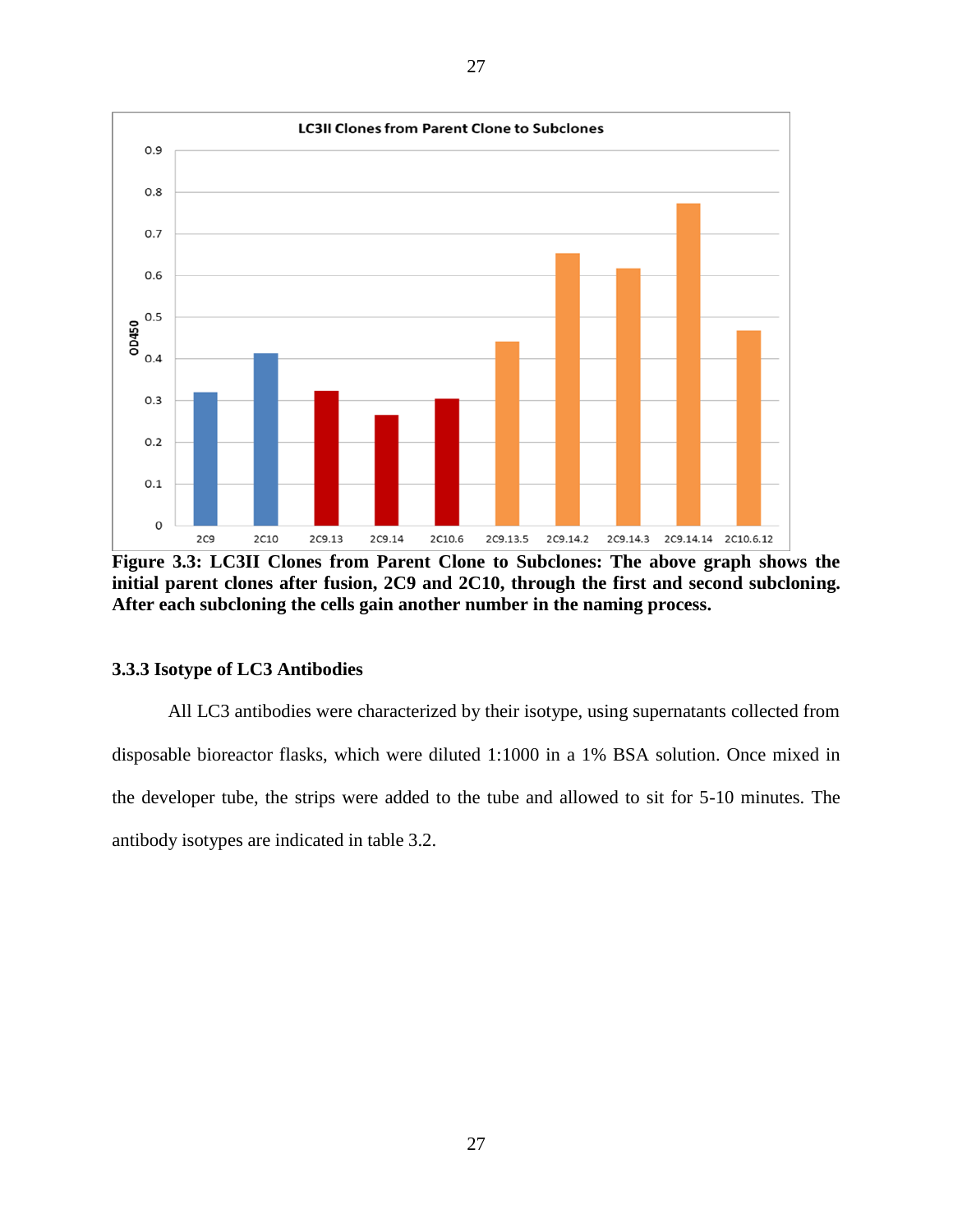| <b>Antibody</b> | <b>Heavy Chain</b> | <b>Light Chain</b> |
|-----------------|--------------------|--------------------|
| LC3II 2C9.13.5  | IgG1               | Kappa              |
| LC3II 2C9.14.14 | IgG1               | Kappa              |
| LC3II 2C9.14.2  | IgG1               | Kappa              |
| LC3II 2C9.14.3  | IgG1               | Kappa              |
| LC3II 2C10.6.12 | IgG1               | Kappa              |
| LC3I 6C5        | IgG3b              | Kappa              |
| <b>LC3I 1A3</b> | IgG3b              | Kappa              |

28

# **Table 3.2: Isotypes of LC3 Antibodies**

#### **3.3.4 LC3II Supernatant Purification**

The five LC3II subclones were transferred to disposable bioreactors after they were stepwise transferred to a serum free hybridoma media. Supernatants were collected from the bioreactor and saved at  $-20^{\circ}$ C until they were thawed for purification. Out of the five subclones four were found to have met or exceeded1.0 mg/mL and were kept. The concentrations of the fractions and their final concentrations after dialysis can be found in Table 3.3.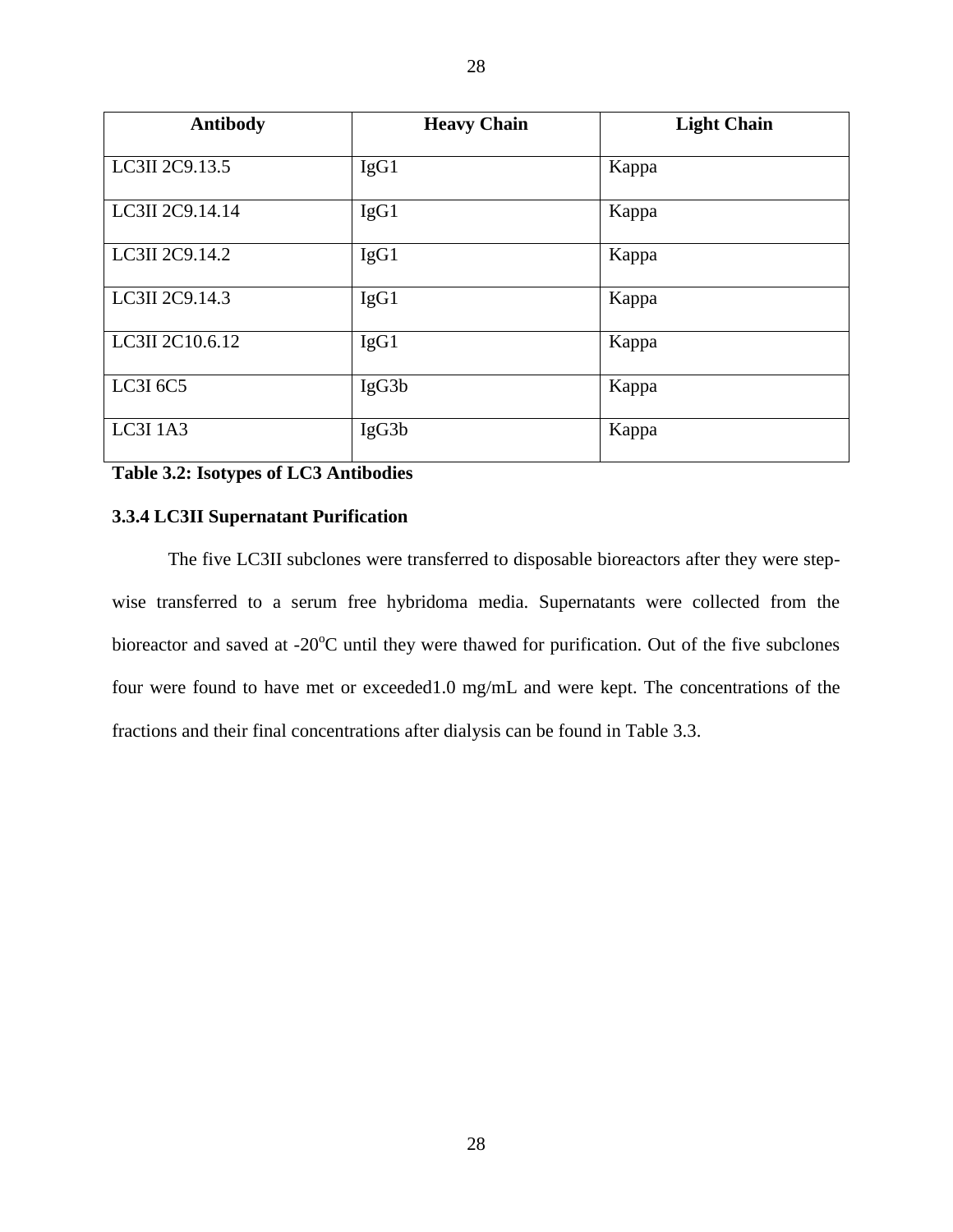| Fraction #                      | 2C9.14.3 | 2C9.13.5  | 2C10.6.12         | 2C9.14.2     | 2C9.14.14    |
|---------------------------------|----------|-----------|-------------------|--------------|--------------|
| 1                               | 0.01     | 0.01      | 0.00              | $-0.12$      | 0.04         |
| 2                               | 0.00     | 0.01      | 0.01              | 0.00         | 0.08         |
| 3                               | 0.17     | 0.00      | 0.37              | 0.03         | 3.26         |
| 4                               | 0.44     | 0.58      | 2.56              | 1.65         | 6.56         |
| 5                               | 0.50     | 4.22      | 2.68              | 2.42         | 5.00         |
| 6                               | 0.40     | 4.14      | 2.14              | 1.85         | 2.59         |
| 7                               | 0.28     | 2.74      | 0.99              | 1.23         | 1.20         |
| 8                               | 0.18     | 1.55      | 0.59              | 0.76         | 0.68         |
| 9                               | 0.14     | 0.84      | 0.26              | 0.39         | 0.37         |
| 10                              | 0.10     | 0.47      | 0.18              | 0.30         | 0.29         |
| Volume of Culture Supe Purified | x        | $63.5$ mL | $12 \text{ mL}$   | $9.5$ mL     | 31.5 mL      |
| Volume after Dialysis           | x        | 4.25 mL   | 3.5mL             | $3.5$ mL     | 5 mL         |
| Conc. After Dialysis            | X        | 3.05mg/mL | $1.98$ mg/mL      | $1.59$ mg/mL | $3.53$ mg/mL |
| Total Conc. Of Antibody         | x        | 12.96 mg  | $6.93 \text{ mg}$ | 5.56 mg      | 17.65 mg     |

29

#### **Table 3.3: Antibody Concentrations for LC3II Hybridomas. Four of the five clones produced IgG levels that were about 1.0 mg/mL, these are highlighted, which were saved and dialyzed in PBS, concentrations were determined using a nanodrop spectrophotometer.**

The four LC3II clones, that produced the most purified antibody, were analyzed for purity by SDS-PAGE on a 4-15% Tris-HCl Criterion Gel at concentrations of 1µg and 5µg. This gel was then stained with Imperial Protein Stain and found to have both the heavy chain and light chains at the approximate molecular weights of 55kDa for the heavy chain and 22kDa for the light chain. This is shown in Figure 3.4.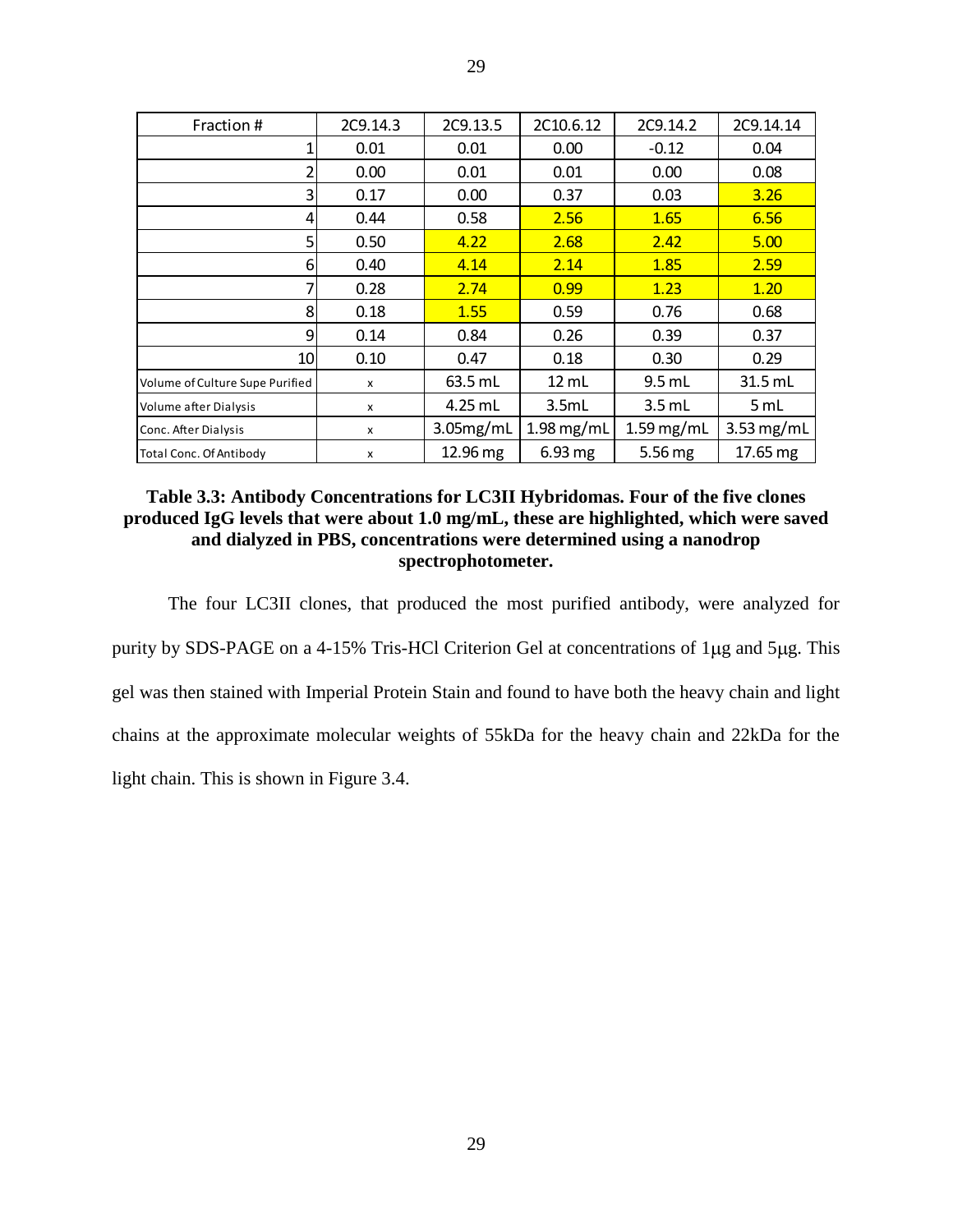

**Figure 3.4:Characterization of LC3II Antibodies using SDS-PAGE. 1 represents LC3II 2C9.13.5, 2: LC3II 2C10.6.12, 3: LC3II 2C9.14.2, 4: LC3II 2C9.14.14**

#### **3.3.5 LC3 II Western Blotting**

The four LC3II antibodies were diluted to 1.0 mg/mL and used at several different subsequent dilutions in a western blot of the Neuro 2a fractionated lysate that was previously prepared. Each antibody was tested at dilutions of 1:250, 1:500 and 1:1000. Western blots included the positive control antibody used previously, mAb (5F10). The control antibody detected LC3II in all experiments. None of the LC3II antibodies were capable of detecting LC3II in the western blots. Another attempt was made with Neuro 2a fractionated lysates blocking the blot with 2% BSA and using BSA to incubate the primary and secondary antibodies; this was also unsuccessful producing no reaction. Previously made HeLa Fractionated lysates were also tested with the new LC3II antibodies and the control antibody. Again, the antibodies did not detect LC3II in the western blots.

#### **3.4 Conclusion**

The LC3I monoclonal antibodies have been developed. Initial screening assays showed LC3I reactivity. LC3I hybridomas have been difficult to stabilize in culture. Instability of hybridoma cells could contribute to non-producing cells outgrowing producing cells and losing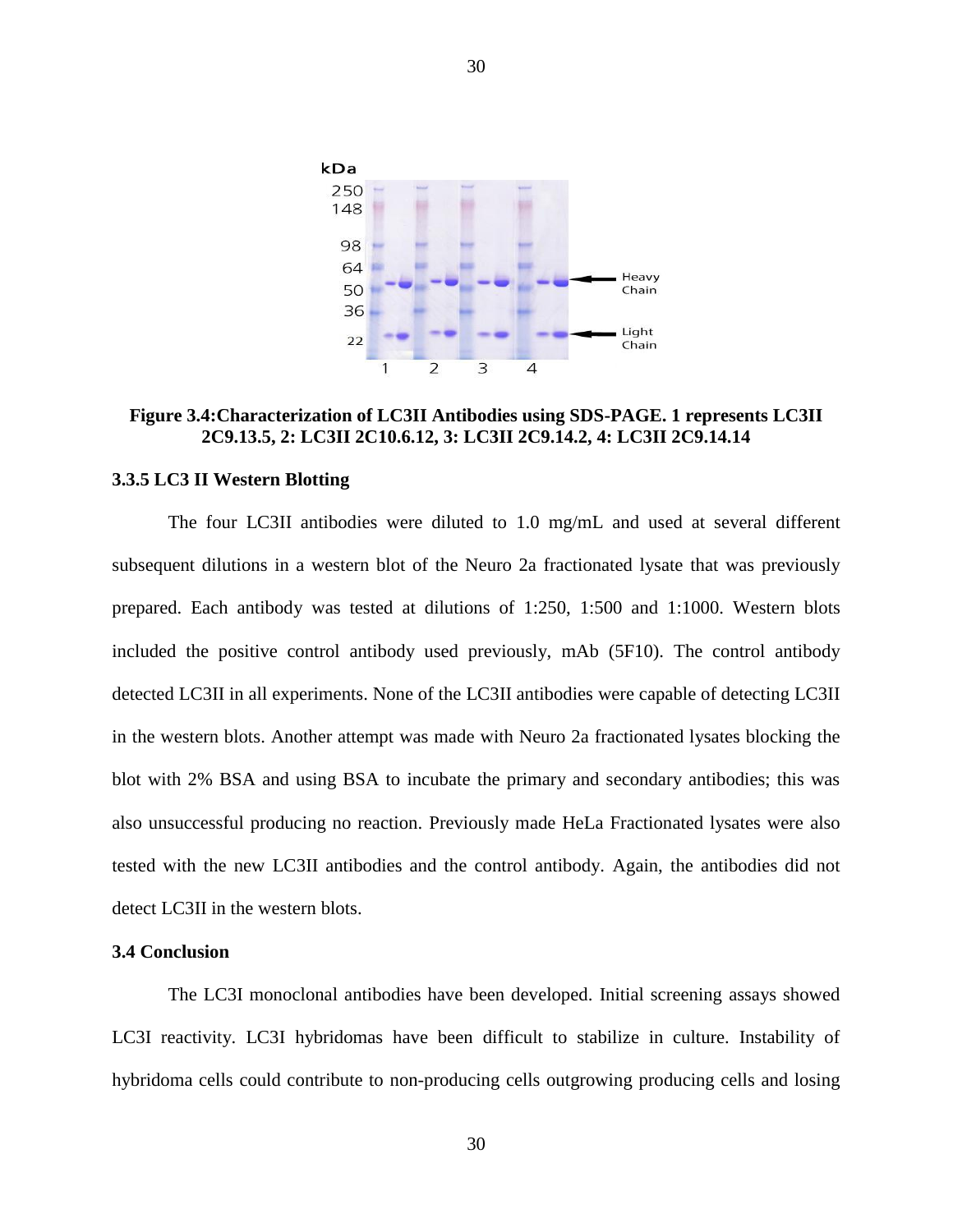LC3I reactivity. The LC3I project will continue through different subcloning techniques to determine if stability can be achieved.

31

LC3II monoclonal antibodies were developed. LC3II hybridomas were screened and subcloned. LC3II antibodies have not been found to react in western blotting. LC3II antibodies may recognize the peptide but, not the intact protein.

#### **3.5 Discussion**

The attempt at development of LC3 monoclonal antibodies has been unsuccessful. In the time following the fusion of spleen cells and myeloma cells, the newly formed hybridomas can be unstable. Hybridomas can stop making antibodies during the subcloning process, when cells that don't produce antibody may outgrow the antibody producing clones. Subcloning is the most important and challenging stage of hybridoma development (29), if successful it results in stable antibody producing cells. LC3I antibody development will continue through further subcloning using the two previously frozen clones that were previously known to produce LC3I specific antibodies. We will test those for current LC3I reactivity and expand the positive cultures. Expanded cells will be considered for antibody production and were frozen down to preserve the cells. Cells were sent to The University of Michigan for subcloning by their hybridoma core for subcloning, additionally the cells will be subcloned at Enzo Life Sciences using a semi-solid media. The semi-solid media enables subcloning by colony selection and achieves subcloning in a single round. All subclones will then be considered for ascites production in mice to accelerate antibody production.

The LC3II development was initially much more successful when compared to the LC3I development. The subcloning was successful and produced clones that had reactivity with the LC3II peptide in ELISA. For at least four of the five clones of LC3II, there was a substantial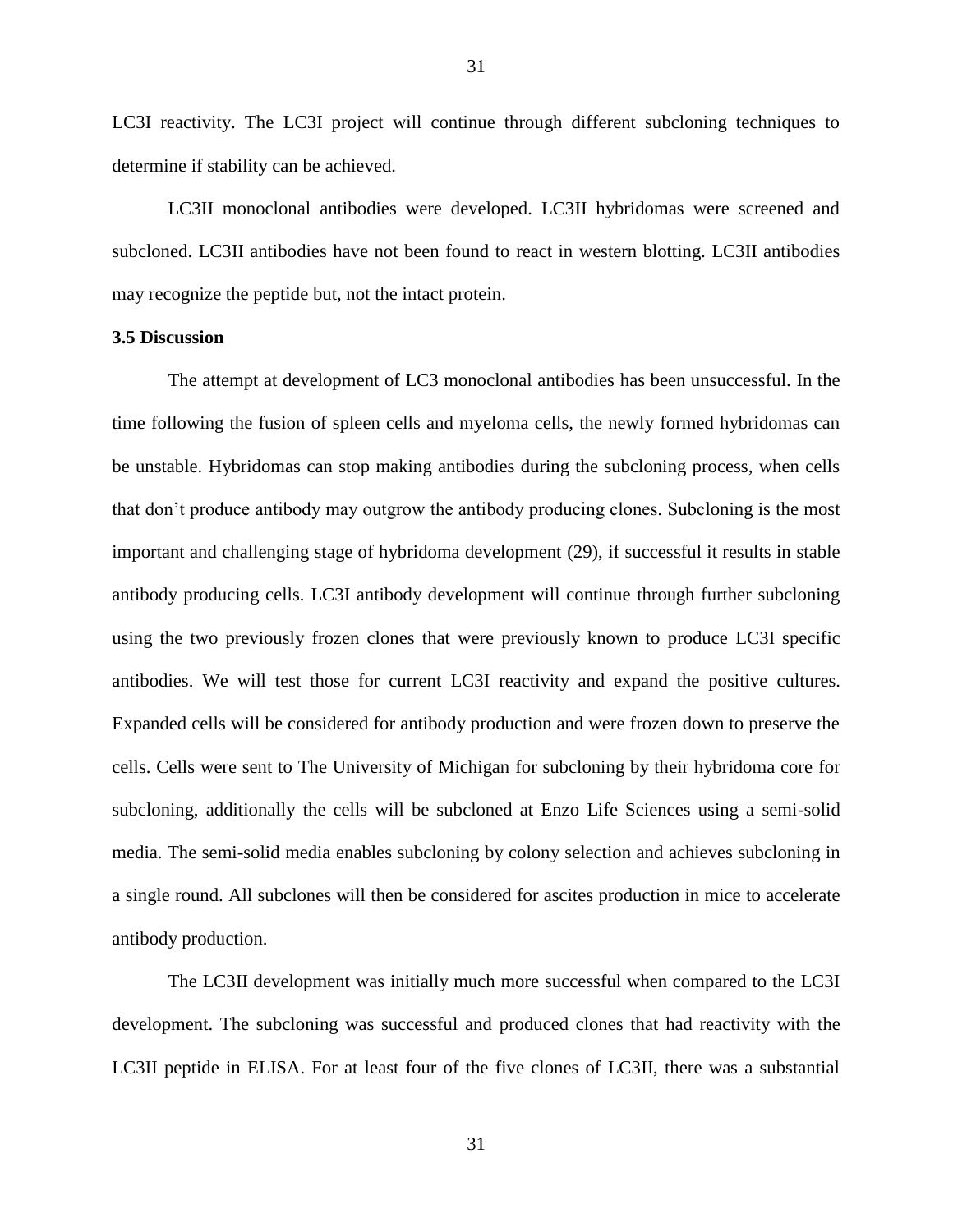amount of antibody purified from the cell culture supernatant. This was however unsuccessful at producing a result in western blot.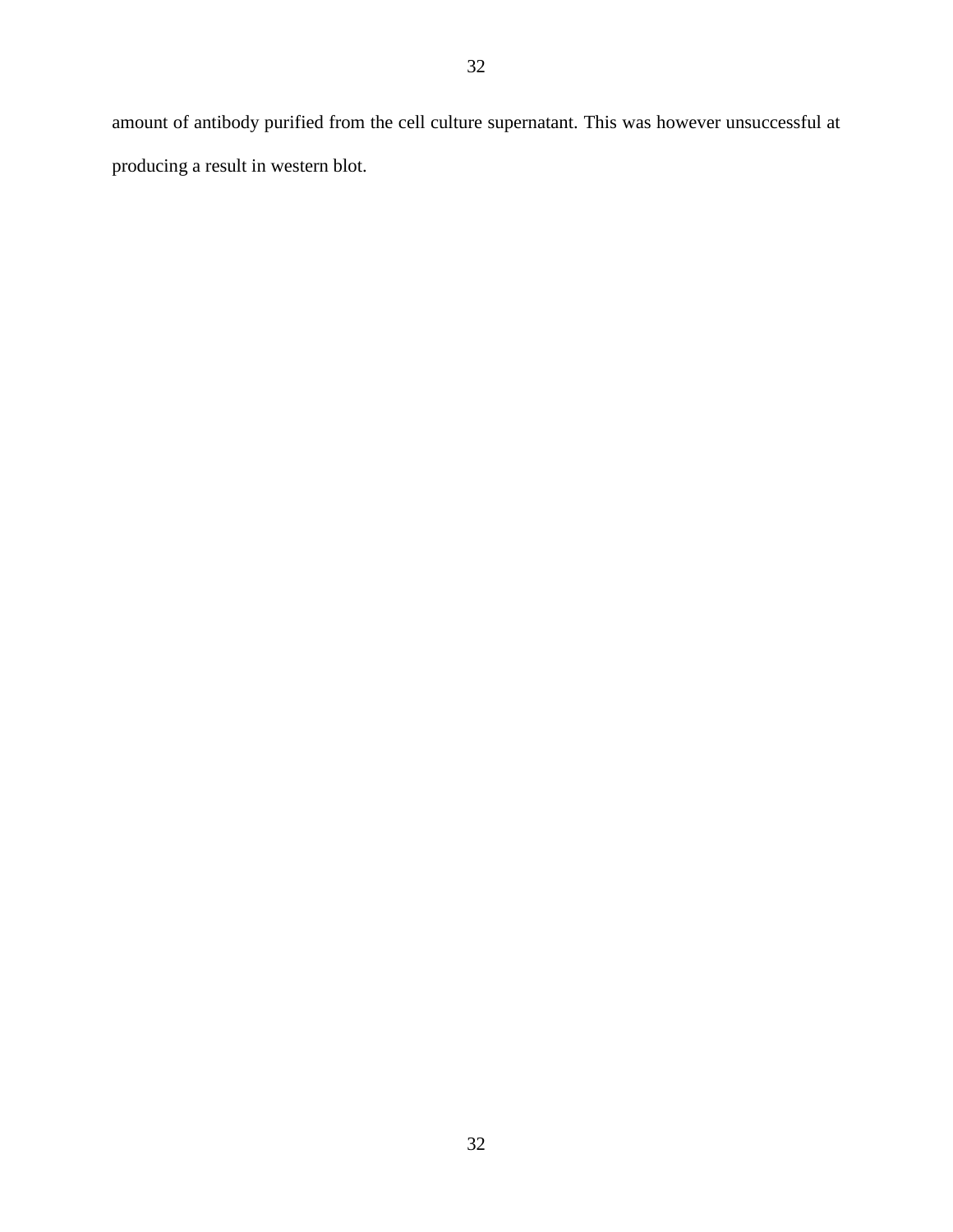#### **REFERENCES**

- 1. Chaterjee M, van Golen, K.L., Breast Cancer Stem Cells Survive Periods of Fanesyltransferase Inhibitor-Induced Dormancy by Undergoing Autophagy, Bone Marrow Research, May 2011, Vol. 2011, Article ID: 362938, 7 pages
- 2. Tanida I, Autophagy Basics, Microbiol immunol 2001; 55; 1-11
- 3. Hansen TE, Johansen T, Following Autophagy Step by Step, BMC Biology 2001, 9:39, 4 pages
- 4. Jaeger and Wyss-Coray All-you-can-eat: autophagy in neurodegeneration and neuroprotection, *Molecular Neurodegeneration,* 2009, 4:16, 22 pages
- 5. Geng Y, Kohli L, Klocke BJ and Roth KA, Chloroquine-induced autophagic vacuole accumulation and cell death in glioma cells is p53 independent, Neuro-oncology, Neuro Oncol. 2010 May; 12:5, 473–48
- 6. Yoon YH, Cho KS, Hwang JJ, et. al., Induction of Lysosomal Dilation, Arrested Autophagy, and Cell Death by Chloroquine in Cultured ARPE-19 Cells, Investigative Opthamology & Visual Science, Nov. 2010, 51:11, 6030-6037
- 7. Chio YJ, Park YJ, Jeong HO, Kim DH, et. al., Inhibitory Effect of mTOR Activator MHY1485 on Autophagy: Suppression of Lysosomal Fusion, PLOS ONE, Aug. 2012, 7:8, 10 pages
- 8. Huang J, Lam G, Brunell J, Autophagy Signaling Through Reactive Oxygen Species, Antioxidants & Redox Signaling, 2011, 14:11, 2215-2231
- 9. Mijalijica D, Prescott M, Devenish R, Microautophagy in mammalian cells: Revisting a 40 year-old conundrum, Autophagy, July 2011, 7:7, 673-682

33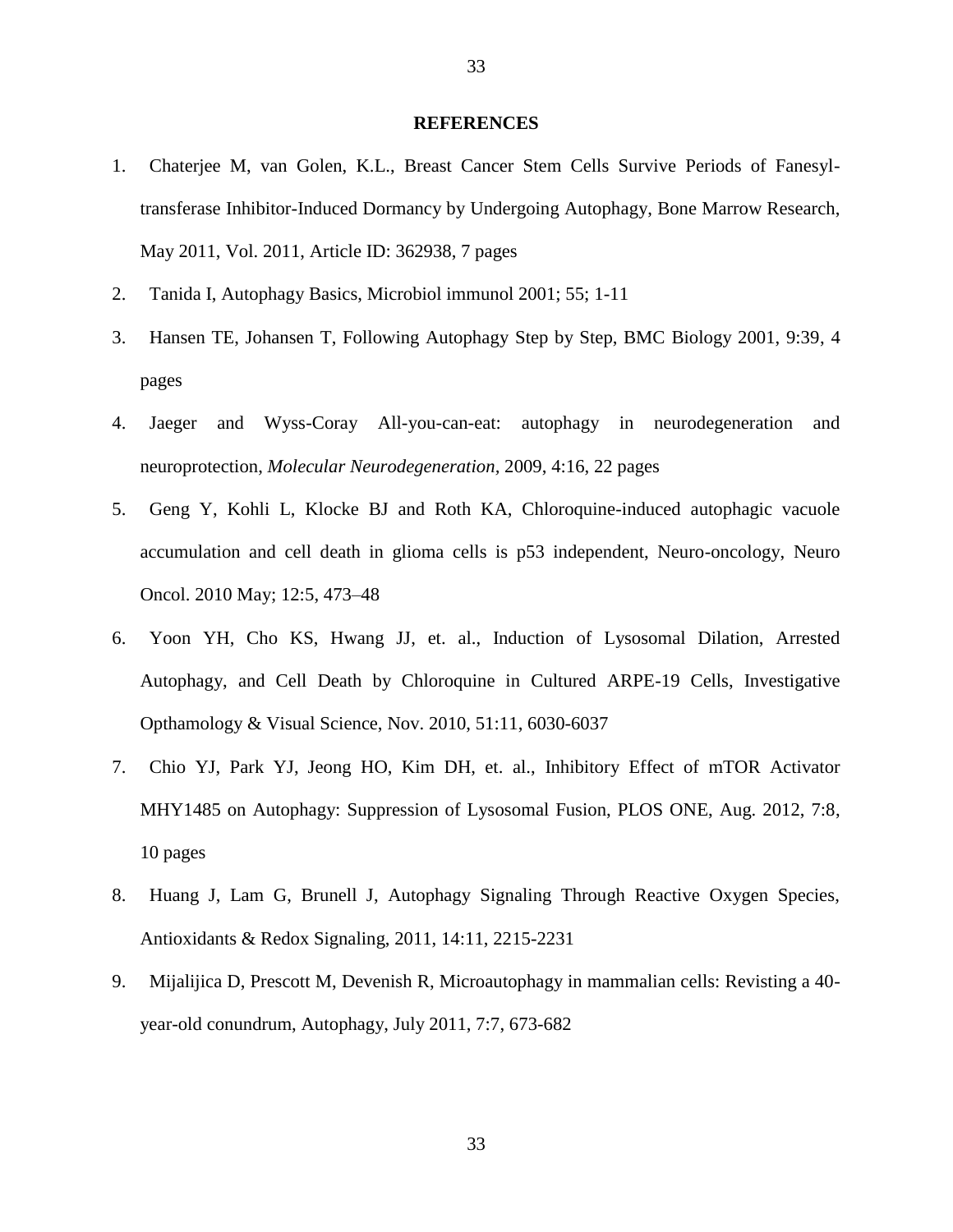- 10. Lamark T, Johansen T, Aggrephagy: Selective Disposal of Protein Aggregates by Macroautophagy, International Journal of Cell Biology, January 2012, Vol. 2012, 21 pages
- 11. Kaushik S, Cuervo A, Chaperon-Mediated Autophagy, Methods Mol Biol, 2008, 445, 227- 244
- 12. Glick D, Barth S, Macleod K, Autophagy: cellular and molecular mechanisms, J Pathol., May 2010, 221:1, 3-12
- 13. Mizushima N, The role of Atg1/Ulk1 complex in autophagy regulation, Current Opinion in Cell Biology, April 2010, 22, 132-139
- 14. Reggiori F, Komatsu M, Finley K, Simonsen A, Selective Types of Autophagy, International Journal of Cell Biology, August 2012, Vol. 2012, 2 pages
- 15. White E, Karp C, Strohecker A, Guo Y, and Mathew R, Role of autophagy in suppression of inflammation and cancer, Curr Opin Cell Biol, April 2010,22:2, 212-217
- 16. Notte A, Leclere L, Michiels C, Autophagy as a mediator of chemotherapy-induced cell death in cancer, Biochemical Phamacology, 2011, 82, 427-434
- 17. Dikic I, Johansen T, Kirkin V, Selective Autophagy in Cancer Development and Therapy, Cancer Res, May 2010, 70:9, 3431-3434
- 18. Liu E, Ryan K, Autophagy and cancer-issues we need to digest, Journal of Cell Science, May 2012, 125:Pt10, 2349-2358
- 19. Hanahan D, Weinberg R, Hallmarks of Cancer: The Next Generation, Cell, March 2011, 144:5, 646-674
- 20. Than P, Kondo S, Le W, Jankovic J, The role of autophagy-lysosome pathway in neurodegeneration associated with Parkinson's disease, Brain, 2008, 131:Pt8, 1969-1978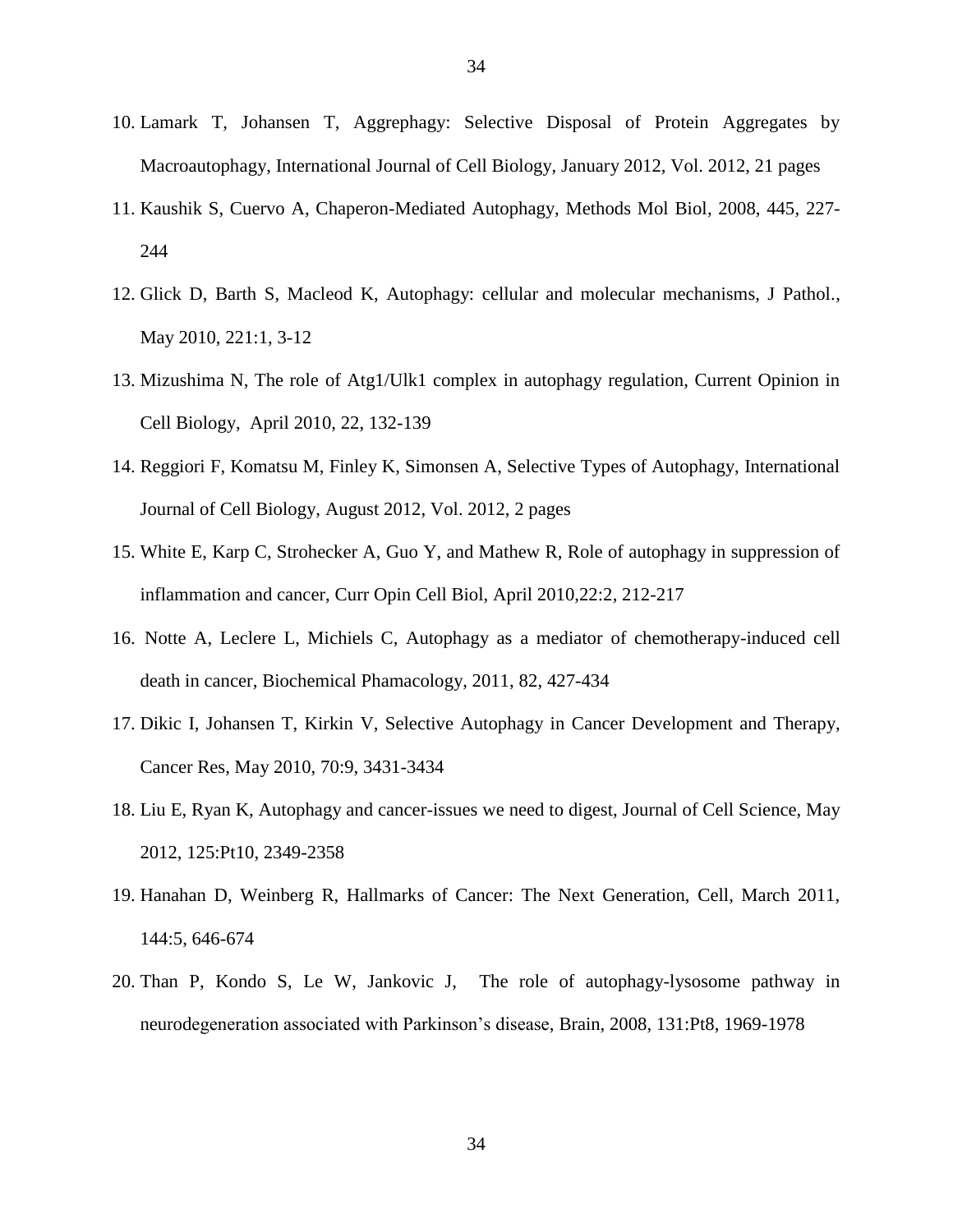- 21. Nixon R, Yang D, Autophagy Failure in Alzheimer's Disease Locating the Primary Defect, Neurobiol Dis. 2011 July; 43:1, 38-45
- 22. Ekiz H, Can G, Baran Y, Role of autophagy in the progression and suppression of leukemias, Critical Reviews in Oncology/Hematology, 2012 March, 81:3, 275-285
- 23. Levine B, Kroemer G, Autophagy in aging, disease and death: the true identity of a cell death impostor, Cell Death Differ., January 2009, 16:1, 1-2
- 24. Jung H, Lee M, Autophagy in Diabetes, Korean Diabetes J., Dec. 2009, 33:6, 453-457
- 25. Kimura S, Noda T, Yoshimaori T, Dissection of the Autophagosome Maturation Process by a Novel Reporter Protein, Tandem Fluorescent-Tagged LC3, Autophagy, 2007 September/October, 3:5, 452-460
- 26. Jung C, Seo M, Otto N, Kim D, ULK1 inhibits the kinase activity of mTORC1 and cell proliferation, Autophagy, 2011 October, 7:10, 1212–1221
- 27. Gustafsson A and Gottlieb R, Autophagy in Ischemic Heart Disease, Circulation Research, 2009, 104, 150-158
- 28. Holden P and Horton W, Crude subcellular fractionation of cultured mammalian cell lines, BMC Research Notes 2009, 2:243, 10 pages
- 29. Harlow E, Lane D, Antibodies: A Laboratory Manual, Cold Spring Harbor Laboratory, 1988
- 30. Tanida I, Sou Y, Ezaki J, et.al, HsAtg4B/HsApg4B/Autophagin-1 Cleaves the Carboxyl Terminiof Three Human Atg8 Homologues and DelipidatesMicrotubule-associated Protein Light Chain 3- and GABAAReceptor-associated Protein-Phospholipid Conjugates, The Journal of Biological Chemistry, August 2004, 279:35, 36268-36276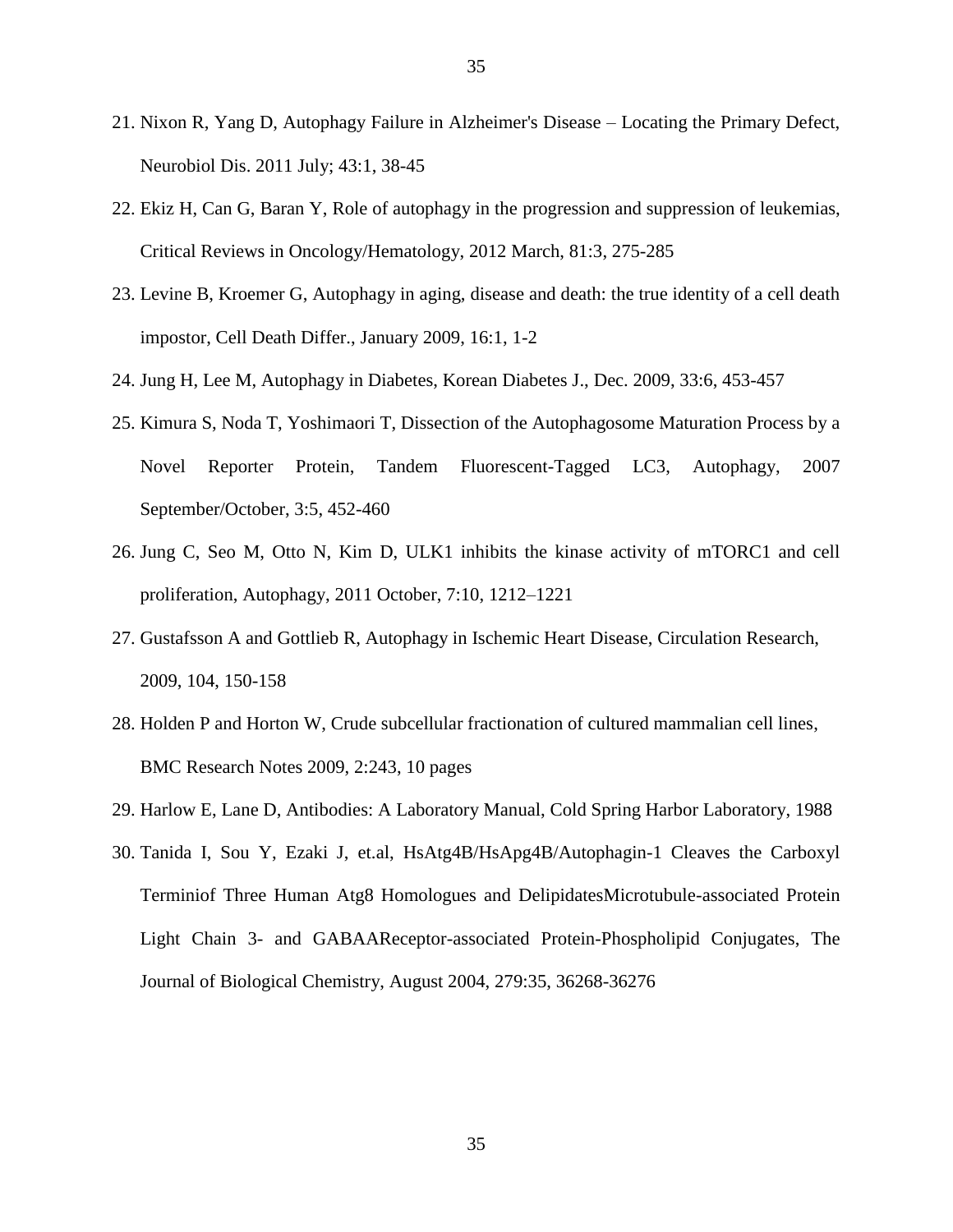31. Weiergräber O, Mohrlüder J, Willbold D, Immunology and Microbiology Autophagy - A Double-Edged Sword - Cell Survival or Death?, Atg8 Family Proteins — Autophagy and Beyond, pg13-45, ISBN 978-953-51-1062-0, April 17, 2013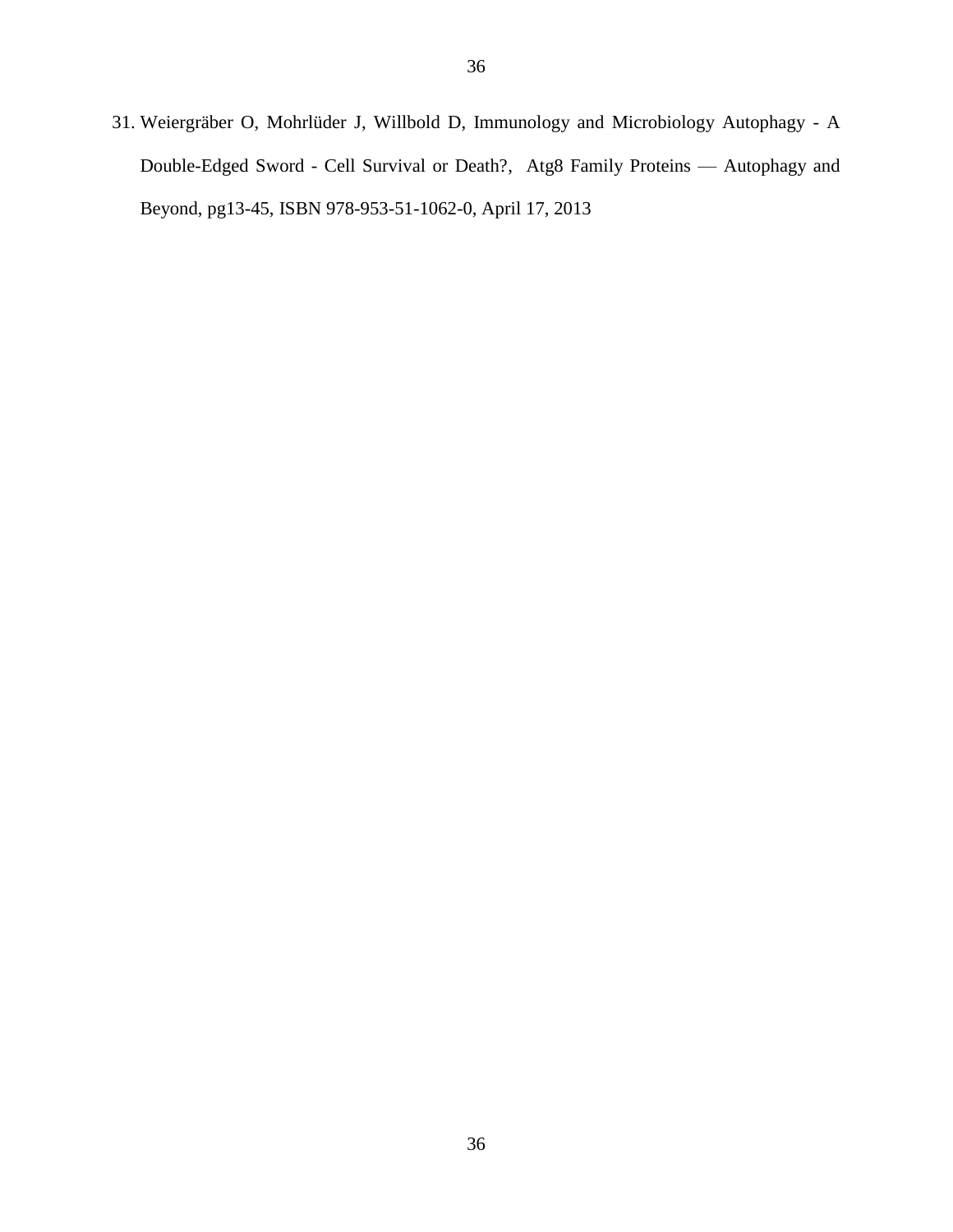#### **ABSTRACT**

37

#### **LC3I and LC3II as Autphagy Markers for the Development and Improvement of Products and Techniques used in Research**

by

#### **Caitlin J. Williams**

#### **August 2013**

Advisor: Dr. Robert Akins

Major: Biochemistry & Molecular Biology

Degree: Master of Science

Autophagy is an intracellular process that functions to maintain homeostasis in the cell by degrading misfolded proteins, old or nonfunctioning organelles, and outside invaders such as bacteria or viruses. This process can be split into three different types, microautophagy, chaperone mediated autophagy and macroautophagy. Macroautophagy is the most commonly studied form and is believed to be regulated by Atg proteins, as well as cargo proteins that bring debris to the autophagosome. Macroautophagy is characterized by 5 steps including initiation, elongation, maturation, autophagosome-lysosome fusion and lysosome degradation. Autophagy has been found to be involved in diseases, such as cancer and neurological disease. LC3I and LC3II function in late stage autophagy before lysosome fusion. The study of a complex process such as autophagy requires the development of tools to enable precise and quantitative research. The ability to produce antibodies to key autophagy proteins, methods of cellular fractionation and fractionated control cell lysates provides product development opportunities for Enzo Life sciences and new research tools for researchers. To support these needs, methods of cell fractionation were developed along with antibodies specific to LC3I and LC3II. Cell fractionation methods were optimized to enable separation of LC3I and LC3II. The optimized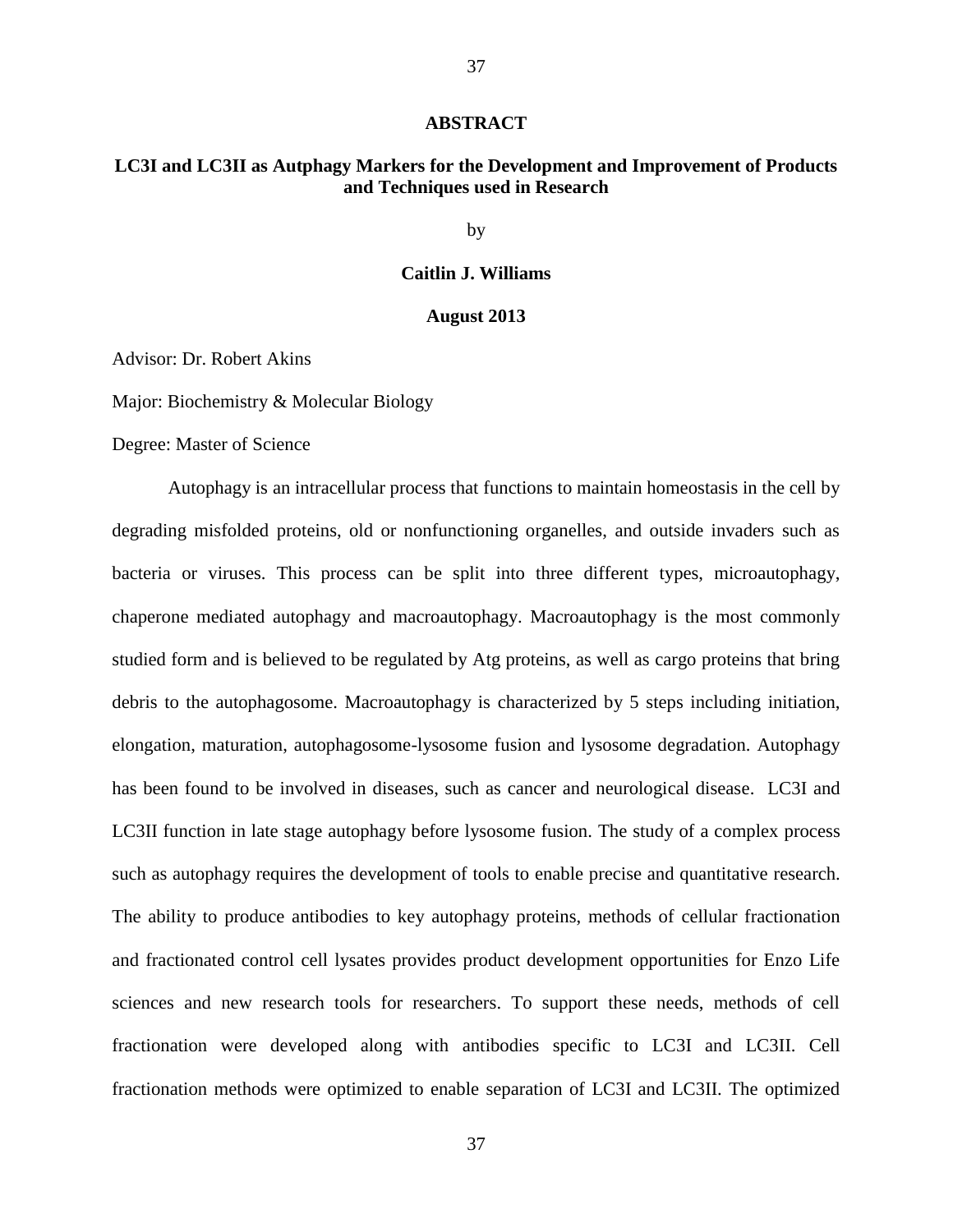methods were shown to be effective on multiple cell lines with the use of western blotting. Due to the difficulty in achieving stable hybridomas monoclonal antibodies that bind both LC3I and LC3II haven't been identified. The LC3II antibody development failed to produce antibodies in western blotting. Efforts are ongoing to identify stable hybridomas producing antibodies to LC3. The antibodies should recognize both LC3I and II. Combining the use of these antibodies with fractionated cell lysate methodology should allow quantitative detection of LC3II by ELISA. Such a tool will be an important tool for autophagy researchers.